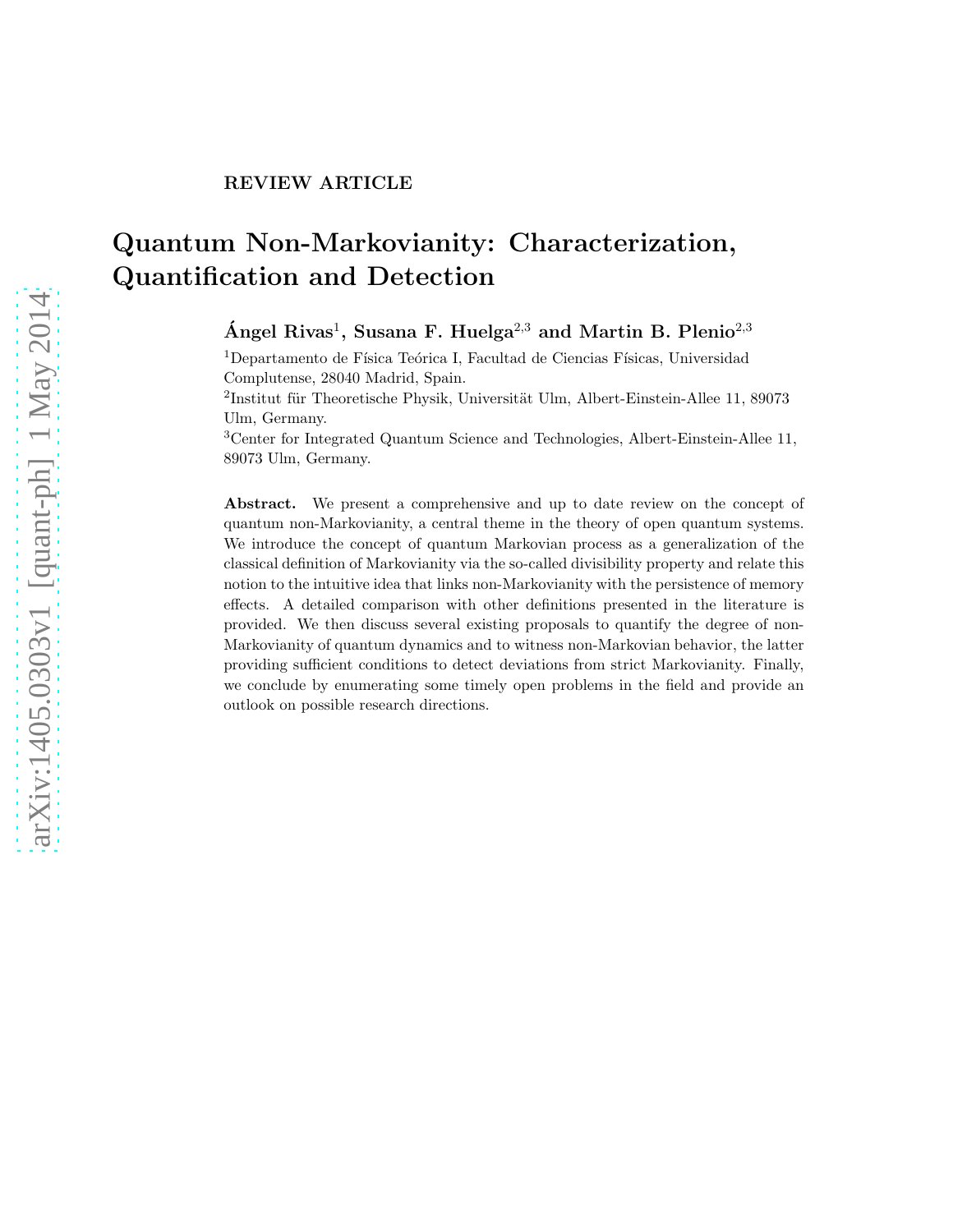# Contents

| $\mathbf 1$    | Introduction<br>Markovianity in Classical Stochastic Processes |                                                                        |                                                                                            |                |  |
|----------------|----------------------------------------------------------------|------------------------------------------------------------------------|--------------------------------------------------------------------------------------------|----------------|--|
| $\bf{2}$       |                                                                |                                                                        |                                                                                            |                |  |
|                | 2.1                                                            |                                                                        | Definition and properties $\ldots \ldots \ldots \ldots \ldots \ldots \ldots \ldots \ldots$ | $\overline{4}$ |  |
|                | 2.2                                                            |                                                                        |                                                                                            | $\overline{5}$ |  |
|                | 2.3                                                            |                                                                        |                                                                                            | 8              |  |
| 3              | Markovianity in Quantum Processes                              |                                                                        |                                                                                            |                |  |
|                | 3.1                                                            |                                                                        |                                                                                            |                |  |
|                | 3.2                                                            |                                                                        | Definition in terms of one-point probabilities: divisibility $\dots \dots$                 | 10             |  |
|                | 3.3                                                            |                                                                        | Where is the memoryless property in quantum Markovian processes?                           | 13             |  |
|                |                                                                | 3.3.1                                                                  | Contractive property of a quantum Markovian process                                        | 14             |  |
|                |                                                                | 3.3.2                                                                  |                                                                                            | 17             |  |
|                | 3.4                                                            |                                                                        | Comparison with other definitions of quantum Markovianity $\dots \dots$                    | 19             |  |
| $\overline{4}$ | 22<br>Measures of Quantum non-Markovianity                     |                                                                        |                                                                                            |                |  |
|                | 4.1                                                            |                                                                        | Geometric measures                                                                         | 23             |  |
|                | 4.2                                                            | 24<br>Optimization of the Helstrom matrix norm                         |                                                                                            |                |  |
|                | 4.3                                                            | 25                                                                     |                                                                                            |                |  |
|                | 4.4                                                            | 30                                                                     |                                                                                            |                |  |
|                | 4.5                                                            |                                                                        |                                                                                            | 32             |  |
| $\bf{5}$       | 33<br>Witnesses of Quantum non-Markovianity                    |                                                                        |                                                                                            |                |  |
|                | 5.1                                                            |                                                                        | Witnesses based on monotonicity under completely positive maps                             | 33             |  |
|                |                                                                | 5.1.1                                                                  | Trace distance and the BLP quantifier $\ldots \ldots \ldots \ldots \ldots$                 | 33             |  |
|                |                                                                | 5.1.2                                                                  | Fidelity                                                                                   | 35             |  |
|                |                                                                | 5.1.3                                                                  | Quantum relative entropies $\ldots \ldots \ldots \ldots \ldots \ldots \ldots$              | 36             |  |
|                |                                                                | 5.1.4                                                                  |                                                                                            | 36             |  |
|                |                                                                | 5.1.5                                                                  |                                                                                            | 38             |  |
|                |                                                                |                                                                        |                                                                                            | 40             |  |
|                | 5.2                                                            | Witnesses based on monotonicity under local completely positive maps . |                                                                                            |                |  |
|                |                                                                | 5.2.1                                                                  |                                                                                            | 41             |  |
|                |                                                                | 5.2.2                                                                  |                                                                                            | 42             |  |
|                |                                                                | 5.2.3                                                                  |                                                                                            | 42             |  |
| 6              |                                                                | <b>Conclusion and Outlook</b><br>43                                    |                                                                                            |                |  |

# <span id="page-1-0"></span>1. Introduction

In recent years, renewed attention has been paid to the characterization of quantum non-Markovian processes. Different approaches have been followed and several methods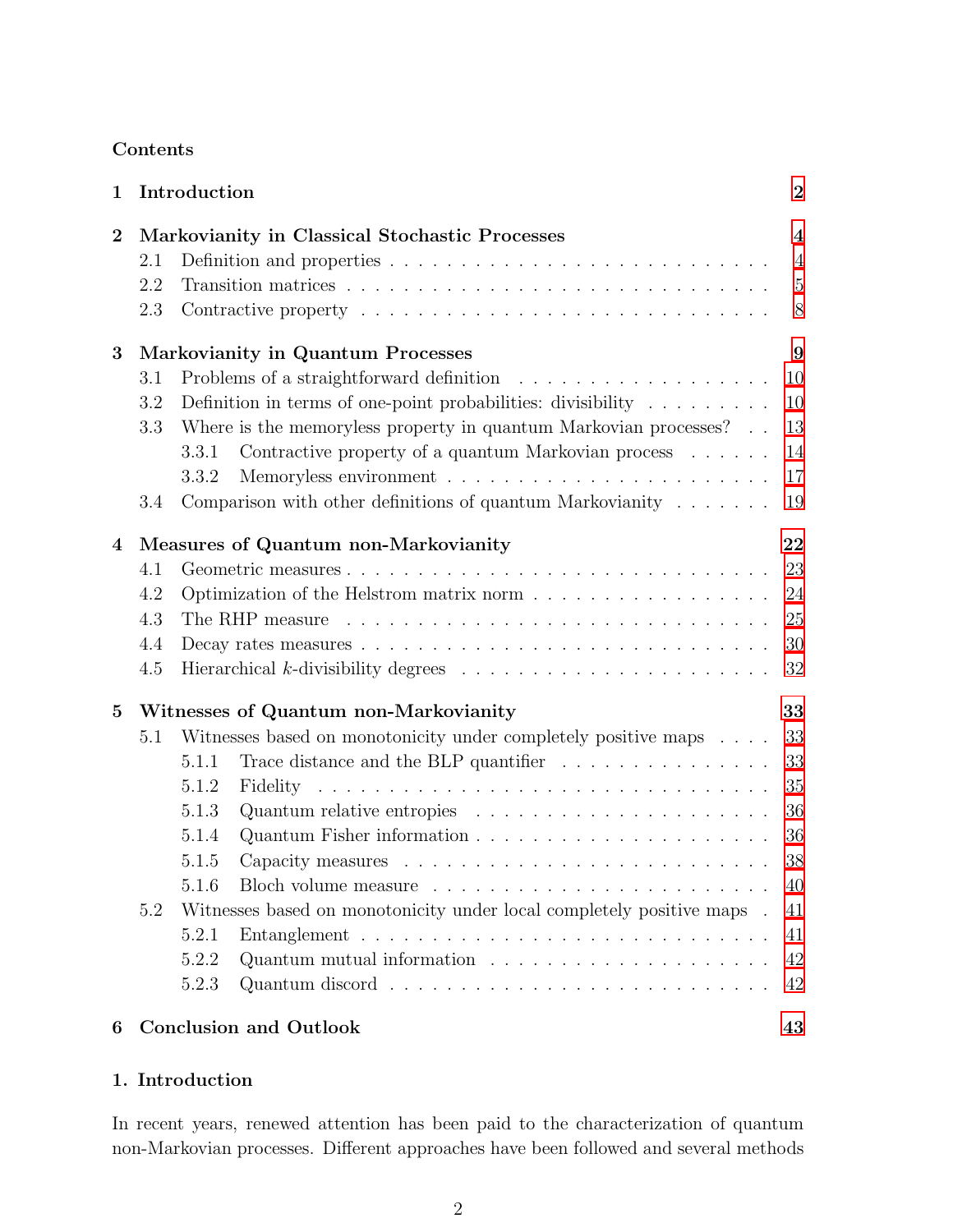have been proposed which in some cases yield inequivalent conclusions. Given the considerable amount of literature that has built up on the subject, we believe that the time is right to summarize most of the existing results in a review article that clarifies both the underlining structure and the interconnections between the different approaches.

On the one hand, we are fully aware of the risk we take by writing a review on a quite active research field, with new results continuously arising during the writing of this work. We do hope, on the other hand, that possible shortcomings will be well balanced by the potential usefulness of such a review in order to, hopefully, clarify some misconceptions and generate further interest in the field.

Essentially, the subject of quantum non-Markovianity addresses two main questions, namely,

- I. What is a quantum Markovian process and hence what are non-Markovian processes? (characterization problem).
- II. If a given process deviates from Markovianity, by how much does it deviate? (quantification problem).

In this work we examine both questions in detail. More specifically, concerning the characterization problem, we adopt the so-called called *divisibility property* as a definition of quantum Markovian processes. As this is not the only approach to non-Markovianity, in Section [3.4](#page-18-0) we introduce and discuss other proposed definitions and compare them to the divisibility approach. In this regard, we would like to stress that it is neither our intention nor is the field at a stage that allows us to decide on a definitive definition of quantum Markovian processes. It is our hope however that we will convince the reader that the strong analogy between the definition for non-Markovianity taken in this work and the classical definition of Markov processes, and the ensuing good mathematical properties which will allow us to address the characterization problem in simple terms, represents a fruitful approach to the topic. Concerning the quantification problem, we discuss most of the quantifiers present in the literature, and we classify them into measures and witnesses of non-Markovianity, depending on whether they are able to detect every non-Markovian dynamics or just a subset. Given the large body of literature that explores the application of these methods to different physical realizations, we have opted for keeping the presentation mainly on the abstract level and providing a detailed list of references. However, we have also included some specific examples for the sake of illustration of fundamental concepts.

This work is organized as follows. In Section 2, we recall the classical concept of Markovian process and some of its main properties. This is crucial in order to understand why the divisibility property provides a good definition of quantum Markovianity. In Section 3 we introduce the concept of quantum Markovian process by establishing a step by step parallelism with the classical definition, and explain in detail why these quantum processes can be considered as memoryless. Section 4 gives a detailed review of different measures of non-Markovianity and Section 4 describes different approaches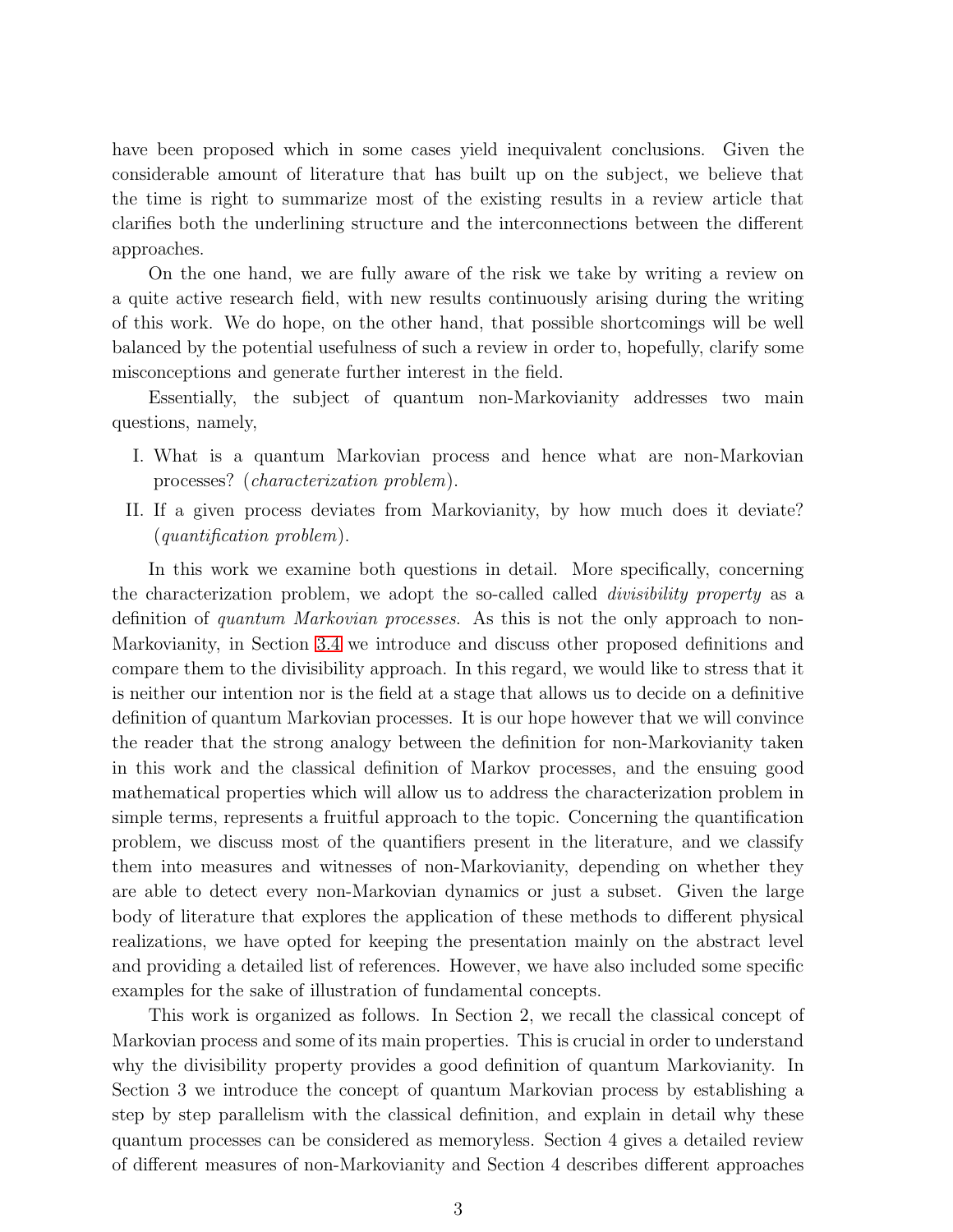in order to construct witnesses able to detect non-Markovian dynamics. Finally, Section 6 is devoted to conclusions and to outline some of the problems which remain open in this field and possible future research lines.

# <span id="page-3-0"></span>2. Markovianity in Classical Stochastic Processes

In order to give a definition of a Markov process in the quantum regime, it is essential to understand the concept of Markov process in the classical setting. Thus, this section is devoted to revise the definition of classical Markov processes and sketch the most interesting properties for our purposes without getting too concerned with mathematical rigor. More detailed explanations on the foundations of stochastic processes can be found in  $[1–6]$  $[1–6]$ .

# <span id="page-3-1"></span>2.1. Definition and properties

Consider a random variable X defined on a classical probability space  $(\Omega, \Sigma, \mathbb{P})$ , where  $\Omega$ is a given set (the sample space),  $\Sigma$  (the possible events) is a  $\sigma$ -algebra of subsets of  $\Omega$ , containing  $\Omega$  itself, and the probability  $\mathbb{P} : \Sigma \to [0,1]$  is a  $\sigma$ -additive function with the property that  $\mathbb{P}(\Omega) = 1$ , (cf. [\[1–](#page-44-0)[6\]](#page-45-0)). In order to avoid further problems when considering conditional probabilities (see for example the Borel-Kolmogorov paradox [\[7\]](#page-45-1)) we shall restrict attention from now on to discrete random variables, i.e. random variables which take values on a finite set denoted by  $\mathcal{X}$ .

A classical stochastic process is a family of random variables  $\{X(t), t \in I \subset \mathbb{R}\}.$ Roughly speaking, this is nothing but a random variable X depending on a parameter t which usually represents time. The story starts with the following definition.

**Definition 2.1** (Markov process). A stochastic process  $\{X(t), t \in I\}$  is a Markov process if the probability that the random variable X takes a value  $x_n$  at any arbitrary time  $t_n \in I$ , provided that it took the value  $x_{n-1}$  at some previous time  $t_{n-1} < t_n \in I$ , is uniquely determined, and not affected by the possible values of  $X$  at previous times to  $t_{n-1}$ . This is formulated in terms of conditional probabilities as follows

<span id="page-3-2"></span>
$$
\mathbb{P}(x_n, t_n | x_{n-1}, t_{n-1}; \dots; x_0, t_0) = \mathbb{P}(x_n, t_n | x_{n-1}, t_{n-1}), \text{ for all } \{t_n \ge t_{n-1} \ge \dots \ge t_0\} \subset I,
$$
\n(1)

and informally it is summarized by the statement that "a Markov process does not have memory of the history of past values of  $X$ ". This kind of stochastic processes are named after the Russian mathematician A. Markov [\[8\]](#page-45-2).

From the previous definition [\(1\)](#page-3-2) it is possible to work out further properties of Markov processes. For instance, it follows immediately from [\(1\)](#page-3-2) that for a Markov process

<span id="page-3-3"></span>
$$
\mathbb{E}(x_n, t_n | x_{n-1}, t_{n-1}; \dots; x_0, t_0) = \mathbb{E}(x_n, t_n | x_{n-1}, t_{n-1}), \text{ for all } \{t_n \ge t_{n-1} \ge \dots \ge t_0\} \subset I,
$$
\n(2)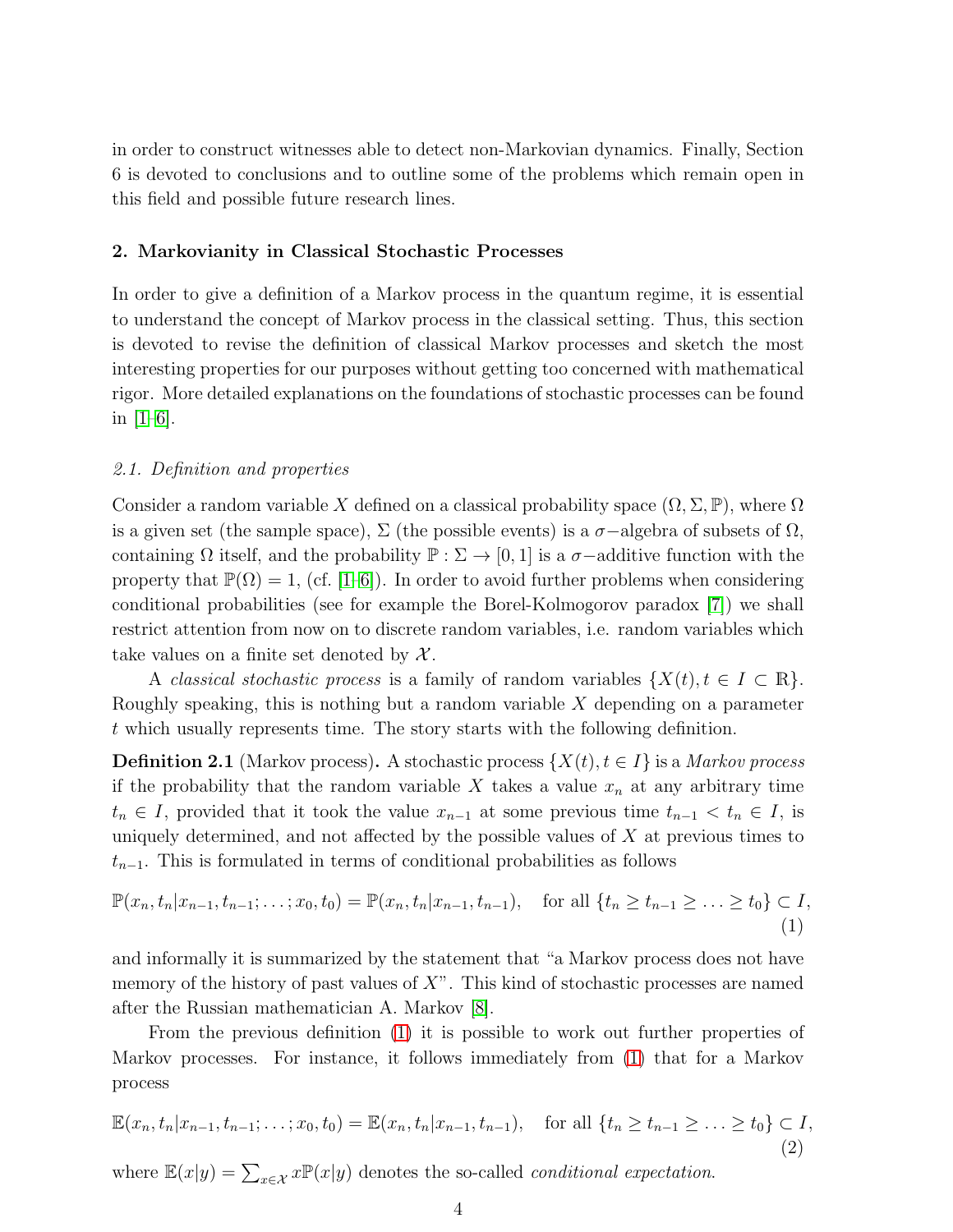In addition, Markov processes satisfy another remarkable property. If we take the joint probability for any three consecutive times  $t_3 > t_2 > t_1$  and apply the definition of conditional probability twice we obtain

<span id="page-4-2"></span>
$$
\mathbb{P}(x_3, t_3; x_2, t_2; x_1, t_1) = \mathbb{P}(x_3, t_3 | x_2, t_2; x_1, t_1) \mathbb{P}(x_2, t_2; x_1; t_1)
$$
  
=  $\mathbb{P}(x_3, t_3 | x_2, t_2; x_1, t_1) \mathbb{P}(x_2, t_2 | x_1, t_1) \mathbb{P}(x_1, t_1).$  (3)

Since the Markov condition [\(1\)](#page-3-2) implies that  $\mathbb{P}(x_3, t_3|x_2, t_2; x_1, t_1) = \mathbb{P}(x_3, t_3|x_2, t_2)$ , by taking the sum over  $x_2$  and dividing both sides by  $\mathbb{P}(x_1, t_1)$  we arrive at

<span id="page-4-1"></span>
$$
\mathbb{P}(x_3, t_3 | x_1, t_1) = \sum_{x_2 \in \mathcal{X}} \mathbb{P}(x_3, t_3 | x_2, t_2) \mathbb{P}(x_2, t_2 | x_1, t_1), \tag{4}
$$

which is called *Chapman-Kolmogorov equation*. Moreover, the next theorem gives an answer to the converse statement.

<span id="page-4-3"></span>**Theorem 2.1.** A family of conditional probabilities  $\mathbb{P}(x_n,t_n|x_{n-1},t_{n-1})$  with  $t_n > t_{n-1}$ satisfying [\(4\)](#page-4-1) can always be seen as the conditional probabilities of a Markov process  $\{X(t), t \in I\}.$ 

*Proof.* The proof is by construction. Take some probabilities  $\mathbb{P}(x_n, t_n)$  and define the two-point joint probabilities by

$$
\mathbb{P}(x_n,t_n;x_{n-1},t_{n-1}) := \mathbb{P}(x_n,t_n|x_{n-1},t_{n-1})\mathbb{P}(x_{n-1},t_{n-1}).
$$

Then, set

$$
\mathbb{P}(x_n, t_n | x_{n-1}, t_{n-1}; \dots; x_0, t_0) := \mathbb{P}(x_n, t_n | x_{n-1}, t_{n-1}), \text{ for all } \{t_n, t_{n-1}, \dots, t_0\} \subset I.
$$
\n(5)

and construct higher joint probabilities by using expressions analogous to Eq. [\(3\)](#page-4-2). This construction is always possible as it is compatible with [\(4\)](#page-4-1), which is the presupposed condition satisfied by  $\mathbb{P}(x_n,t_n|x_{n-1}, t_{n-1})$ .  $\Box$ 

#### <span id="page-4-0"></span>2.2. Transition matrices

In this section we shall focus on the evolution of one-point probabilities  $\mathbb{P}(x,t)$  during a stochastic process. Thus, consider a linear map  $T$  that connects the probability of a random variable X, at different times  $t_0$  and  $t_1$ :

$$
\mathbb{P}(x_1, t_1) = \sum_{x_0 \in \mathcal{X}} T(x_1, t_1 | x_0, t_0) \mathbb{P}(x_0, t_0).
$$
 (6)

Since  $\sum_{x_1 \in \mathcal{X}} \mathbb{P}(x_1, t_1) = 1$  and  $\mathbb{P}(x_1, t_1) \geq 0$  for every  $\mathbb{P}(x_0, t_0)$ , we conclude that

$$
\sum_{x_1 \in \mathcal{X}} T(x_1, t_1 | x_0, t_0) = 1,\tag{7}
$$

$$
T(x_1, t_1 | x_0, t_0) \ge 0, \quad x_1, x_0 \in \mathcal{X}.
$$
 (8)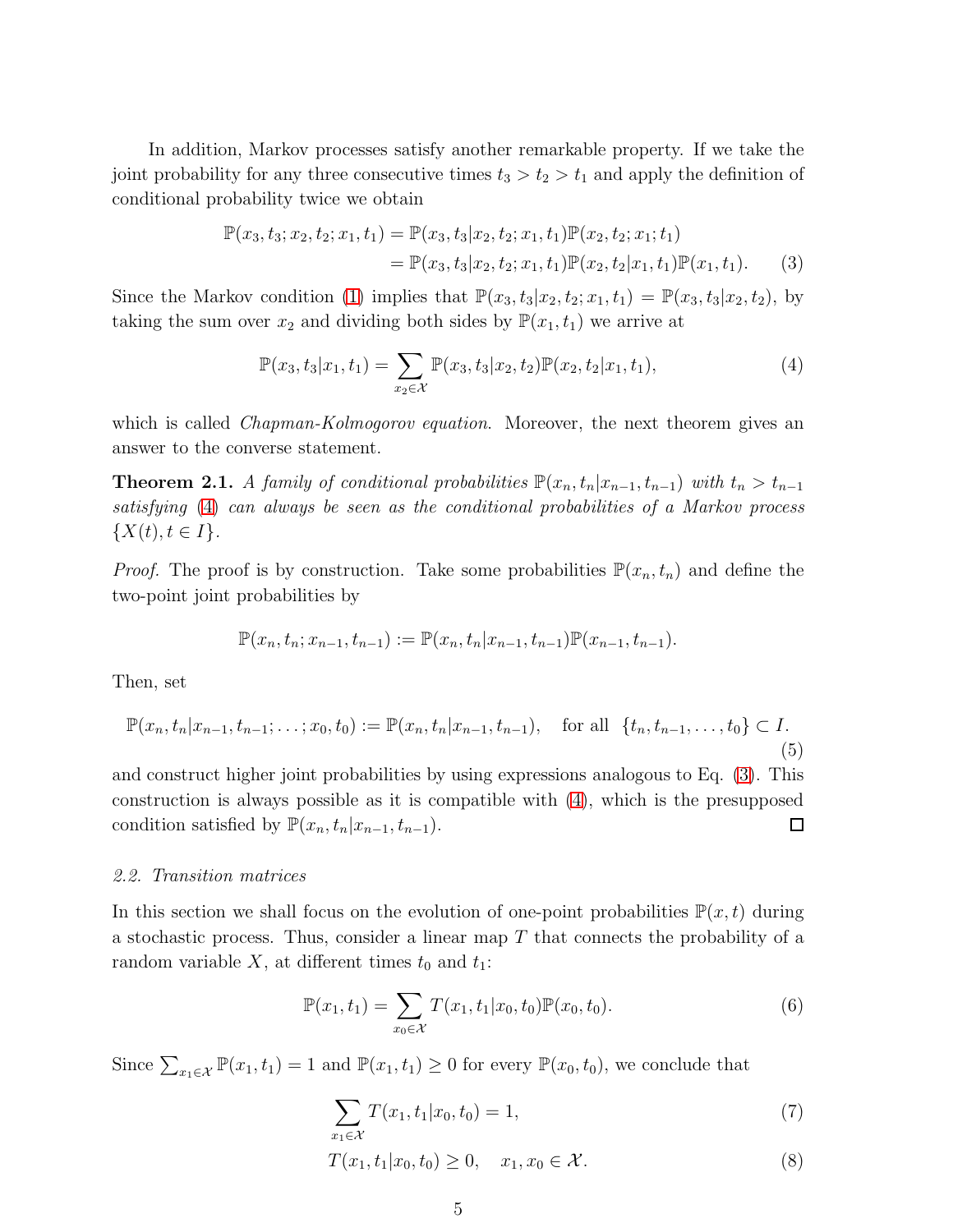Matrices T fulfilling these properties are called stochastic matrices.

Consider  $t = t_0$  to be the initial time of some (not necessarily Markovian) stochastic process  $\{X(t), t \in I\}$ . From the definition of conditional probability,

$$
\mathbb{P}(x_2, t_2; x_0, t_0) = \mathbb{P}(x_2, t_2 | x_0, t_0) \mathbb{P}(x_0, t_0) \Rightarrow \mathbb{P}(x_2, t_2) = \sum_{x_0 \in \mathcal{X}} \mathbb{P}(x_2, t_2 | x_0, t_0) \mathbb{P}(x_0, t_0), (9)
$$

and therefore  $T(x_2, t_2|x_0, t_0) = \mathbb{P}(x_2, t_2|x_0, t_0)$  for every  $t_2$ . This relation is not valid in general for  $t_1 > t_0$ ,  $T(x_2, t_2|x_1, t_1) \neq \mathbb{P}(x_2, t_2|x_1, t_1)$ . The reason is that  $\mathbb{P}(x_2, t_2|x_1, t_1)$  is not fully defined for a general stochastic process; we need to know the value of X for previous time instants as  $\mathbb{P}(x_2, t_2|x_1, t_1; x_0, t_0)$  could be different from  $\mathbb{P}(x_2, t_2 | x_1, t_1; x'_0, t_0)$  for  $x_0 \neq x'_0$ . However that is not the case for Markov processes which satisfy the following result.

**Theorem 2.2.** Consider a Markov process  $\{X(t), t \in I\}$ . Given any two time instants  $t_1$  and  $t_2$  we have

<span id="page-5-1"></span>
$$
T(x_2, t_2 | x_1, t_1) = \mathbb{P}(x_2, t_2 | x_1, t_1).
$$
\n(10)

*Proof.* It follows from the fact that we can write  $\mathbb{P}(x_2, t_2; x_1, t_1) = \mathbb{P}(x_2, t_2 | x_1, t_1) \mathbb{P}(x_1, t_1)$ , as  $\mathbb{P}(x_2, t_2|x_1, t_1)$  is well defined for any  $t_1$  and  $t_2$ .  $\Box$ 

From this theorem and the Chapman-Kolmogorov equation [\(4\)](#page-4-1) we obtain the following corollary.

**Corollary 2.1.** Consider a Markov process  $\{X(t), t \in I\}$ , then for any  $t_3 \ge t_2 \ge t_1 \ge t_0$ , the transition matrix satisfies the properties

<span id="page-5-2"></span>
$$
\sum_{x_2 \in \mathcal{X}} T(x_2, t_2 | x_1, t_1) = 1,\tag{11}
$$

$$
T(x_2, t_2 | x_1, t_1) \ge 0,\t\t(12)
$$

<span id="page-5-0"></span>
$$
T(x_3, t_3|x_1, t_1) = \sum_{x_2 \in \mathcal{X}} T(x_3, t_3|x_2, t_2) T(x_2, t_2|x_1, t_1).
$$
 (13)

In summary, for a Markov process the transition matrices are the two-point conditional probabilities and satisfy the composition law Eq. [\(13\)](#page-5-0). Essentially, Eq. [\(13\)](#page-5-0) states that the evolution from  $t_1$  to  $t_3$  can be written as the composition of the evolution from  $t_1$  to some intermediate time  $t_2$ , and from this  $t_2$  to the final time  $t_3$ .

In case of non-Markovian processes,  $T(x_2, t_2|x_1, t_1)$  might be not well defined for  $t_1 \neq t_0$ . Nevertheless, if the matrix  $\mathbb{P}(x_1, t_1|x_0, t_0)$  is invertible for every  $t_1$ , then  $T(x_2, t_2|x_1, t_1)$  can be written in terms of well-defined quantities. Since the evolution from  $t_1$  to  $t_2$  (if it exists) has to be the composition of the backward evolution to the initial time  $t_0$  and the forward evolution from  $t_0$  to  $t_2$ , we can write

$$
T(x_2, t_2 | x_1, t_1) = \sum_{x_0 \in \mathcal{X}} T(x_2, t_2 | x_0, t_0) T(x_0, t_0 | x_1, t_1)
$$
  
= 
$$
\sum_{x_0 \in \mathcal{X}} \mathbb{P}(x_2, t_2 | x_0, t_0) [\mathbb{P}(x_1, t_1 | x_0, t_0)]^{-1}.
$$
 (14)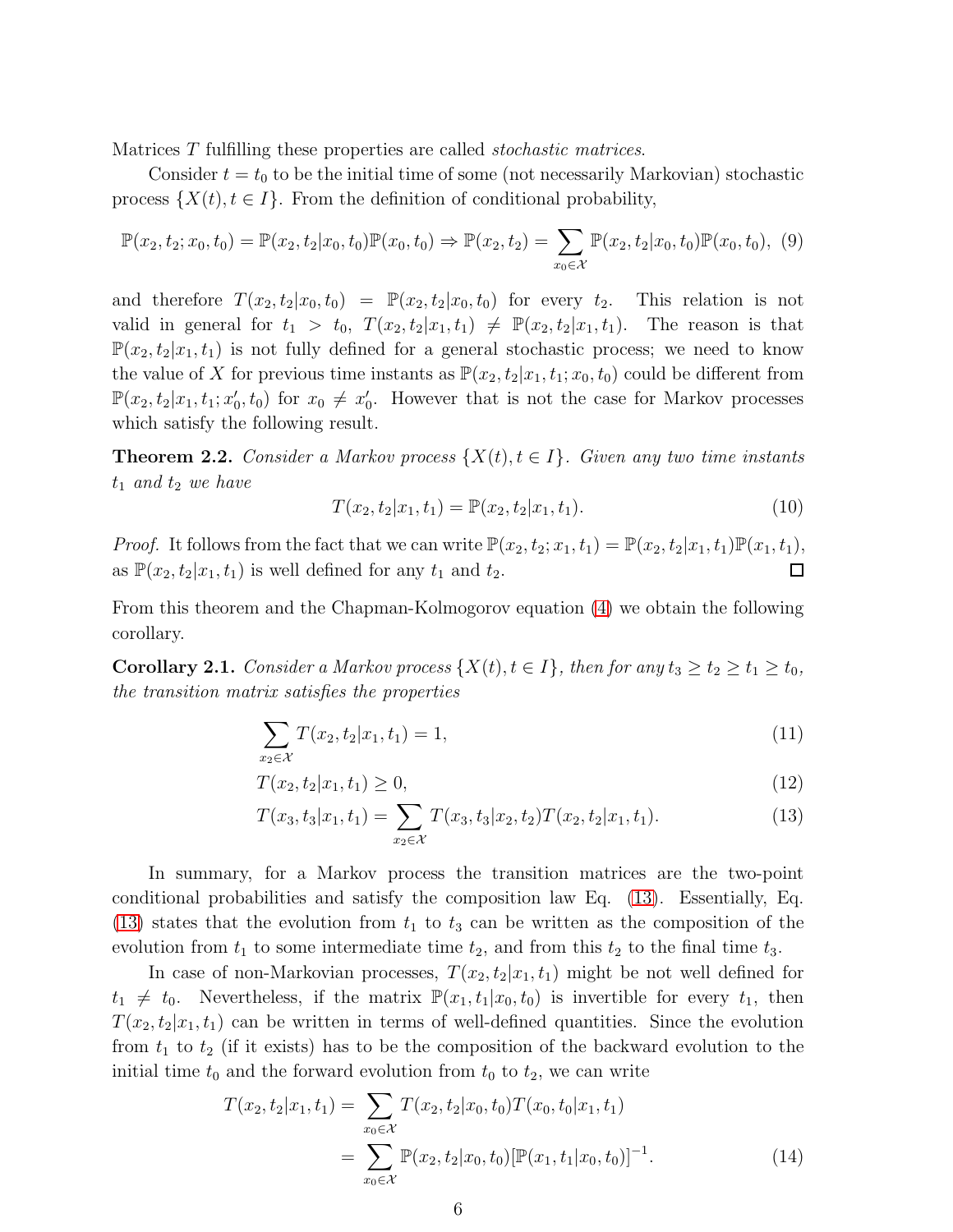In this case the composition law Eq. [\(13\)](#page-5-0) is satisfied and Eq. [\(11\)](#page-5-1) also holds. However, condition Eq. [\(12\)](#page-5-2) may be not fulfilled, which prevents from any interpretation of  $T(x_2, t_2|x_1, t_1)$  as a conditional probability and therefore manifests the non-Markovian character of such a stochastic process.

<span id="page-6-0"></span>**Definition 2.2** (Divisible process). A stochastic process  $\{X(t), t \in I\}$  for which the associates transition matrices satisfy Eqs.  $(11)$ ,  $(12)$  and  $(13)$  is called *divisible*.

There are divisible processes which are non-Markovian. As an example (see  $[4,6]$  $[4,6]$ ), consider a stochastic process  $\{X(t), t \in I\}$  with two possible results  $\mathcal{X} = \{0, 1\}$ , and just three discrete times  $I = \{t_1, t_2, t_3\}$   $(t_3 > t_2 > t_1)$ . Define the joint probabilities as

$$
\mathbb{P}(x_3, t_3; x_2, t_2; x_1, t_1) := \frac{1}{4} \left( \delta_{x_3,0} \delta_{x_2,0} \delta_{x_1,1} + \delta_{x_3,0} \delta_{x_2,1} \delta_{x_1,0} + \delta_{x_3,1} \delta_{x_2,0} \delta_{x_1,0} + \delta_{x_3,1} \delta_{x_2,1} \delta_{x_1,1} \right). \tag{15}
$$

By computing the marginal probabilities we obtain  $\mathbb{P}(x_3, t_3; x_2, t_2) = \mathbb{P}(x_2, t_2; x_1, t_1) =$  $\mathbb{P}(x_3, t_3; x_1, t_1) = 1/4$ , and then

$$
\mathbb{P}(x_3, t_3 | x_2, t_2; x_1, t_1) = \frac{\mathbb{P}(x_3, t_3; x_2, t_2; x_1, t_1)}{\mathbb{P}(x_2, t_2; x_1, t_1)} = (\delta_{x_3,0} \delta_{x_2,0} \delta_{x_1,1} + \delta_{x_3,0} \delta_{x_2,0} \delta_{x_1,0} + \delta_{x_3,1} \delta_{x_2,0} \delta_{x_1,0} + \delta_{x_3,1} \delta_{x_2,1} \delta_{x_1,1}). \tag{16}
$$

Therefore the process is non-Markovian as, for example,  $\mathbb{P}(1, t_3|0, t_2; 0, t_1) = 1$  and  $\mathbb{P}(1, t_3 | 0, t_2; 1, t_1) = 0$ . However the transition matrices can be written as

$$
T(x_3, t_3|x_2, t_2) = \frac{\mathbb{P}(x_3, t_3; x_2, t_2)}{\mathbb{P}(x_2, t_2)} = \frac{1}{2},
$$

and similarly  $T(x_2, t_2|x_1, t_1) = T(x_3, t_3|x_1, t_1) = 1/2$ . Hence the conditions [\(11\)](#page-5-1), [\(12\)](#page-5-2) and [\(13\)](#page-5-0) are clearly fulfilled. Other examples of non-Markovian divisible processes can be found in  $[9-13]$  $[9-13]$ .

Despite the existence non-Markovian divisible processes, we can establish the following key theorem.

<span id="page-6-1"></span>**Theorem 2.3.** A family of transition matrices  $T(x_2, t_2|x_1, t_1)$  with  $t_2 > t_1$  which satisfies Eqs.  $(11)$ ,  $(12)$  and  $(13)$  can always be seen as the transition matrices of some underlying Markov process  $\{X(t), t \in I\}$ .

*Proof.* Since the matrices  $T(x_2, t_2|x_1, t_1)$  satisfy [\(11\)](#page-5-1) and [\(12\)](#page-5-2), they can be understood as conditional probabilities  $\mathbb{P}(x_2, t_2|x_1, t_1) = T(x_2, t_2|x_1, t_1)$ , and since [\(13\)](#page-5-0) is also satisfied, the process fulfils Eq. [\(4\)](#page-4-1). Then the final statement follows from Theorem [2.1.](#page-4-3)  $\Box$ 

Thus, we conclude that:

<span id="page-6-2"></span>Corollary 2.2. At the level of one-point probabilities, divisible and Markovian processes are equivalent. The complete hierarchy of time-conditional probabilities has to be known to make any distinctions.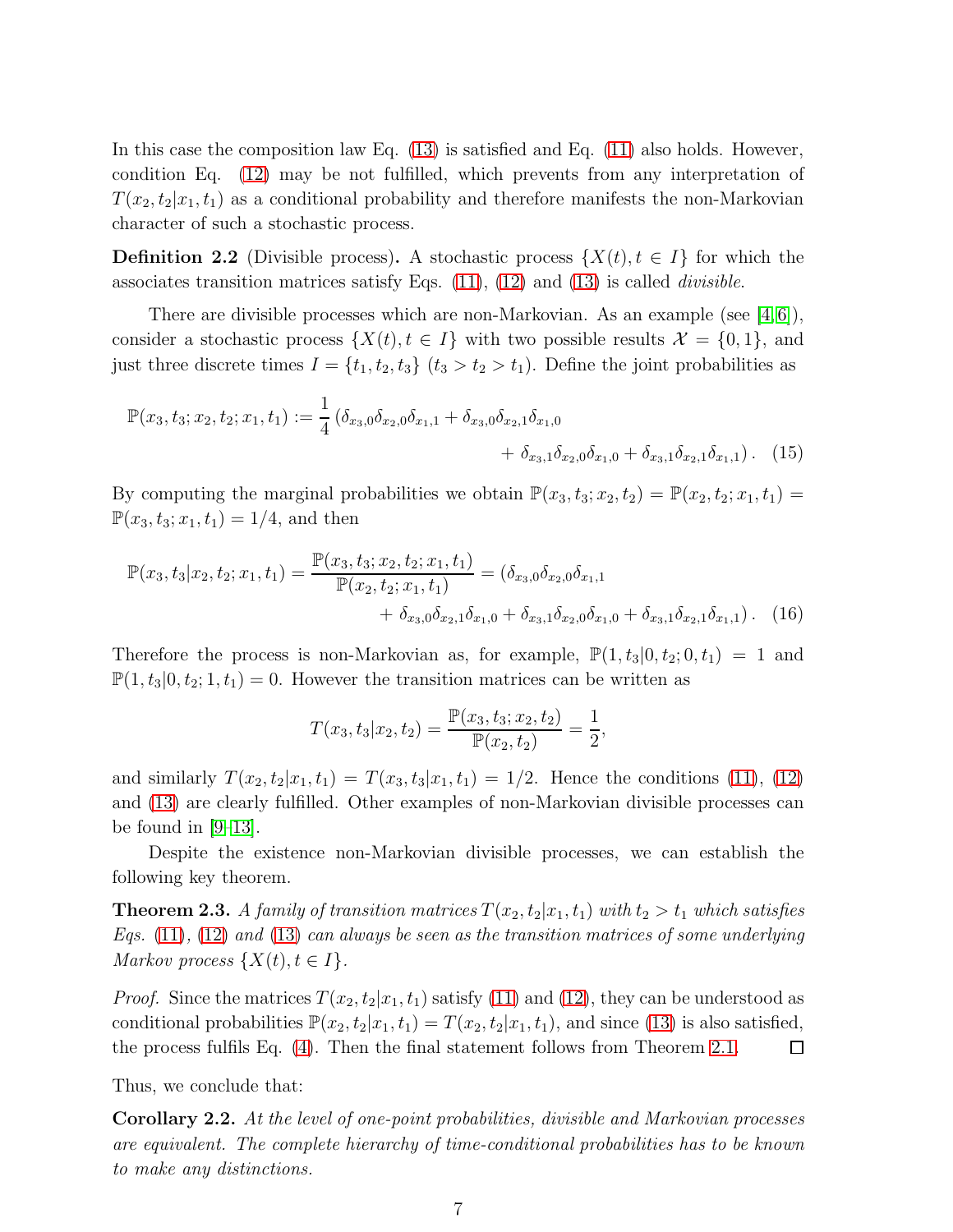#### <span id="page-7-0"></span>2.3. Contractive property

There is another feature of Markov processes that will be useful in the quantum case. Consider a vector  $v(x)$ , where x denotes its different components. Then its  $L_1$ −norm is defined as

$$
||v(x)||_1 := \sum_x |v(x)|. \tag{17}
$$

This norm is particularly useful in hypothesis testing problems. Namely, consider a random variable X which is distributed according to either probability  $p_1(x)$  or probability  $p_2(x)$ . We know that, with probability q, X is distributed according to  $p_1(x)$ , and, with probability  $1 - q$ , X is distributed according to  $p_2(x)$ . Our task consists of sampling  $X$  just once with the aim of inferring the correct probability distribution of  $X[p_1(x)]$  or  $p_2(x)$ . Then the minimum (averaged) probability to give the wrong answer turns out to be

$$
\mathbb{P}_{\min}(\text{fail}) = \frac{1 - \|w(x)\|_1}{2},\tag{18}
$$

where  $w(x) := qp_1(x) - (1-q)p_2(x)$ . The proof of this result follows the same steps as in the quantum case (see Section [3.3.1\)](#page-13-0). Thus the  $L_1$ -norm of the vector  $w(x)$  gives the capability to distinguish correctly between  $p_1(x)$  and  $p_2(x)$  in the two-distribution discrimination problem.

Particularly, in the unbiased case  $q = 1/2$ , we have

$$
||w(x)||_1 = \frac{1}{2}||p_1(x) - p_2(x)||_1,
$$

which is known as the Kolmogorov distance,  $L_1$ -distance, or variational distance between  $p_1(x)$  and  $p_2(x)$ .

In the identification of non-divisible processes, the  $L_1$ -norm also plays an important role.

<span id="page-7-2"></span>**Theorem 2.4.** Let  $T(x_2, t_2 | x_1, t_1)$  be the transition matrices of some stochastic process. Then such a process is divisible if and only if the  $L_1$ -norm does not increase when  $T(x_2, t_2|x_1, t_1)$  is applied to every vector  $v(x)$ ,  $x \in \mathcal{X}$ , for all  $t_1$  and  $t_2$ ,

<span id="page-7-1"></span>
$$
\left\| \sum_{x_1 \in \mathcal{X}} T(x_2, t_2 | x_1, t_1) v(x_1) \right\|_1 \leq \| v(x_2) \|_1, \quad t_1 \leq t_2. \tag{19}
$$

*Proof.* The "only if" part follows from the properties [\(11\)](#page-5-1) and [\(12\)](#page-5-2):

$$
\left\| \sum_{x_1 \in \mathcal{X}} T(x_2, t_2 | x_1, t_1) v(x_1) \right\|_1 = \sum_{x_2 \in \mathcal{X}} \left| \sum_{x_1 \in \mathcal{X}} T(x_2, t_2 | x_1, t_1) v(x_1) \right|
$$
  

$$
\leq \sum_{x_1, x_2 \in \mathcal{X}} T(x_2, t_2 | x_1, t_1) |v(x_1)|
$$
  

$$
= \sum_{x_1 \in \mathcal{X}} |v(x_1)| = \sum_{x_2 \in \mathcal{X}} |v(x_2)| = ||v(x_2)||. (20)
$$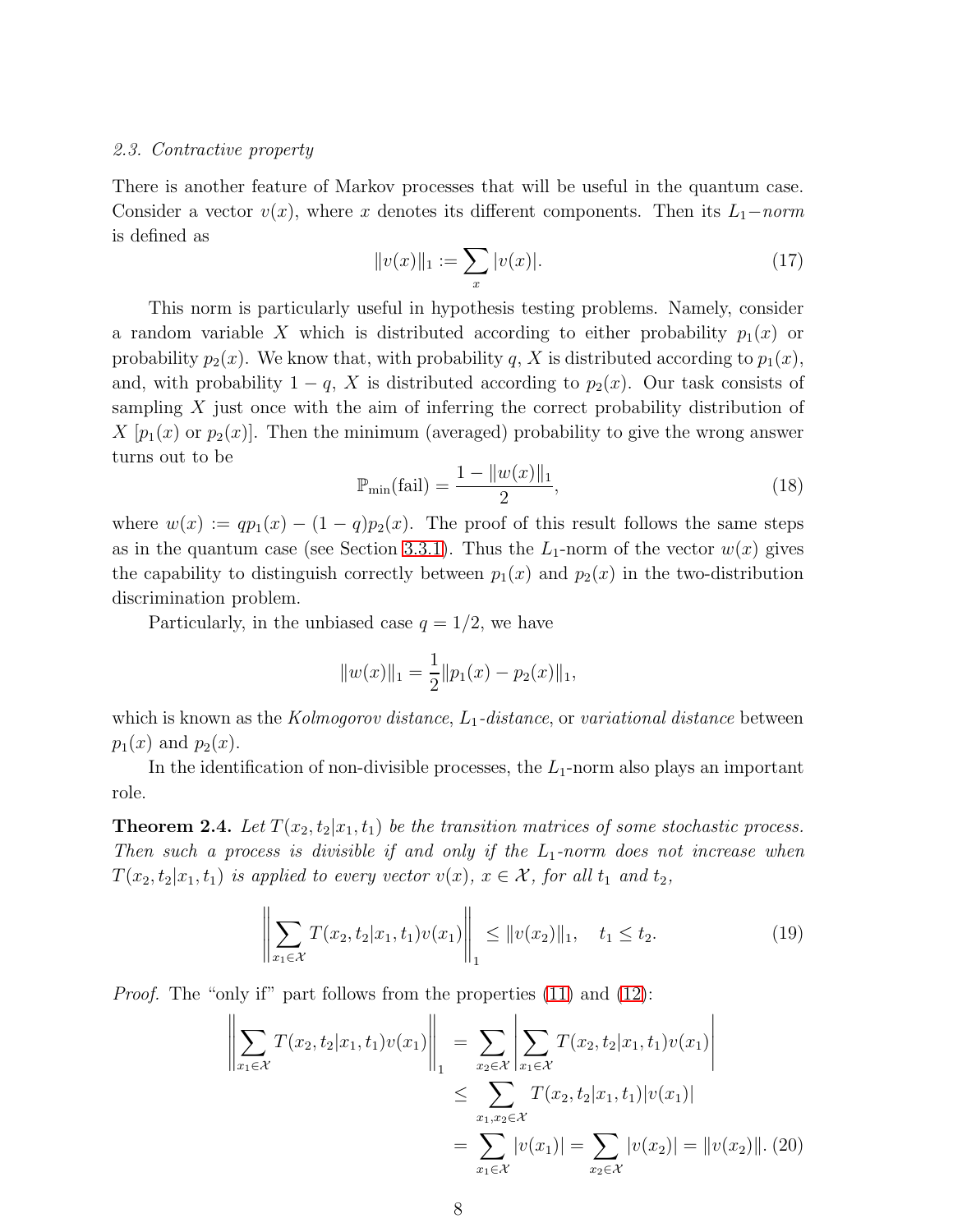For the "if" part, as we mentioned earlier, if  $T(x_2, t_2|x_1, t_1)$  does exist, it always satisfies Eqs. [\(11\)](#page-5-1) and [\(13\)](#page-5-0). Take a vector to be a probability distribution  $v(x) = p(x) \ge 0$  for all  $x \in \mathcal{X}$ , because of Eq. [\(11\)](#page-5-1) we have

$$
||p(x_1)||_1 = \sum_{x_1 \in \mathcal{X}} p(x_1) = \sum_{x_1, x_2 \in \mathcal{X}} T(x_2, t_2 | x_1, t_1) p(x_1).
$$
 (21)

Since, by hypothesis, Eq. [\(19\)](#page-7-1) holds for any vector, we obtain the following chain of inequalities

$$
||p(x_1)||_1 = \sum_{x_1, x_2 \in \mathcal{X}} T(x_2, t_2 | x_1, t_1) p(x_1) \le \sum_{x_2 \in \mathcal{X}} \left| \sum_{x_1 \in \mathcal{X}} T(x_2, t_2 | x_1, t_1) p(x_1) \right|
$$
  
 
$$
\le \sum_{x_2 \in \mathcal{X}} |p(x_2)| = \sum_{x_1 \in \mathcal{X}} |p(x_1)| = ||p(x_1)||. \tag{22}
$$

Therefore,

$$
\sum_{x_2 \in \mathcal{X}} \left| \sum_{x_1 \in \mathcal{X}} T(x_2, t_2 | x_1, t_1) p(x_1) \right| = \sum_{x_1, x_2 \in \mathcal{X}} T(x_2, t_2 | x_1, t_1) p(x_1),
$$

for any probability  $p(x_1)$ , which is only possible if  $\sum_{x_1 \in \mathcal{X}} T(x_2, t_2 | x_1, t_1) p(x_1) \geq 0$ . Then Eq. [\(12\)](#page-5-2) has to be satisfied.

Because of this theorem and Eq.  $(13)$ ,  $\mathbb{P}_{min}(fail)$  increases monotonically with time for a divisible process. In this regard, if the random variable  $X$  undergoes a Markovian process, the best chance to rightly distinguish between the two possible distributions  $p_1(x)$  and  $p_2(x)$  is to sample X at time instants as close as possible to the initial time  $t_0$ . However that is not the case if X is subject to a non-divisible (and then non-Markovian) process. Then, in order to decrease the error probability, it could be better to wait until some time, say  $t_1$ , where  $||w(x_1, t_1)||_1 = ||qp_1(x_1, t_1) - (1 - q)p_2(x_1, t_1)||_1$  increases again (without exceeding its initial value). The fact that the error probability may decrease for some time  $t_1$  after the initial time  $t_0$  can be understood as a trait of underlying memory in the process. That is, the system keeps in some information about the probability of X at  $t_0$ , which arises at a posterior time in the evolution.

In summary, classical Markovian processes are defined via multi-time conditional probabilities, Eq. [\(1\)](#page-3-2). However, if the experimenter only has access to one-point probabilities, Markovian processes become equivalent to divisible processes. The latter are more easily characterized, as they only depend on properties of transition matrices and the  $L_1$ -norm.

### <span id="page-8-0"></span>3. Markovianity in Quantum Processes

After the succinct review of classical Markovian processes in the previous section, here we shall try to adapt those concepts to the quantum case. By the adjective "quantum" we mean that the system undergoing evolution is a quantum system. Our aim is to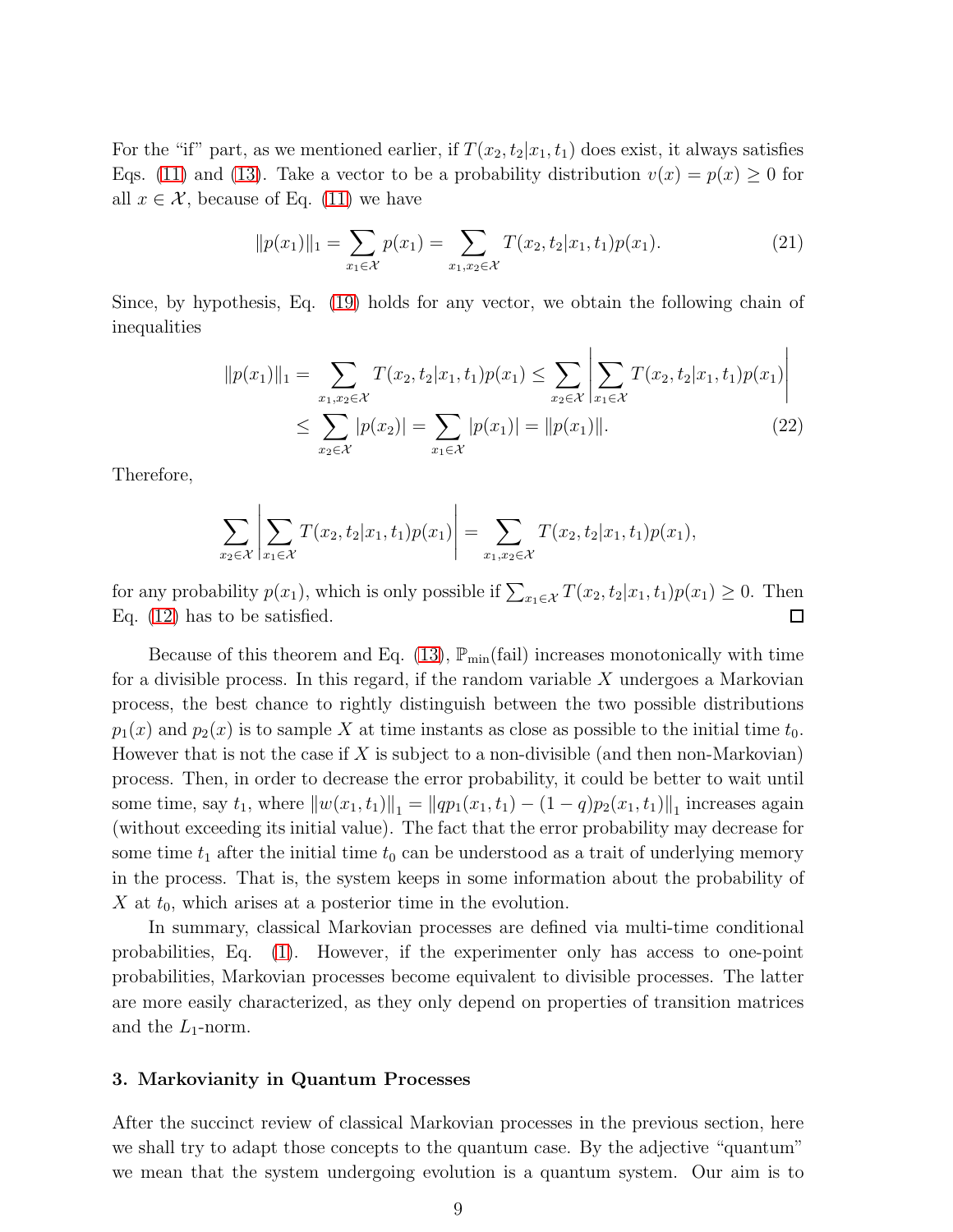find a simple definition of a quantum Markovian process by keeping a close analogy to its classical counterpart. Since this is not straightforward, we comment first on some points which make a definition of quantum Markovianity difficult to formulate. For the sake of simplicity, in the following we shall consider finite dimensional quantum systems unless otherwise stated.

### <span id="page-9-0"></span>3.1. Problems of a straightforward definition

Since the quantum theory is a statistical theory, it seems meaningful to ask for some analogue to classical stochastic processes and particularly Markov processes. However, the quantum theory is based on non-commutative algebras and this makes its analysis considerably more involved. Indeed, consider the classical definition of Markov process Eq. [\(1\)](#page-3-2), to formulate a similar condition in the quantum realm we demand a way to obtain  $\mathbb{P}(x_n, t_n | x_{n-1}, t_{n-1}; \ldots; x_0, t_0)$  for quantum systems. The problem arises because we can sample a classical random variable without affecting its posterior statistics; however, in order to "sample" a quantum system, we need to perform measurements, and these measurements disturb the state of the system and affect the subsequent outcomes. Thus,  $\mathbb{P}(x_n, t_n | x_{n-1}, t_{n-1}; \ldots; x_0, t_0)$  does not only depend on the dynamics but also on the measurement process, and a definition of quantum Markovianity in terms of it, even if possible, does not seem very appropriate. Actually, in such a case the Markovian character of a quantum dynamical system would depend on which measurement scheme is chosen to obtain  $\mathbb{P}(x_n, t_n | x_{n-1}, t_{n-1}; \ldots; x_0, t_0)$ . This is very inconvenient as the definition of Markovianity should be independent of what is required to verify it.

# <span id="page-9-1"></span>3.2. Definition in terms of one-point probabilities: divisibility

Given the aforementioned problems to construct  $\mathbb{P}(x_n, t_n | x_{n-1}, t_{n-1}; \ldots; x_0, t_0)$  in the quantum case, a different approach focuses on the study of one-time probabilities  $\mathbb{P}(x,t)$ . For these, the classical definition of Markovianity reduces to the concept of divisibility (see Definition [2.2\)](#page-6-0), and a very nice property is that divisibility may be defined in the quantum case without any explicit mention to measurement processes. To define quantum Markovianity in terms of divisibility may seem to lose generality, nevertheless Theorem [2.3](#page-6-1) and Corollary [2.2](#page-6-2) assert that this loss is innocuous, as divisibility and Markovianity are equivalent properties for one-time probabilities. These probabilities are the only ones that can be constructed in the quantum case avoiding the difficulties associated to measurement disturbance.

Let us consider a system in a quantum state given by some (non-degenerate) density matrix  $\rho$ , the spectral decomposition yields

$$
\rho = \sum_{x} p(x) |\psi(x)\rangle\langle\psi(x)|. \tag{23}
$$

Here the eigenvalues  $p(x)$  form a classical probability distribution, which may be interpreted as the probabilities for the system to be in the corresponding eigenstate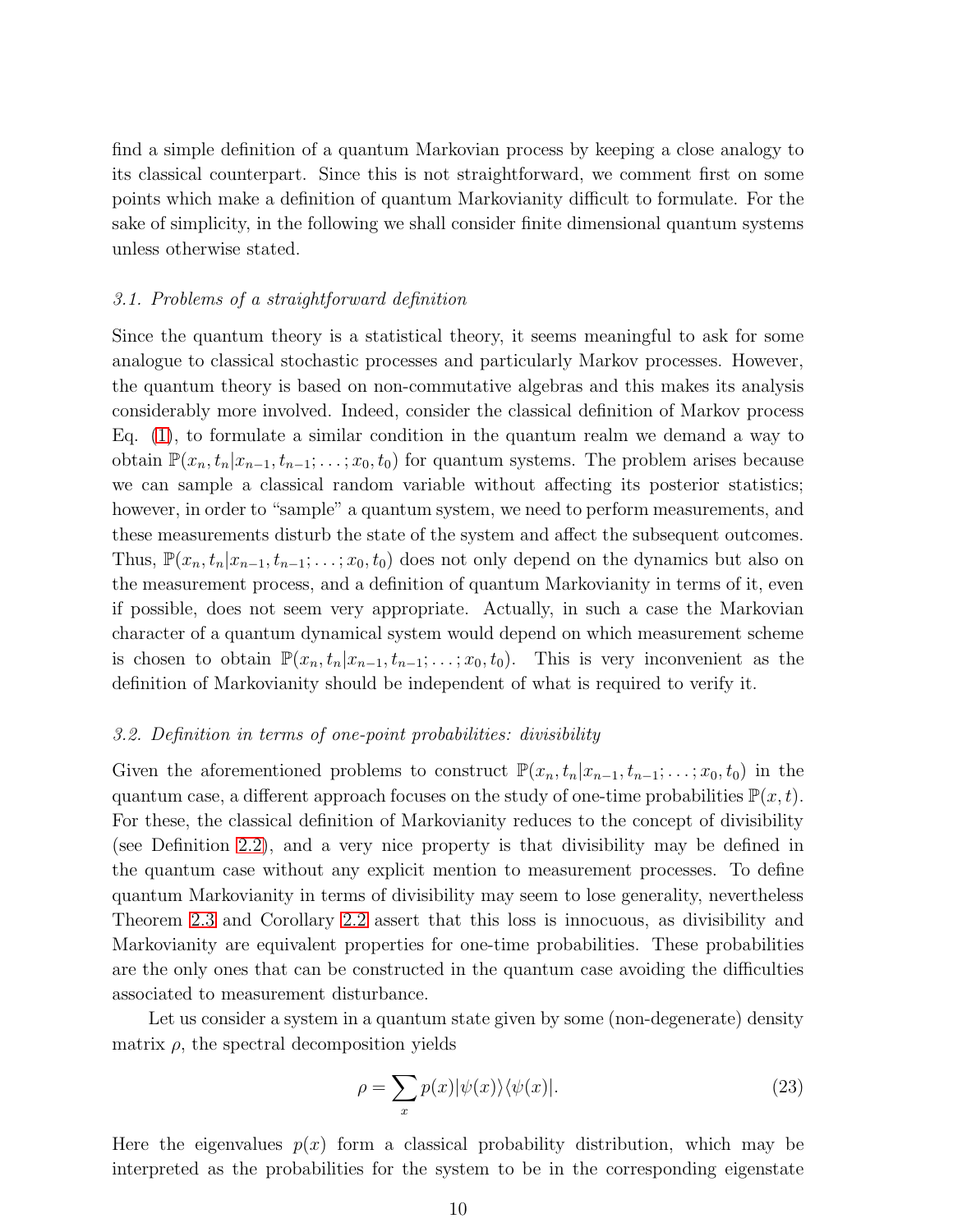$|\psi(x)\rangle,$ 

$$
\mathbb{P}(|\psi(x)\rangle) := p(x). \tag{24}
$$

Consider now some time evolution of the quantum system such that the spectral decomposition of the initial state is preserved;  $\rho(t_0) = \sum_x p(x, t_0) |\psi(x)\rangle \langle \psi(x)|$  is mapped to

$$
\rho(t) = \sum_{x} p(x, t) |\psi(x)\rangle\langle\psi(x)| \in \mathcal{S},\tag{25}
$$

where S denotes the set of quantum states with the same eigenvectors as  $\rho(t_0)$ . Since this process can be seen as a classical stochastic process on the variable  $x$ , which labels the eigenstates  $|\psi(x)\rangle$ , we consider it to be divisible if the evolution of  $p(x, t)$  satisfies the classical definition of divisibility (Definition [2.2\)](#page-6-0). In such a case, there are transition matrices  $T(x_1, t_1|x_0, t_0)$ , such that

<span id="page-10-0"></span>
$$
p(x_1, t_1) = \sum_{x_0 \in \mathcal{X}} T(x_1, t_1 | x_0, t_0) p(x_0, t_0), \tag{26}
$$

fulfilling Eqs.  $(11)$ ,  $(12)$  and  $(13)$ . This Eq.  $(26)$  can be written in terms of density matrices as

$$
\rho(t_1) = \mathcal{E}_{(t_1, t_0)} [\rho(t_0)]. \tag{27}
$$

Here,  $\mathcal{E}_{(t_1,t_0)}$  is a dynamical map that preserves the spectral decomposition of  $\rho(t_0)$  and satisfies

$$
\mathcal{E}_{(t_1, t_0)}\left[\rho(t_0)\right] = \sum_{x_0 \in \mathcal{X}} p(x_0, t_0) \mathcal{E}_{(t_1, t_0)}[|\psi(x_0)\rangle\langle\psi(x_0)|]
$$
  
= 
$$
\sum_{x_1, x_0 \in \mathcal{X}} T(x_1, t_1 | x_0, t_0) p(x_0, t_0) |\psi(x_1)\rangle\langle\psi(x_1)|.
$$
 (28)

Furthermore, because of Eqs. [\(11\)](#page-5-1), [\(12\)](#page-5-2) and [\(13\)](#page-5-0),  $\mathcal{E}_{(t_2,t_1)}$  preserves positivity and trace of any state in  $S$  and obeys the composition law

<span id="page-10-1"></span>
$$
\mathcal{E}_{(t_3,t_1)} = \mathcal{E}_{(t_3,t_2)} \mathcal{E}_{(t_2,t_1)}, \quad t_3 \ge t_2 \ge t_1.
$$
\n(29)

On the other hand, since the maps  $\{\mathcal{E}_{(t_2,t_1)}, t_2 \ge t_1 \ge t_0\}$  are supposed to describe some quantum evolution, they are linear (there is not experimental evidence against this fact  $[15-17]$ ). Thus, their action on another set  $\mathcal{S}'$  of quantum states with different spectral projectors to  $\mathcal S$  is physically well defined provided that the positivity of the states of  $\mathcal{S}'$  is preserved (i.e. any density matrix in  $\mathcal{S}'$  is transformed in another valid density matrix). Hence, by consistence, we formulate the following general definition of a P-divisible process.

<span id="page-10-2"></span>**Definition 3.1** (P-divisible process). We say that a quantum system subject to some time evolution characterized by the family of linear maps  $\{\mathcal{E}_{(t_2,t_1)}, t_2 \ge t_1 \ge t_0\}$  is Pdivisible if, for every  $t_2$  and  $t_1$ ,  $\mathcal{E}_{(t_2,t_1)}$  is a positive map (preserve the positivity of any quantum state) and fulfils Eq. [\(29\)](#page-10-1).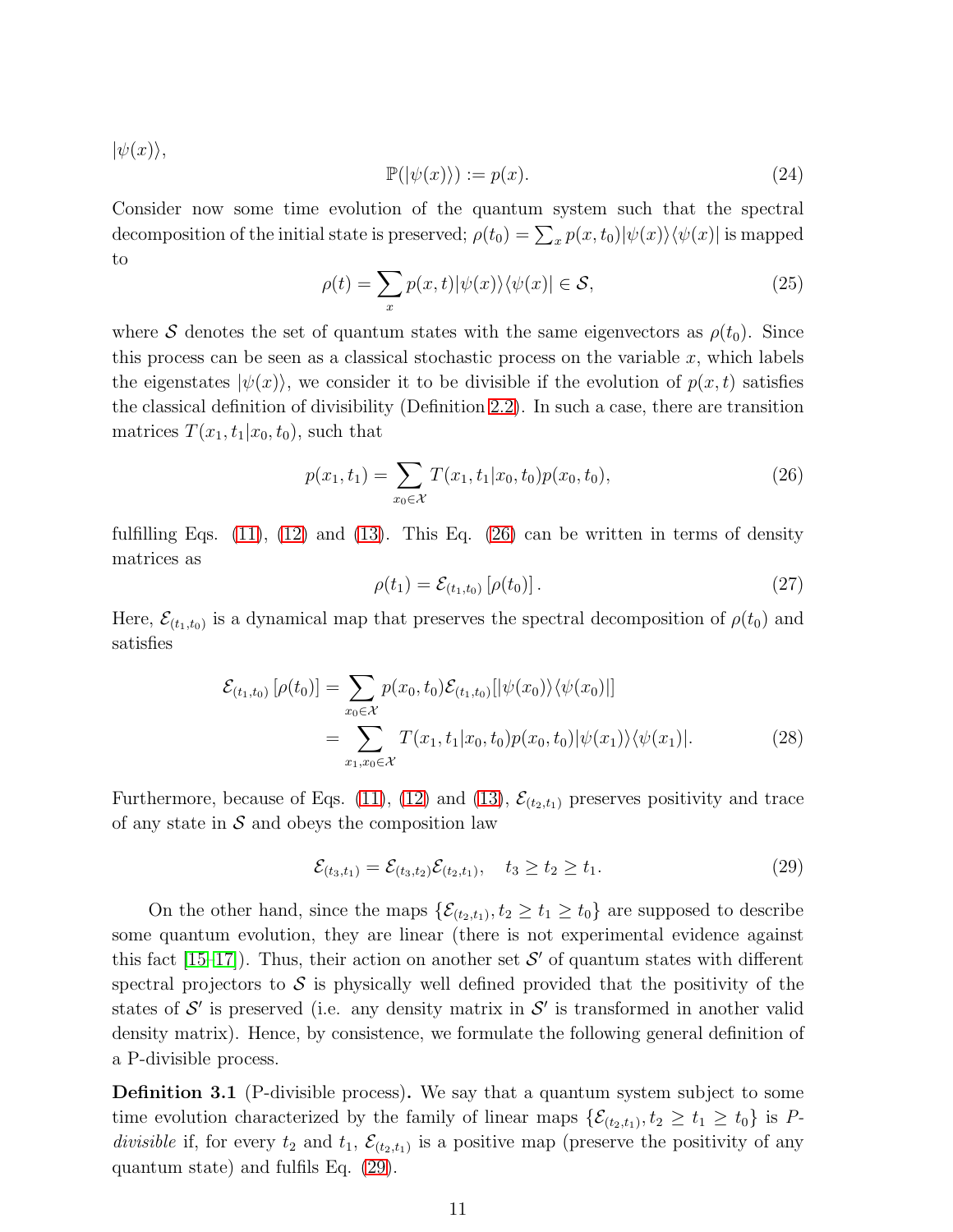The reason to use the terminology "P-divisible" (which stands for positive-divisible) instead of "divisible" comes from the difference between positive and complete positive maps which is essential in quantum mechanics. More explicitly, a linear map  $\Upsilon$  acting on a matrix space M is a positive map if for  $A \in \mathcal{M}$ ,

$$
A \ge 0 \Rightarrow \Upsilon(A) \ge 0,\tag{30}
$$

i.e. Υ transforms positive semidefinite matrices into positive semidefinite matrices. In addition,  $\Upsilon$  is said to be completely positive if for all matrix space  $\mathcal{M}'$  such that  $\dim(\mathcal{M}') \ge \dim(\mathcal{M}), \text{ and } B \in \mathcal{M}',$ 

<span id="page-11-0"></span>
$$
B \ge 0 \Rightarrow \Upsilon \otimes \mathbb{1}(B) \ge 0. \tag{31}
$$

These concepts are properly extended to the infinity dimensional case [\[18\]](#page-45-8).

Complete positive maps are much easier to characterize than maps that are merely positive [\[19,](#page-45-9)[20\]](#page-45-10); they admit the so-called Kraus representation,  $\Upsilon(\cdot) = \sum_j K_j(\cdot) K_j^{\dagger}$ , and it can be shown that if Eq. [\(31\)](#page-11-0) is fulfilled with  $\dim(\mathcal{M}') = \dim(\mathcal{M})^2$ , it is also true for any  $\mathcal{M}'$  such that  $\dim(\mathcal{M}') \geq \dim(\mathcal{M})$ .

It is well-know that the requirement of positivity alone for a dynamical map presents difficulties. Concretely, in order to keep the positivity of density matrices in presence of entanglement with another extra system we must impose complete positivity instead of positivity [\[14,](#page-45-11)[21–](#page-45-12)[26\]](#page-45-13). Thus, now we are able to give a definition of quantum Markovian process.

<span id="page-11-1"></span>Definition 3.2 (Markovian quantum process). We shall say that a quantum system subject to a time evolution given by some family of linear maps  $\{\mathcal{E}_{(t_2,t_1)}, t_2 \ge t_1 \ge t_0\}$ is *Markovian* (or *divisible* [\[27\]](#page-45-14)) if, for every  $t_2$  and  $t_1$ ,  $\mathcal{E}_{(t_2,t_1)}$  is a complete positive map and fulfills the composition law Eq. [\(29\)](#page-10-1).

For the sake of comparison, the following table shows the clear parallelism between classical transition matrices and quantum evolution families in a Markovian process.

|                 | Classical                                                                                     | Quantum                                                                     |
|-----------------|-----------------------------------------------------------------------------------------------|-----------------------------------------------------------------------------|
| Normalization   | $\sum_{x_2 \in \mathcal{X}} T(x_2, t_2   x_1, t_1) = 1$                                       | $\mathcal{E}_{(t_2,t_1)}$ trace-preserving                                  |
| Positivity      | $T(x_2,t_2 x_1,t_1)\geq 0$                                                                    | $\mathcal{E}_{(t_2,t_1)}$ completely positive                               |
| Composition Law | $T(x_3, t_3 x_1, t_1) = \sum_{x_2 \in \mathcal{X}} T(x_3, t_3 x_2, t_2) T(x_2, t_2 x_1, t_1)$ | $\mathcal{E}_{(t_3,t_1)} = \mathcal{E}_{(t_3,t_2)} \mathcal{E}_{(t_2,t_1)}$ |

Before we move on, it is worth to summarize the argument leading to the definition of Markovian quantum process, as it is the central concept of this work. Namely, since a direct definition from the classical condition Eq. [\(1\)](#page-3-2) is problematic because of quantum measurement disturbance, we focus on one-time probabilities. For those, classical Markovian processes and divisible processes are equivalent, thus we straightforward formulate the divisibility condition for quantum dynamics preserving the spectral decomposition of certain set of states  $S$ . Then the Markovian (or divisibility) condition for any quantum evolution follows by linearity when taking into account the completely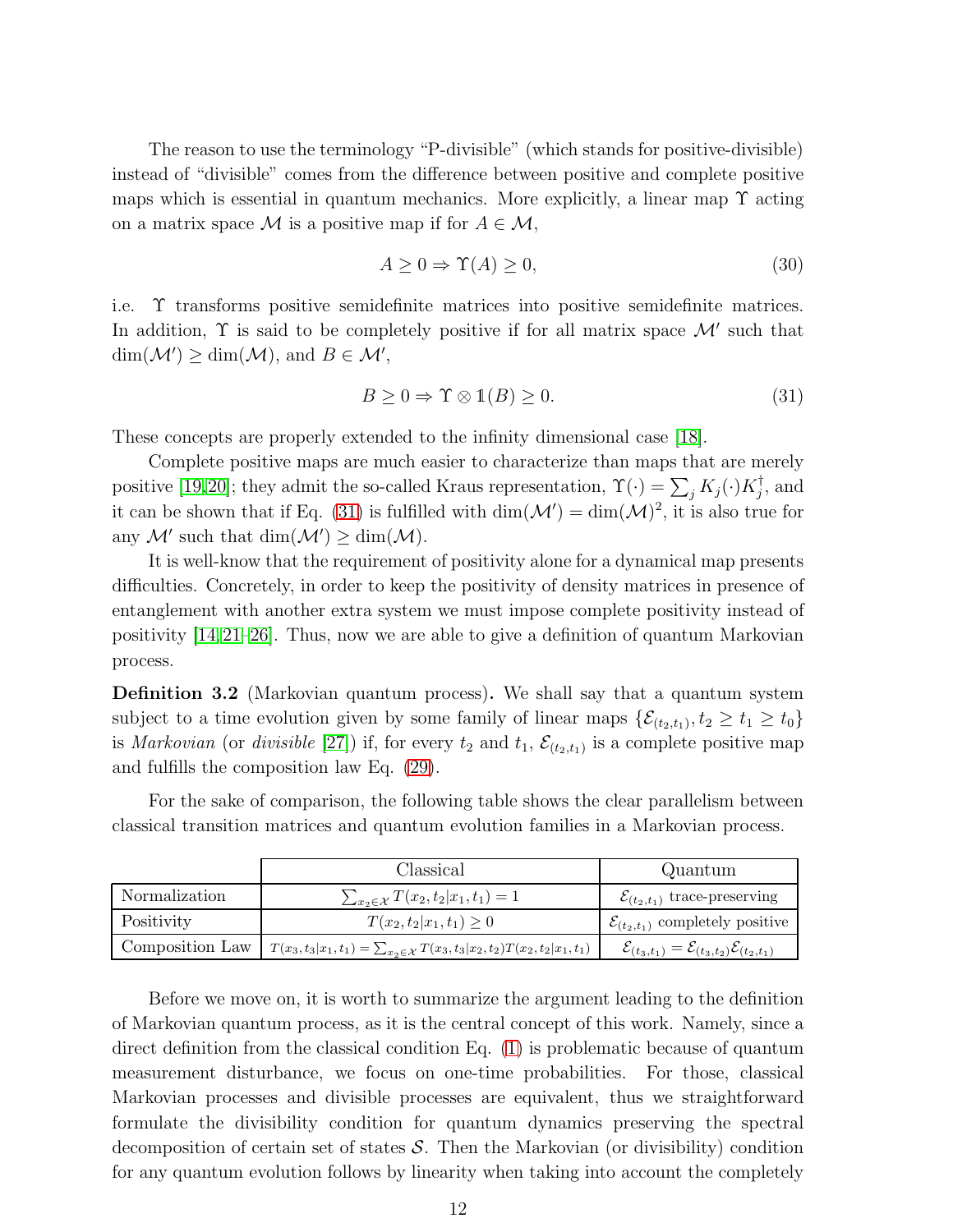

Figure 1. Scheme of the arguments employed in the definition of quantum Markovian process (see main text). The equality in the second box is a consequence of Corollary [2.2.](#page-6-2)

positive requirement in the quantum evolution. We have sketched this reasoning in the scheme presented in figure 1.

Finally, we review a fundamental result regarding differentiable quantum Markovian processes (i.e. processes such that the limit  $\lim_{\epsilon \downarrow 0} [\mathcal{E}_{(t+\epsilon,t)} - 1] / \epsilon := \mathcal{L}_t$  is well-defined). In this case, there is a mathematical result which is quite useful to characterize Markovian dynamics.

<span id="page-12-2"></span>**Theorem 3.1** (Gorini-Kossakowski-Susarshan-Lindblad). An operator  $\mathcal{L}_t$  is the generator of a quantum Markov (or divisible) process if and only if it can be written in the form

<span id="page-12-1"></span>
$$
\frac{d\rho(t)}{dt} = \mathcal{L}_t[\rho(t)] = -i[H(t), \rho(t)] + \sum_k \gamma_k(t) \left[ V_k(t)\rho(t)V_k^{\dagger}(t) - \frac{1}{2} \{ V_k^{\dagger}(t)V_k(t), \rho(t) \} \right],\tag{32}
$$

where  $H(t)$  and  $V_k(t)$  are time-dependent operators, with  $H(t)$  self-adjoint, and  $\gamma_k(t) \geq 0$ for every k and time t.

This theorem is a consequence of the pioneering work by A. Kossakowski [\[28,](#page-45-15) [29\]](#page-45-16) and co-workers [\[30\]](#page-45-17), and independently G. Lindblad [\[31\]](#page-45-18), who analyzed the case of timehomogeneous equations, i.e. time-independent generators  $\mathcal{L}_t \equiv \mathcal{L}$ . For a complete proof including possible time-dependent  $\mathcal{L}_t$  see [\[26,](#page-45-13)32].

# <span id="page-12-0"></span>3.3. Where is the memoryless property in quantum Markovian processes?

As mentioned before, the motivation behind Definition [3.2](#page-11-1) for quantum Markovian processes has been to keep a formal analogy with the classical case. However, it is not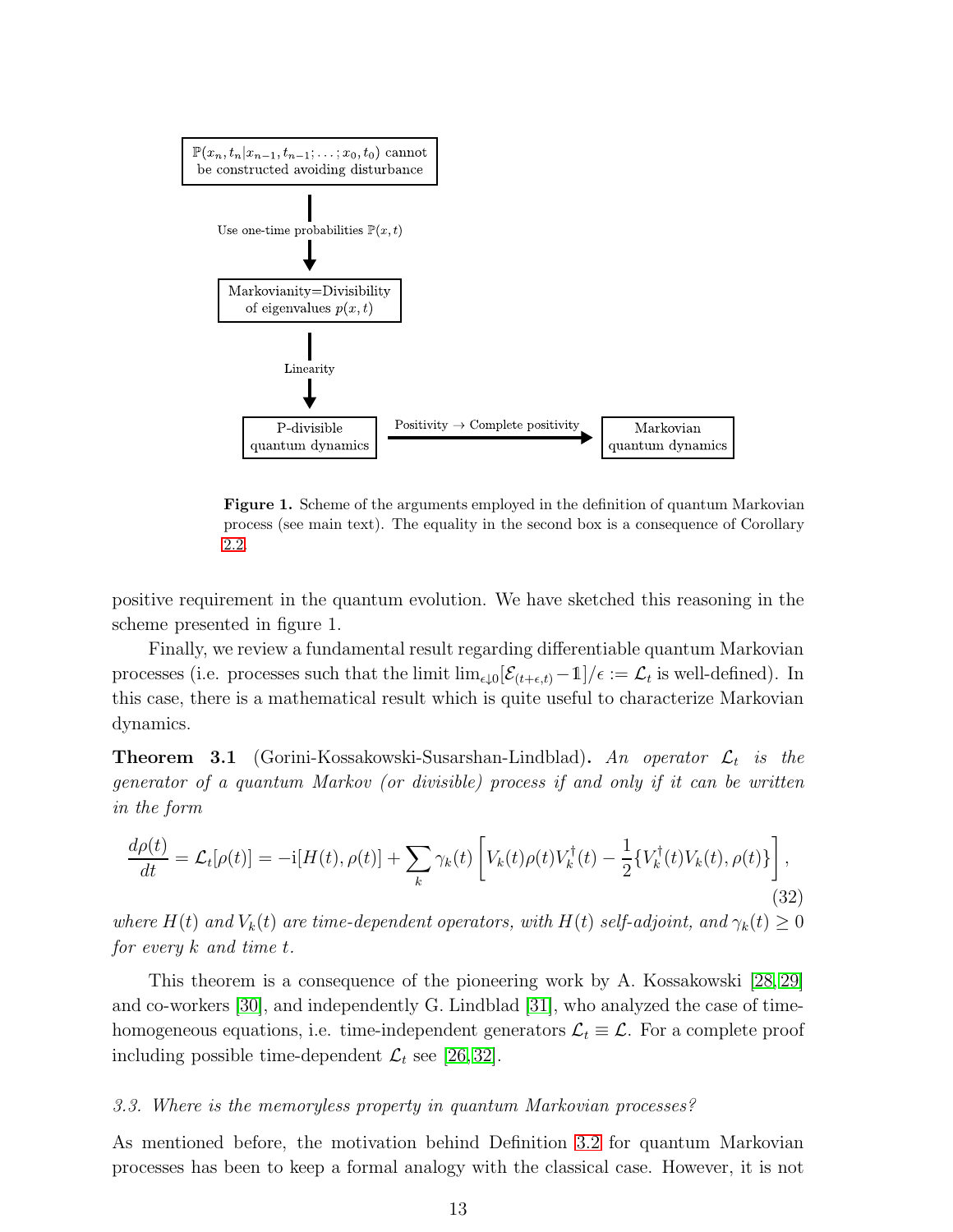immediate to appreciate that the memoryless property present in the classical case is also present in the quantum domain. There are at least two ways to visualize this property which is hidden in Definition [3.2.](#page-11-1) As discussed below, one is based on the contractive properties of the completely positive maps and the other resorts to a collisional model of system-environment interactions.

<span id="page-13-0"></span>3.3.1. Contractive property of a quantum Markovian process Similarly to the classical case (see Section [2.3\)](#page-7-0), memoryless properties of quantum Markovian processes become quite clear in hypothesis testing problems [\[33,](#page-45-20) [34\]](#page-45-21). In the quantum case, we consider a system, with associated Hilbert space  $H$ , whose state is represented by the density matrix  $\rho_1$  with probability q, and  $\rho_2$  with probability  $(1 - q)$ . We wish to determine which density matrix describes the true state of the quantum system by performing a measurement. If we consider some general positive operator valued measure (POVM)  ${\{\Pi_x\}}$  (cf. [\[14\]](#page-45-11)), where  $x \in \mathcal{X}$  is the set of possible outcomes, we may split this set in two complementary subsets. If the outcome of the measurement is inside some  $A \subset \mathcal{X}$ , then we say that the state is  $\rho_1$ . Conversely, if the result of the measurement belongs to the complementary set  $A^c$  such that  $A \cup A^c = \mathcal{X}$ , we say that the state is  $\rho_2$ . Let us group the results of this measurement in another POVM given by the pair  $\{T, \mathbb{I} - T\}$ , with  $T = \sum_{x \in A} \Pi_x$ .

Thus, when the true state is  $\rho_1$  (which happens with probability q) we erroneously identify the state as  $\rho_2$  with probability

$$
\sum_{j \in A^c} \text{Tr}[\rho_1 \Pi_x] = \text{Tr}\left[\rho_1 \left(\sum_{x \in A^c} \Pi_x\right)\right] = \text{Tr}\left[\rho_1 (\mathbb{I} - T)\right].\tag{33}
$$

On the other hand, when the true state is  $\rho_2$  (which happens with probability  $1 - q$ ), we erroneously identify the state as  $\rho_1$  with probability

$$
\sum_{j \in A} \text{Tr}[\rho_2 \Pi_x] = \text{Tr} \left[ \rho_2 \left( \sum_{x \in A} \Pi_x \right) \right] = \text{Tr} [\rho_2 T]. \tag{34}
$$

The problem in one-shot two-state discrimination is to examine the trade-off between the two error probabilities  $\text{Tr} [\rho_2 T]$  and  $\text{Tr} [\rho_1 (\mathbb{I} - T)]$ . Thus, consider the best choice of T that minimizes the total averaged error probability

$$
\min_{0 \le T \le \mathbb{I}} \{ (1 - q) \operatorname{Tr} [\rho_2 T] + q \operatorname{Tr} [\rho_1 (\mathbb{I} - T)] \} = \min_{0 \le T \le \mathbb{I}} \{ q + \operatorname{Tr} [(1 - q) \rho_2 T - q \rho_1 T] \}
$$
\n
$$
= q - \max_{0 \le T \le \mathbb{I}} [\operatorname{Tr} (\Delta T)], \tag{35}
$$

where  $\Delta = q\rho_1 - (1 - q)\rho_2$  is a Hermitian operator, with trace Tr  $\Delta = 2q - 1$  vanishing in the unbiased case  $q = 1/2$ .  $\Delta$  is sometimes called Helstrom matrix [\[35\]](#page-45-22). We have the following result.

<span id="page-13-2"></span>**Theorem 3.2.** With the best choice of  $T$ , the minimum total error probability in the one-shot two-state discrimination problem becomes

<span id="page-13-1"></span>
$$
\mathbb{P}_{\min}(\text{fail}) = \min_{0 \le T \le \mathbb{I}} \{ (1 - q) \text{Tr} [\rho_2 T] + q \text{Tr} [\rho_1 (\mathbb{I} - T)] \} = \frac{1 - ||\Delta||_1}{2},\tag{36}
$$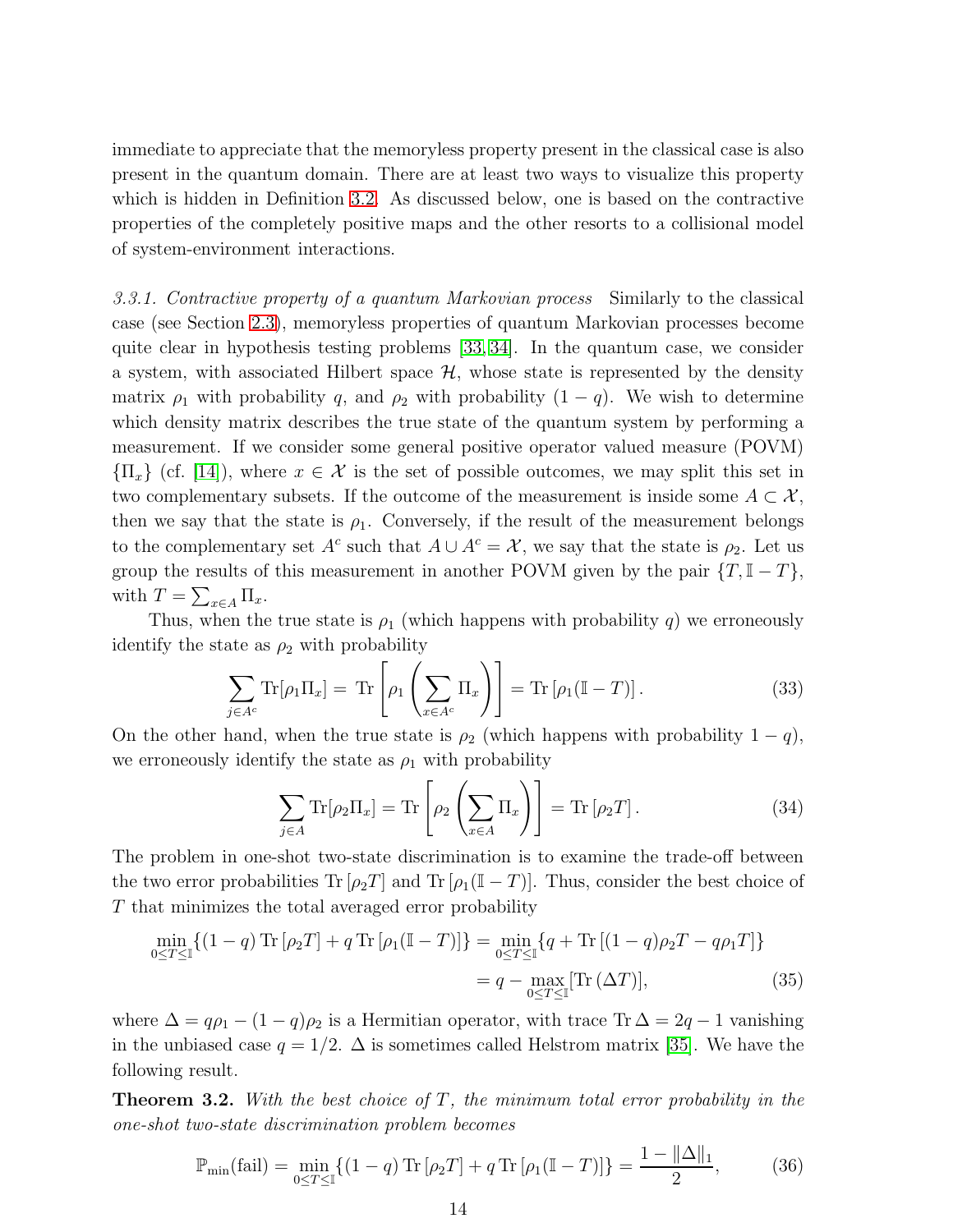where  $\|\Delta\|_1 = \text{Tr} \sqrt{\Delta^{\dagger} \Delta}$  is the trace norm of the Helstrom matrix  $\Delta$ .

Thus, note that when  $q = 0$  or  $q = 1$  we immediately obtain zero probability to identify wrongly the true state.

*Proof.* The proof follows the same steps as for the unbiased  $q = 1/2$  case (see [\[14,](#page-45-11) [36\]](#page-45-23)). The spectral decomposition allows us to write  $\Delta = \Delta^+ - \Delta^-$ , with positive operators  $\Delta^{\pm} = \pm \sum_{k} \lambda_{k}^{\pm} |\psi_{k}^{\pm}\rangle\langle\psi_{k}^{\pm}|$  where  $\lambda_{k}^{+}$  $\lambda_k^+$  are the positive eigenvalues of  $\Delta$  and  $\lambda_k^-$  the negative ones. Then it is clear that for  $0 \leq T \leq \mathbb{I}$ 

$$
\operatorname{Tr} (\Delta T) = \operatorname{Tr} (\Delta^+ T) - \operatorname{Tr} (\Delta^- T) \le \operatorname{Tr} (\Delta^+ T) \le \operatorname{Tr} (\Delta^+), \tag{37}
$$

so that

<span id="page-14-0"></span>
$$
\mathbb{P}_{\min}(\text{fail}) = q - \max_{0 \le T \le \mathbb{I}} [\text{Tr}\left(\Delta T\right)] = q - \text{Tr}\left(\Delta^+\right). \tag{38}
$$

On the other hand, because  $|\psi_j^{\pm}\rangle\langle\psi_j^{\pm}|$  are orthogonal projections (in other words as  $\|\Delta\|_1 = \sum_j |\lambda_j|$ , the trace norm of  $\Delta$  is

$$
\|\Delta\|_1 = \|\Delta^+\|_1 + \|\Delta^-\|_1 = \text{Tr}(\Delta^+) + \text{Tr}(\Delta^-). \tag{39}
$$

Since

$$
\operatorname{Tr}(\Delta^+) - \operatorname{Tr}(\Delta^-) = \operatorname{Tr}(\Delta) = 2q - 1,\tag{40}
$$

we have

$$
\|\Delta\|_1 = 2\operatorname{Tr}(\Delta^+) + (1 - 2q). \tag{41}
$$

 $\Box$ 

Using this relation in [\(38\)](#page-14-0) we straightforwardly obtain the result [\(36\)](#page-13-1).

Thus the trace norm of  $\Delta = q\rho_1 - (1 - q)\rho_2$  gives our capability to distinguish correctly between  $\rho_1$  and  $\rho_2$  in the one-shot two-state discrimination problem.

On the other hand, the following theorem connects trace-preserving and positive maps with the trace norm. It was first proven by Kossakowski in references [\[28,](#page-45-15) [29\]](#page-45-16), while Ruskai also analyzed the necessary condition in [\[37\]](#page-45-24).

<span id="page-14-2"></span>**Theorem 3.3.** A trace preserving linear map  $\mathcal E$  is positive if and only if for any Hermitian operator  $\Delta$  acting on  $\mathcal{H}$ .

<span id="page-14-1"></span>
$$
\|\mathcal{E}(\Delta)\|_1 \le \|\Delta\|_1. \tag{42}
$$

*Proof.* Assume that  $\mathcal{E}$  is positive and trace preserving, then for every positive semidefinite  $\Delta \geq 0$  the trace norm is also preserved,  $\|\mathcal{E}(\Delta)\|_1 = \|\Delta\|_1$ . Consider  $\Delta$ not to be necessarily positive semidefinite, then by using the same decomposition as in the proof of Theorem [3.2,](#page-13-2)  $\Delta = \Delta^+ - \Delta^-$ , we have

$$
\|\mathcal{E}(\Delta)\|_{1} = \|\mathcal{E}(\Delta^{+}) - \mathcal{E}(\Delta^{-})\|_{1}
$$
  
\$\leq \|\mathcal{E}(\Delta^{+})\|\_{1} + \|\mathcal{E}(\Delta^{-})\|\_{1} = \|\Delta^{+}\|\_{1} + \|\Delta^{-}\|\_{1} = \|\Delta\|\_{1}, \quad (43)\$

where the penultimate equality follows from the positivity of  $\Delta^{\pm}$ . Therefore,  $\mathcal E$  fulfils Eq. [\(42\)](#page-14-1).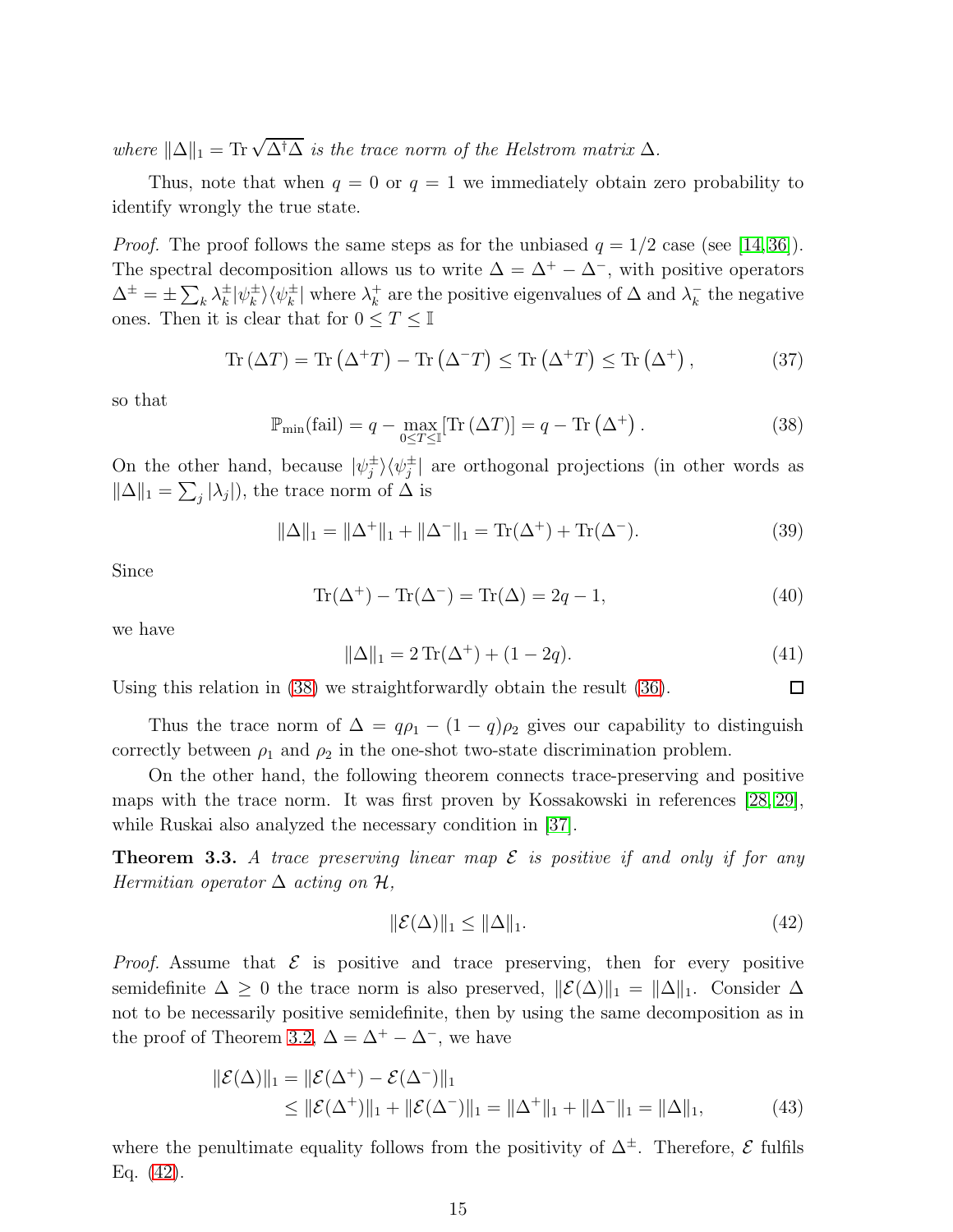Conversely, assume that  $\mathcal E$  satisfies Eq. [\(42\)](#page-14-1) and preserves the trace, then for a positive semidefinite  $\Delta$  we have the next chain of inequalities:

$$
\|\Delta\|_1 = \text{Tr}(\Delta) = \text{Tr}[\mathcal{E}(\Delta)] \le \|\mathcal{E}(\Delta)\|_1 \le \|\Delta\|_1, \text{ for } \Delta \ge 0,
$$

hence  $\|\mathcal{E}(\Delta)\|_1 = \text{Tr}[\mathcal{E}(\Delta)].$  Since  $\|\Delta\|_1 = \text{Tr}(\Delta)$  if and only if  $\Delta \geq 0$ , we obtain that  $\mathcal{E}(\Delta) \geq 0.$ 

There is a clear parallelism between this theorem and Theorem [2.4](#page-7-2) for classical stochastic processes. As a result, quantum Markov processes are also characterized in the following way.

<span id="page-15-0"></span>**Theorem 3.4.** A quantum evolution  $\{\mathcal{E}_{(t_2,t_1)}, t_2 \ge t_1 \ge t_0\}$  is Markovian if and only if for all  $t_2$  and  $t_1$ ,  $t_2 \geq t_1$ ,

$$
\left\| \left[ \mathcal{E}_{(t_2, t_1)} \otimes 1 \right] (\tilde{\Delta}) \right\|_1 \leq \|\tilde{\Delta}\|_1,
$$
\n(44)

 $\Box$ 

for any Hermitian operator  $\tilde{\Delta}$  acting on  $\mathcal{H} \otimes \mathcal{H}$ .

*Proof.* Since for a quantum Markovian process  $\mathcal{E}_{(t_2,t_1)}$  is completely positive for any  $t_2 \geq t_1$ , the map  $\mathcal{E}_{(t_2,t_1)} \otimes \mathbb{1}$  is positive, and the results follows from Theorem [3.3.](#page-14-2)  $\Box$ 

Therefore, similarly to the classical case, a quantum Markovian process increases monotonically the averaged probability  $\mathbb{P}_{min}(fail)$ , Eq. [\(36\)](#page-13-1), to give the wrong answer in one-shot two-state discrimination problem. More concretely, consider a quantum system "S" which evolves from  $t_0$  to the current time instant  $t_1$ , through some dynamical map  $\mathcal{E}_{(t,t_0)}$ . This system S was prepared at  $t_0$  in the state  $\rho_1$  with probability q and  $\rho_2$  with probability  $(1 - q)$ , and we aim at guessing which state was prepared by performing a measurement on S at the present time  $t_1$ . If the dynamics  $\mathcal{E}_{(t,t_0)}$  is Markovian the best we can do is to measure at the present time  $t_1$ , however for non-Markovian processes it may be better to wait for some posterior time  $t_2 > t_1$  where the trace norm of the Helstrom matrix  $\Delta(t) = \mathcal{E}_{(t,t_0)}(\Delta) = q\rho_1(t) - (1-q)\rho_2(t)$  increases with respect to its value at time  $t_1$  (see illustration in figure 2).

Moreover, the same result applies if we make measurements including a static ancillary system "A", in such a way that the evolution of the enlarged system " $S + A$ " is given by  $\mathcal{E}_{(t_2,t_1)} \otimes \mathbb{1}$ . That is not the case for a P-divisible dynamics where just the positivity of  $\mathcal{E}_{(t_2,t_1)}$  is required instead of the complete positivity.

The fact that for a quantum non-Markovian process  $\mathbb{P}_{\min}$  (fail) can decrease for some time period may again be interpreted as a signature of the underlying memory in the process. The system seems to retain information about its initial state, that arises at some posterior time  $t_2$ .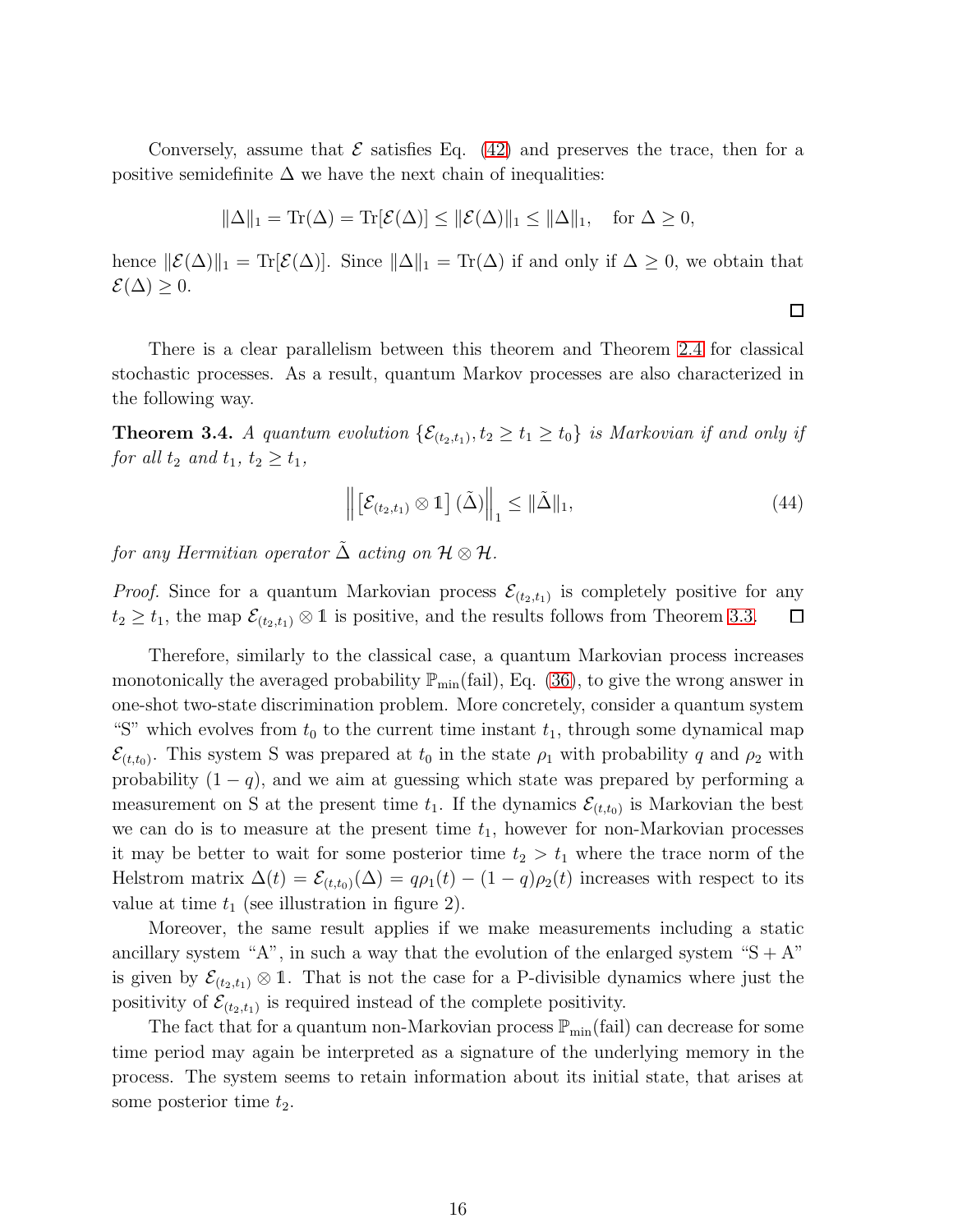

Figure 2. Illustration of the quantum two-state discrimination problem. Under Markovian dynamics (blue line) the trace norm of the Helstrom matrix  $\Delta(t)$  =  $q\rho_1(t) - (1-q)\rho_2(t)$  decreases monotonically from its initial value at  $t_0$ . On the contrary, for a non-Markovian dynamics (red line) there exist revivals at some time instants, say  $t_2$ , where the trace norm of  $\Delta(t)$  is larger than the previously attained values, for example at  $t_1$ . Thus, the memoryless property of a Markovian process implies that information about the initial state is progressively lost as time goes by. That is not the case for non-Markovian dynamics.

<span id="page-16-0"></span>3.3.2. Memoryless environment A different way to visualize the memoryless properties characteristic of a quantum Markovian process is in the context of system-environment interactions. Since for a closed quantum system the evolution is given by some twoparameter family of unitary operators  $U(t_1, t_0)$ , which fulfill  $U(t_2, t_0) = U(t_2, t_1)U(t_1, t_0)$ (see for instance [\[38\]](#page-45-25)), the evolution of a closed quantum system is trivially Markovian. However, the situation changes regarding the time evolution of open quantum systems. Despite the most studied models to describe such a dynamics result in Markovian master equations of the form of Eq.  $(32)$  [\[25,](#page-45-26) [39](#page-45-27)[–41\]](#page-45-28), it is well-known that the exact dynamics of an open quantum system is essentially non-Markovian [\[22,](#page-45-29) [24,](#page-45-30) [26,](#page-45-13) [42\]](#page-45-31).

To illustrate in what sense Markovian dynamics are memoryless in this context, consider the collisional model in the formulation proposed in [\[43–](#page-46-0)[45\]](#page-46-1), which is depicted in figure 3. In this model, the interaction between system and environment is made up of a sequence of individual collisions at times  $t_1, t_2, \ldots, t_n$ . Each collision produces a change in the state of the system  $\rho<sub>S</sub>$  given by

$$
\rho_{\rm S}(t_{n+1}) = \text{Tr}_{\rm E}[U(t_{n+1}, t_n) \rho_{\rm S}(t_n) \otimes \rho_{\rm E} U^{\dagger}(t_{n+1}, t_n)] = \mathcal{E}_{(t_{n+1}, t_n)}[\rho_{\rm S}(t_n)],\tag{45}
$$

where  $\rho_E$  is the state of the environment assumed to be the same for every collision, and  $U(t_{n+1}, t_n)$  is a unitary operator describing the system-environment interaction.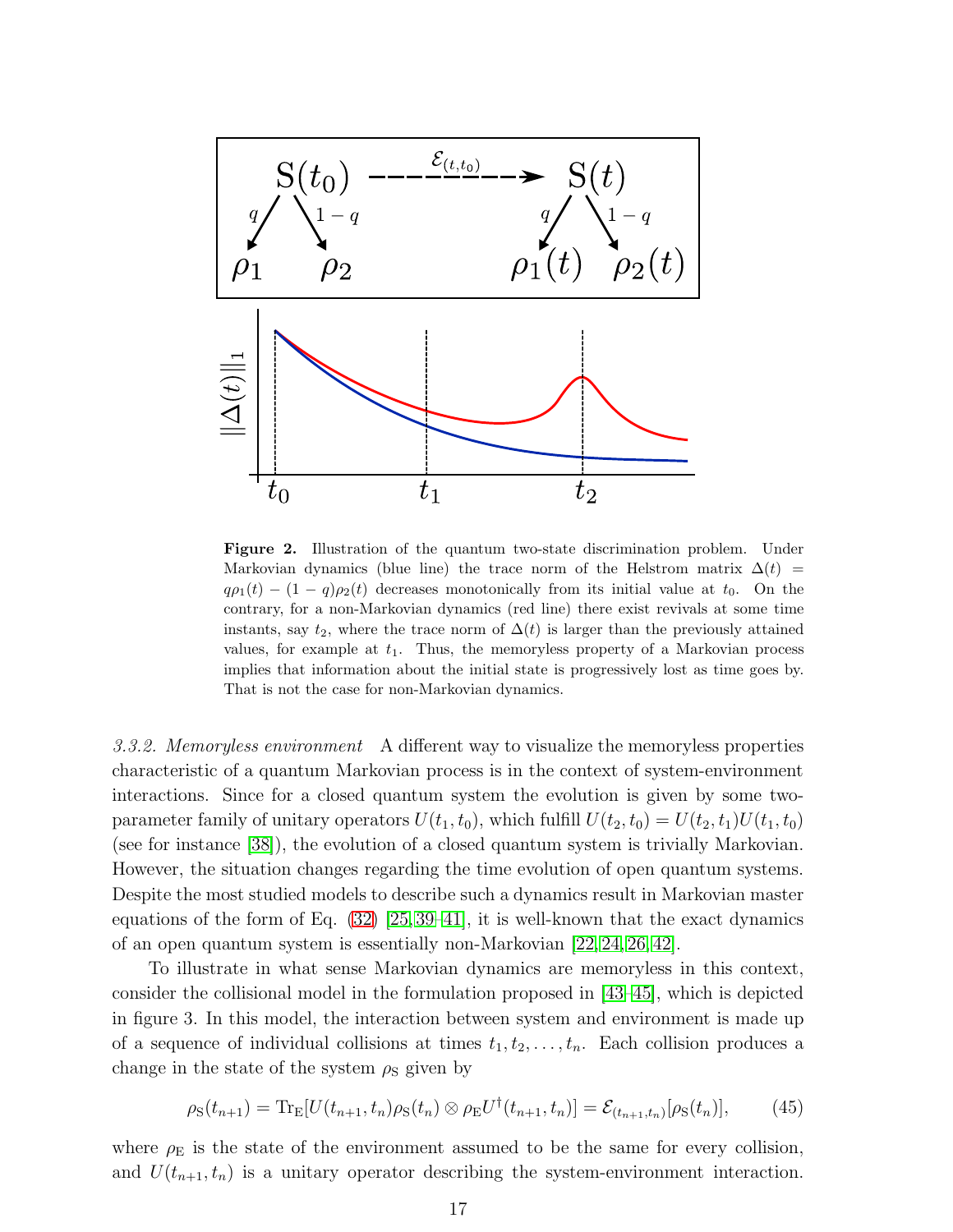

Figure 3. Schematic action of a memoryless environment as described by a collisional model. At every time  $t_n$  the system interacts with the environmental state  $\rho_E$  via some unitary operation U. At the following time step  $t_{n+1}$ , the system finds again the environment in the same state  $\rho_E$ , forgetting any correlation caused of the previous interaction at  $t_n$ . Provided the limit  $\max_n |t_{n+1} - t_n| \to 0$  is well-defined, this process can be seen as a discrete version of quantum Markovian dynamics.

Moreover,  $\mathcal{E}_{(t_{n+1},t_n)}(\cdot) = \sum_{ij} K_{ij}(\cdot) K_{ij}^{\dagger}$  is a completely positive map whose Kraus operators are given by  $K_{ij} = \sqrt{p_j^{\rm E}} \langle \phi_{\rm E}^i | U(t_{n+1}, t_n) | \phi_{\rm E}^j \rangle$  $\langle \hat{p}^j_{\rm E} \rangle$ , for  $\rho_{\rm E} = \sum_j p^{\rm E}_j |\phi^j_{\rm E}$  $\langle \phi^j_{\text{E}} \rangle \langle \phi^j_{\text{E}}$  $_{\rm E}^{\jmath}$ . The successive concatenations of these collisions lead to a quantum Markovian process. Indeed, if we write

$$
\rho_{\rm S}(t_{n+2}) = \mathcal{E}_{(t_{n+2}, t_n)}[\rho_{\rm S}(t_n)],\tag{46}
$$

as

$$
\rho_{\rm S}(t_{n+2}) = \mathcal{E}_{(t_{n+2}, t_{n+1})}[\rho_{\rm S}(t_{n+1})] = \mathcal{E}_{(t_{n+2}, t_{n+1})} \mathcal{E}_{(t_{n+1}, t_n)}[\rho_{\rm S}(t_n)],\tag{47}
$$

we conclude that

$$
\mathcal{E}_{(t_{n+2},t_n)} = \mathcal{E}_{(t_{n+2},t_{n+1})} \mathcal{E}_{(t_{n+1},t_n)},
$$
\n(48)

and since  $\mathcal E$  are completely positive maps the process is Markovian. In addition, if the limit  $\max_n |t_{n+1} - t_n| \to 0$  does exist, it is possible to obtain equations with the form of [\(32\)](#page-12-1) for these models [\[44,](#page-46-2) [45\]](#page-46-1).

Notably, any Markovian dynamics can be seen as a collisional model like this. This is a consequence of the following theorem [\[14,](#page-45-11) [25,](#page-45-26) [26\]](#page-45-13).

**Theorem 3.5** (Stinespring [\[46\]](#page-46-3)). A completely positive dynamics  $\mathcal{E}(\rho_S)$  can be seen as the reduced dynamics of some unitary evolution acting on an extended state with the form  $\rho_{\rm S} \otimes \rho_{\rm E}$ , where  $\rho_{\rm E}$  is the same independently of  $\rho_{\rm S}$ .

Thus, since for Markovian evolutions  $\mathcal{E}_{(t_2,t_1)}$  exists for all  $t_2 \geq t_1$  and is completely positive, we may write it as

$$
\mathcal{E}_{(t_2,t_1)}(\cdot) = \text{Tr}_{\mathcal{E}}[U(t_2,t_1)(\cdot) \otimes \rho_{\mathcal{E}} U^{\dagger}(t_2,t_1)],\tag{49}
$$

where  $U(t_2, t_1)$  may depend on  $t_2$  and  $t_1$ , but  $\rho$ <sub>E</sub> can be taken to be independent of time. Hence, Markovian evolutions may be thought to be made up of a sequence of memoryless collisions, where the environmental state is the same and the total state of system and environment is uncorrelated in every collision as if there were no previous interaction (figure 3). Note that this does not mean that we must impose system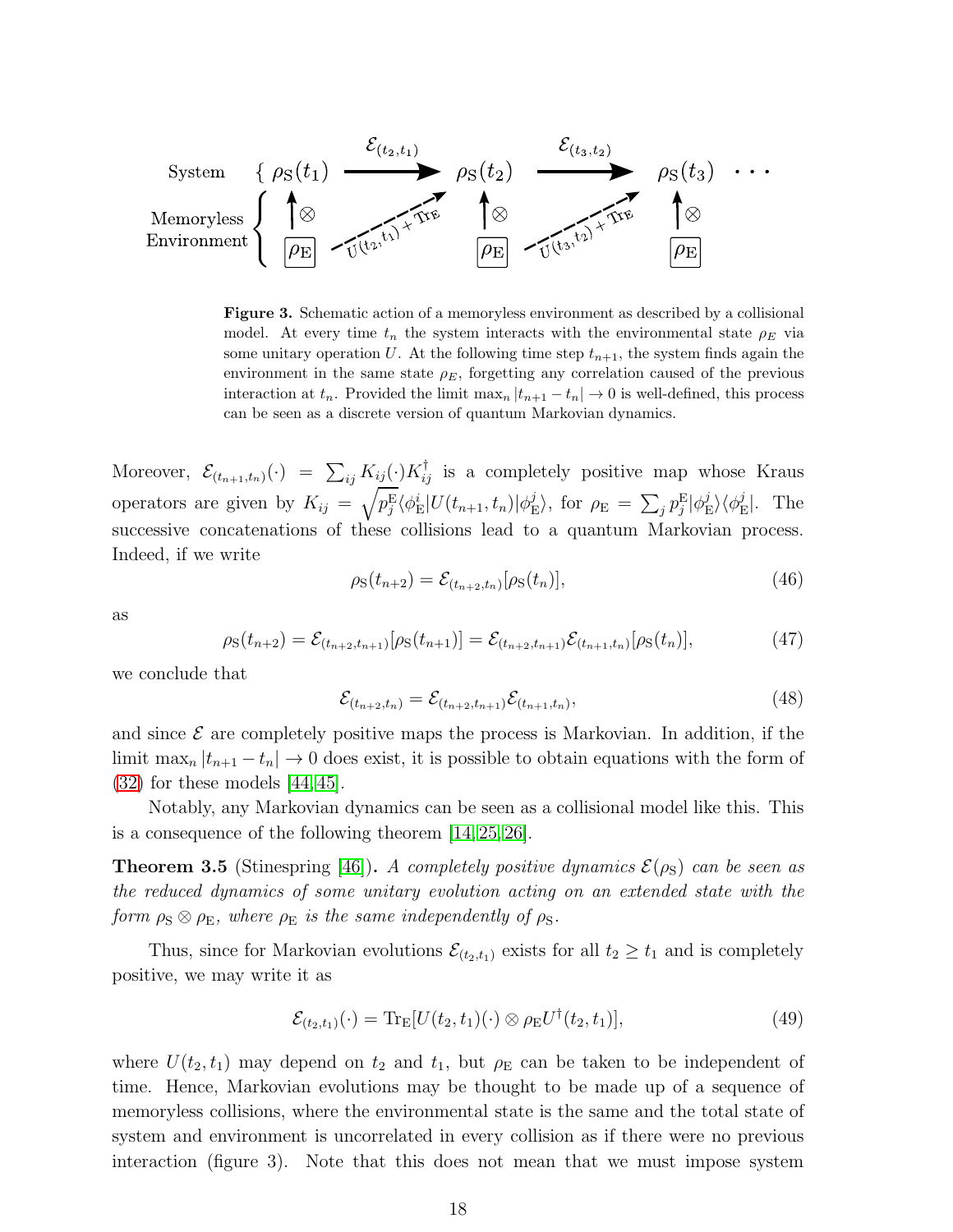and environment to be uncorrelated at any time to get Markovian evolutions [\[26\]](#page-45-13). Actually the total state of system and environment may be highly correlated even for dynamics leading to Markovian master equations [\[47\]](#page-46-4). Rather, the conclusion is that the obtained evolution may also be thought as the result of memoryless system-environment infinitesimal collisions.

Interestingly, this kind of collisional models can be adapted to simulate non-Markovian dynamics by breaking the condition of uncorrelated collisions [\[48](#page-46-5)[–52\]](#page-46-6).

# <span id="page-18-0"></span>3.4. Comparison with other definitions of quantum Markovianity

Our approach which is based on the divisibility property is not the unique approach to non-Markovianity and indeed, alternative approaches are being pursued in the literature. Before moving on, it is therefore worthwhile to dedicate a brief section to present these alternative definitions of quantum Markovianity, to comment on these alternative lines of research and to refer the reader to the most relevant literature.

• Semigroup Definition. Historically, the absence of memory effects in quantum dynamics was commonly associated to the formulation of differential dynamical equations for  $\rho(t)$  with time-independent coefficients. In contrast, differential equations with time-dependent coefficients or integro-differential equations were linked to non-Markovian dynamics (see for instance [\[24,](#page-45-30) [53](#page-46-7)[–65\]](#page-46-8), and references therein). From this point of view, Markovian evolutions would be given only by quantum dynamical semigroups [\[25\]](#page-45-26), i.e. families of trace preserving and completely positive maps,  $\mathcal{E}_{\tau}$ , fulfilling the condition

<span id="page-18-1"></span>
$$
\mathcal{E}_{\tau}\mathcal{E}_{\sigma} = \mathcal{E}_{\tau+\sigma}, \quad \tau, \sigma \ge 0. \tag{50}
$$

It should be noted however, that this definition does not coincide with the definition adopted in this review and, in our view, suffers from certain drawbacks. The semigroup law Eq. [\(50\)](#page-18-1) is just a particular case of the two-parameter composition law Eq. [\(29\)](#page-10-1), which encompasses the case of time-inhomogeneous Markovian processes. In other words, this approach does not distinguish between non-Markovian and Markovian equations of motion with time-dependent coefficients. Moreover, this problem persists in the classical limit.

• Algebraic Definition. In the 1980s a rigorous definition of quantum stochastic process was introduced by using the algebraic formulation of quantum mechanics [\[66,](#page-46-9) [67\]](#page-46-10). It is difficult to summarize in a few words those results, but we will try to sketch the main idea for those amongst the readership that are familiar with  $C^*$ -algebras. In this context, a quantum stochastic process on a  $C^*$ -algebra  $\mathcal A$ with values in a  $C^*$ -algebra  $\mathcal B$  is defined by a family  $\{j_t\}_{t\geq 0}$  of \*-homomorphism  $j_t : \mathcal{B} \to \mathcal{A}$ . To define a Markov property two ingredients are necessary. The first one is the following sub-algebra of  $A$ ,

$$
\mathcal{A}_{t]} = \vee \{j_s(b) : b \in \mathcal{B}, s \le t\}
$$
\n<sup>(51)</sup>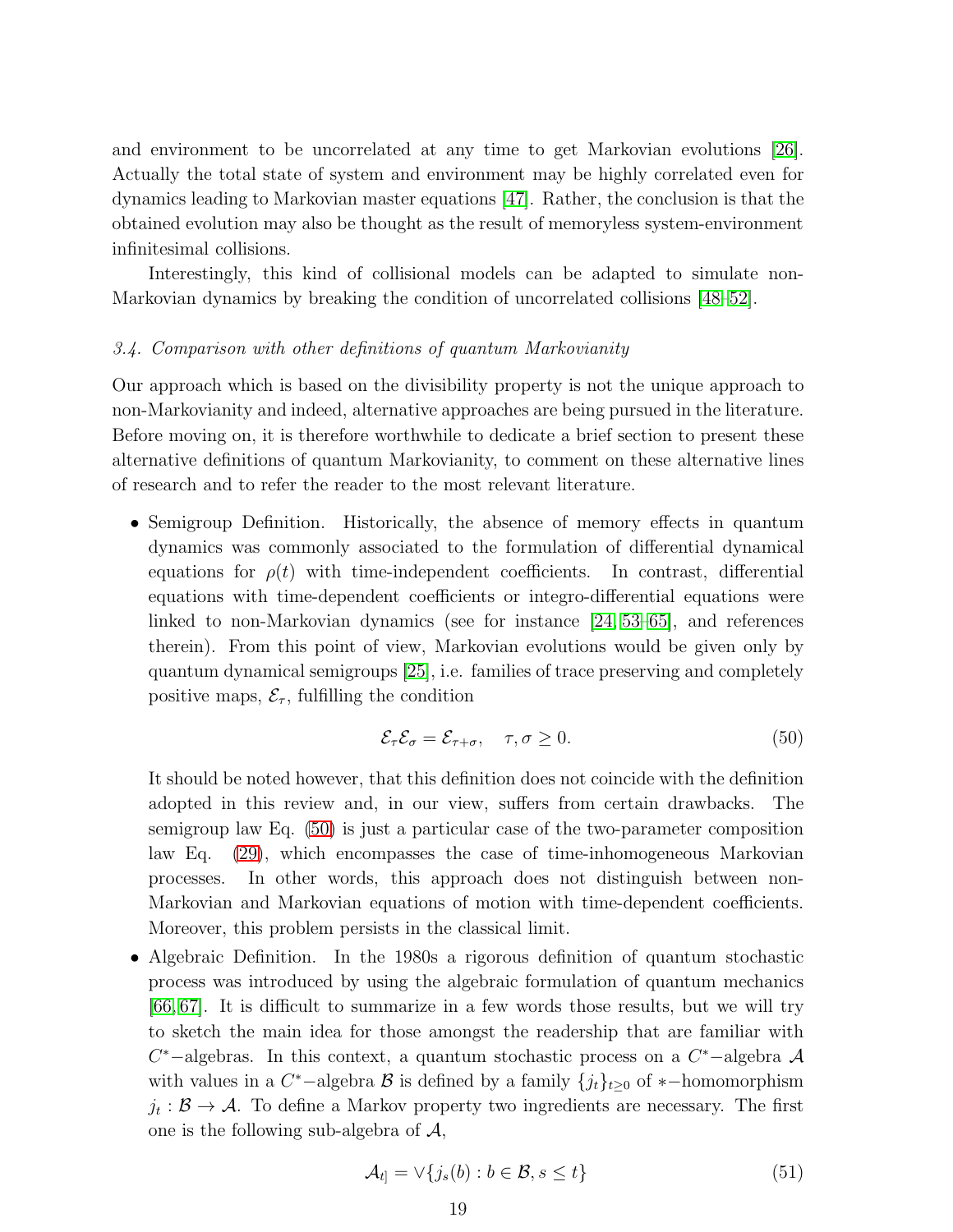which is called a *past filtration* or a *filtration* [\[68\]](#page-46-11). Here the symbol ∨S denotes the  $C^*$ –algebra generated by the subset S of A. The second one is the introduction of the concept of conditional expectation on  $\mathcal{A}$  [\[68–](#page-46-11)[71\]](#page-46-12), which is a generalization of the usual conditional expectation, see Eq. [\(2\)](#page-3-3), to non-commutative algebras. Mathematically, a *conditional expectation* of A on a sub-algebra  $A_0 \subset A$  is a linear map

$$
\mathbb{E}[\cdot | \mathcal{A}_0] : \mathcal{A} \to \mathcal{A}_0,\tag{52}
$$

satisfying the properties:

- (i) For  $a \in \mathcal{A}$ ,  $\mathbb{E}[a|\mathcal{A}_0] \geq 0$  whenever  $a \geq 0$ .
- (ii)  $\mathbb{E}[\mathbb{I}|\mathcal{A}_0] = \mathbb{I}.$
- (iii) For  $a_0 \in \mathcal{A}_0$  and  $a \in \mathcal{A}$ ,  $\mathbb{E}[a_0 a | \mathcal{A}_0] = a_0 \mathbb{E}[a | \mathcal{A}_0]$ .
- (iv) For  $a \in \mathcal{A}$ ,  $\mathbb{E}[a^*|\mathcal{A}_0] = (\mathbb{E}[a|\mathcal{A}_0])^*$ .

Thus, the stochastic process  $\{j_t\}_{t\geq 0}$  is said to be Markovian if for all  $s, t \geq 0$  and all  $X \in \mathcal{A}_{0}$  an analogous to Eq. [\(2\)](#page-3-3) is fulfilled,

<span id="page-19-0"></span>
$$
\mathbb{E}[j_{t+s}(X)|\mathcal{A}_s] = \mathbb{E}[j_{t+s}(X)|j_s(\mathcal{A}_0)].
$$
\n(53)

We will not go into further details here. What is important for our purposes is that, on the one hand, Accardi, Frigerio and Lewis proved in their seminal paper [\[66\]](#page-46-9) that this definition of Markovian process implies our Definition [3.2](#page-11-1) (rewritten in the Heisenberg picture). On the other hand, the opposite problem, namely to prove that any Markovian evolution according to Definition [3.2](#page-11-1) is also Markovian according to [\(53\)](#page-19-0) requires a technically complicated step known as the dilation problem (see [\[72\]](#page-46-13) and references therein). That is quite closely related to what was explained informally in Section [3.3.2,](#page-16-0) but we do not enter into details here. Fortunately, under well-chosen and reasonable conditions (boundedness of operators, fulfilment of Lipschitz conditions, etc.) [\[72–](#page-46-13)[76\]](#page-46-14), it is possible to prove that Definition [3.2](#page-11-1) also implies [\(53\)](#page-19-0). Therefore, within the scope this paper, i.e. finite dimensional systems, we can consider the algebraic definition of Markovianity to be essentially equivalent to the one given here in terms of the divisibility condition.

• BLP Definition. Recently, Breuer, Laine and Piilo (BLP) proposed a definition of non-Markovian dynamics in terms of the behavior of the trace distance [\[33,](#page-45-20)[77,](#page-46-15)[78\]](#page-46-16). Concretely, they state that a quantum evolution, given by some dynamical map  $\mathcal{E}_{(t,t_0)}$ , is Markovian if the trace distance between any two initial states  $\rho_1$  and  $\rho_2$ decreases monotonically with time. This definition is a particular case of Definition [3.2.](#page-11-1) As was explained in Section [3.3.1,](#page-13-0) for any Markovian dynamics  $\mathcal{E}_{(t,t_0)}$  and Hermitian operator  $\tilde{\Delta}$  acting on  $\mathcal{H} \otimes \mathcal{H}$ ,  $\|$   $\big[\mathcal{E}_{(t,t_0)} \otimes \mathbb{1}\big]$   $(\tilde{\Delta}) \|_1$  monotonically decreases with time, and so does  $\|\mathcal{E}_{(t,t_0)}(\Delta)\|_1$  for any Hermitian  $\Delta$  acting on H. Concretely, for  $\Delta = \frac{1}{2}(\rho_1 - \rho_2)$ , which corresponds to the unbiased case in the two-state discrimination problem  $q = 1/2$ , the property

$$
\|\mathcal{E}_{(t_2,t_0)}(\Delta)\|_1 \le \|\mathcal{E}_{(t_1,t_0)}(\Delta)\|_1, \quad t_2 \ge t_1,
$$
\n(54)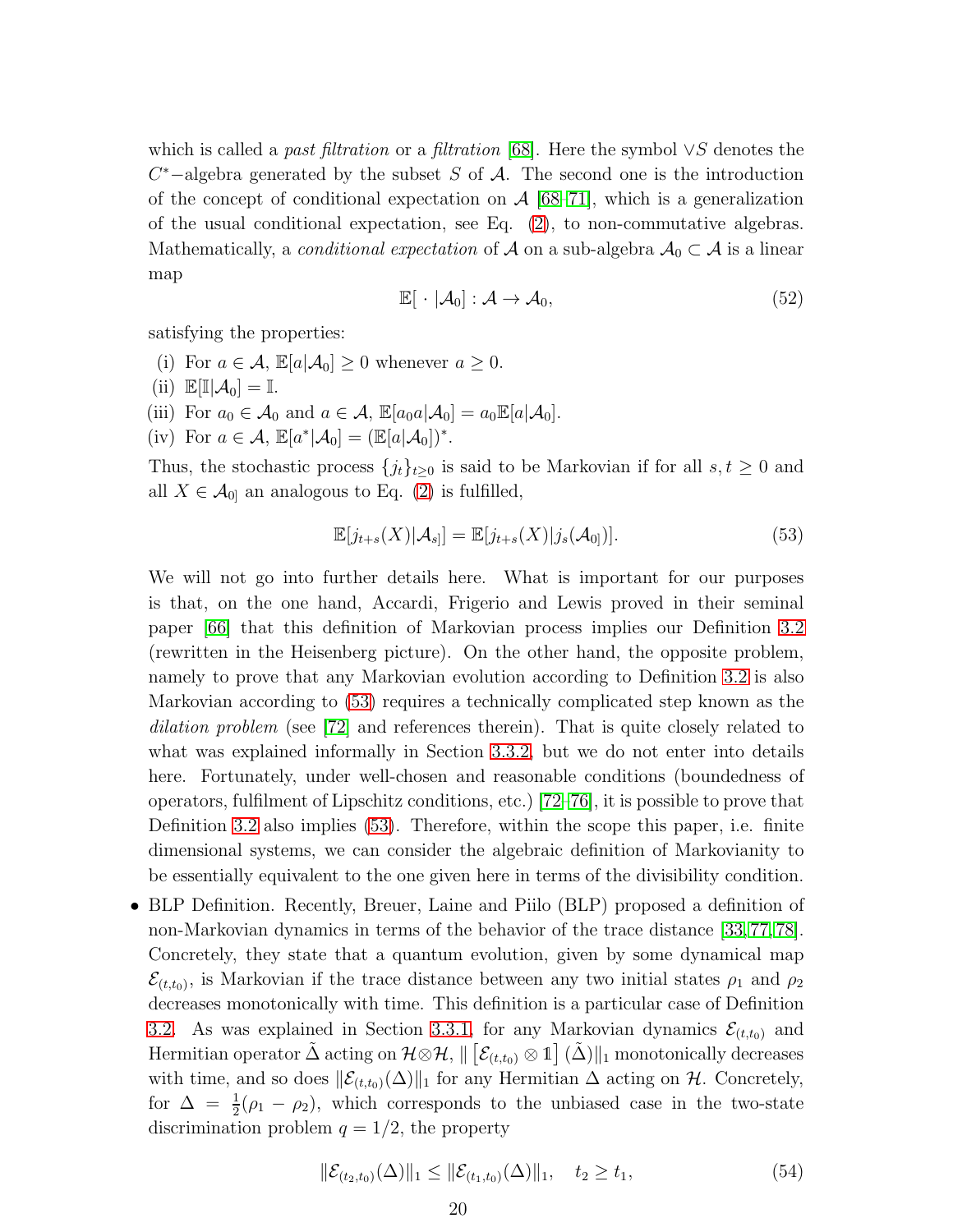reduces to the BLP definition; this is, for all  $\rho_1$  and  $\rho_2$ ,

<span id="page-20-0"></span>
$$
\|\rho_1(t_2) - \rho_2(t_2)\|_1 \le \|\rho_1(t_1) - \rho_2(t_1)\|_1, \quad t_2 \ge t_1. \tag{55}
$$

However, the reverse implication fails to hold, i.e. not every dynamics fulfilling Eq.  $(55)$  satisfies Theorem [3.4](#page-15-0) (e.g.  $[34, 79, 80]$  $[34, 79, 80]$  $[34, 79, 80]$ ). Thus, we believe that it is more appropriate to consider the BLP definition as a particular case which arises in the study of memory properties in unbiased two-state discrimination problems. Note that the apparent lack memory in an unbiased case does not imply a general memoryless property; it only manifested in a general biased case (and taking into account possible ancillary systems). Nevertheless, from equation [\(55\)](#page-20-0), it is possible to construct a very useful witness of non-Markovianity as we will see in Section [5.1.1.](#page-32-2)

Remarkably, the previous different definitions of quantum Markovianity satisfy a hierarchical relation with our Definition [3.2](#page-11-1) based on the divisibility condition. That is sketched in figure 4.



Figure 4. Relation between divisibility, semigroup, algebraic and BLP definitions of quantum Markovianity. The divisibility definition is essentially equivalent to the algebraic one (see main text). In addition, any Markovian dynamics according to the semigroup definition, it is also Markovian according to the divisibility definition, and hence Markovian according to BLP definition. However the converse implication does not hold.

• Markovianity in microscopic derivations. When deriving evolution equations for open quantum systems from microscopic models, the adjective "Markovian" is widely used to design master equations obtained under the so-called "Born-Markov" approximation. More concretely, if  $\rho(t)$  is the state of the open quantum system, the Born approximation truncates the perturbative expansion in the interaction Hamiltonian,  $V = \sum_i A_i \otimes B_i$ , at first non-trivial order. This leads to some differential equation of the form  $[6, 24, 26, 40, 42, 81-83]$  $[6, 24, 26, 40, 42, 81-83]$  $[6, 24, 26, 40, 42, 81-83]$  $[6, 24, 26, 40, 42, 81-83]$  $[6, 24, 26, 40, 42, 81-83]$  $[6, 24, 26, 40, 42, 81-83]$  $[6, 24, 26, 40, 42, 81-83]$ :

<span id="page-20-1"></span>
$$
\frac{d\rho(t)}{dt} = -\mathrm{i}[H_S, \rho(t)] + \sum_{i,j} \Omega_{ij}(t)\rho(t)A_j + A_j\rho(t)\Omega_{ij}^{\dagger}(t) - A_j\Omega_{ij}(t)\rho(t) - \rho(t)\Omega_{ij}^{\dagger}(t)A_j.
$$
\n(56)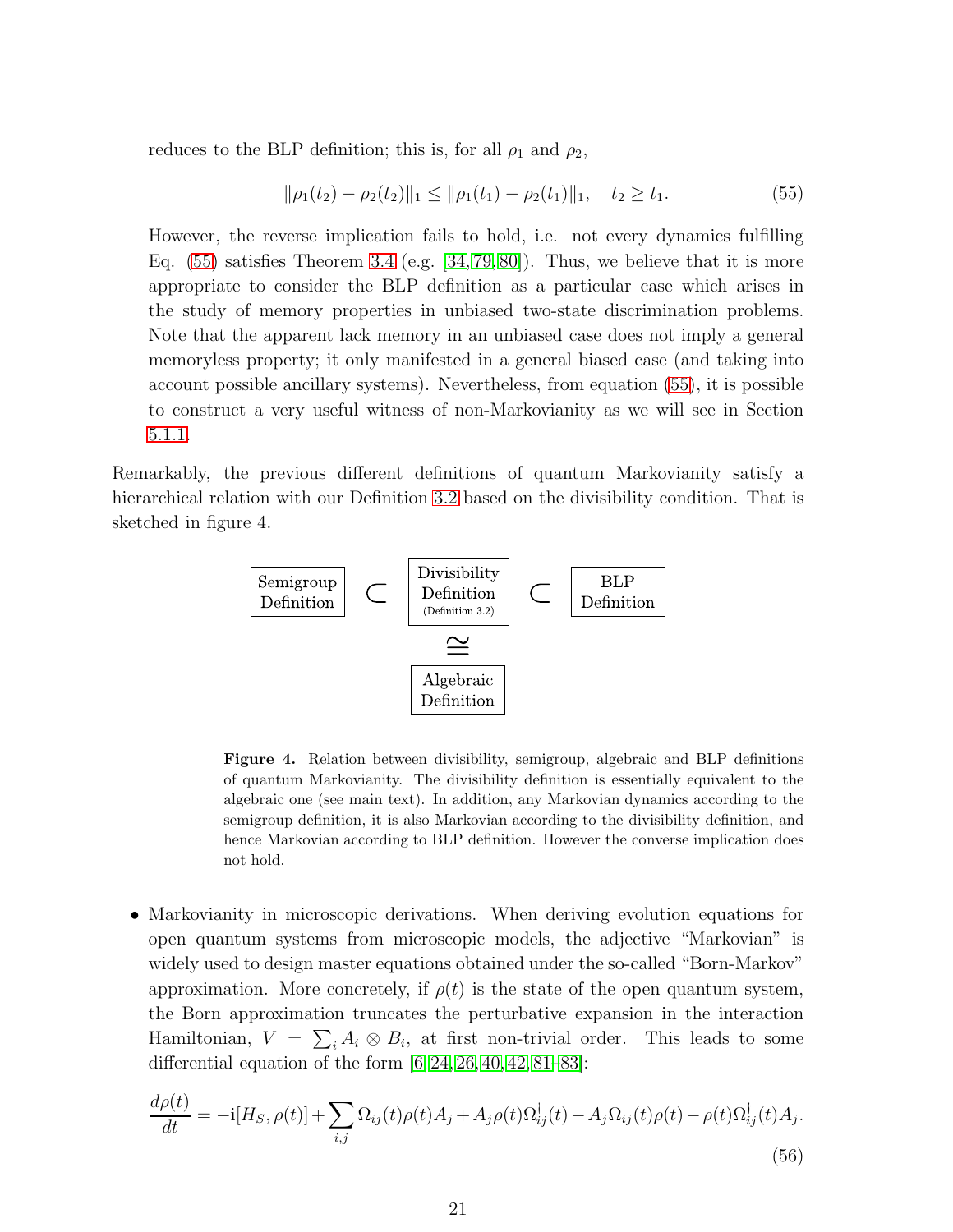where  $H_S$  stands for the free Hamiltonian of the open system, and

$$
\Omega_{ij}(t) = \int_0^t ds C_{ij}(s) e^{-iH_S s} A_i e^{iH_S s}.
$$
\n(57)

Here,  $C_{ij}(s) = Tr(B_j e^{-iH_B s} B_i e^{iH_B s} \rho_B)$  are the correlation functions of the bath, which is in the state  $\rho_B$  and has free Hamiltonian  $H_B$ . Eq. [\(56\)](#page-20-1) is sometimes called Bloch-Redfield equation (e.g. [\[83\]](#page-46-20)). Now, if the correlation functions of the bath  $C_{ij}(s)$  are narrow in comparison to the typical time scale of  $\rho(t)$  due to V, the upper limit in the integral of  $\Omega_{ij}(t)$  can be safely extended to infinity. This conforms what is sometimes called "Markov" approximation.

Two comments are pertinent regarding the connection of these dynamical equations with the Markovian processes as defined this work. Firstly, despite the fact that the "Born-Markov" approximation leads to master equations with time-independent coefficients, they do not always define a valid quantum dynamical semigroup [\[84,](#page-46-21)[85\]](#page-46-22). This is because they break complete positivity. Thus, these models should not be referred as "Markovian" in strict sense, as a Markovian processes must preserve the positivity of any state, or probability distribution in the classical limit. Secondly, if the "Born-Markov" approximation is combined with the secular approximation (i.e. neglecting fast oscillating terms in the evolution equation) a valid quantum dynamical semigroup is obtained [\[24–](#page-45-30)[26,](#page-45-13) [39,](#page-45-27) [41\]](#page-45-28), and then the dynamics can be certainly called Markovian. However, the fact that the "Born-Markov-secular" approximation generates Markovian dynamics, should not be understood as the only framework to obtain Markovian dynamics.

Further to this short summary of definitions for quantum non-Markovianity different from Definition [3.2,](#page-11-1) the reader may also find proposals based on the behavior of multi-time correlation functions [\[86–](#page-46-23)[88\]](#page-46-24), initial-time-dependent generators [\[89](#page-47-0)[–91\]](#page-47-1), or properties of the asymptotic state [\[65\]](#page-46-8). See also [\[92–](#page-47-2)[95\]](#page-47-3) for a definition of non-Markovianity in the context of stochastic Schrödinger equations.

#### <span id="page-21-0"></span>4. Measures of Quantum non-Markovianity

After introducing the concept of quantum non-Markovianity in previous sections, we may ask about its quantification in terms of suitable measures and its detection in actual experiments. As we shall see, recently there have been several developments towards these goals, and we shall present them separately. Thus, the present section is devoted to the quantification problem whereas the detection of non-Markovian dynamics by witnesses is left to Section [5.](#page-32-0)

In order to quantify non-Markovianity, the so-called *measures of non-Markovianity* are introduced. Basically, a measure of non-Markovianity is a function which assigns a number (positive or zero) to each dynamics, in such a way that the zero value is obtained if and only if the dynamics is Markovian. We will also use the name degree of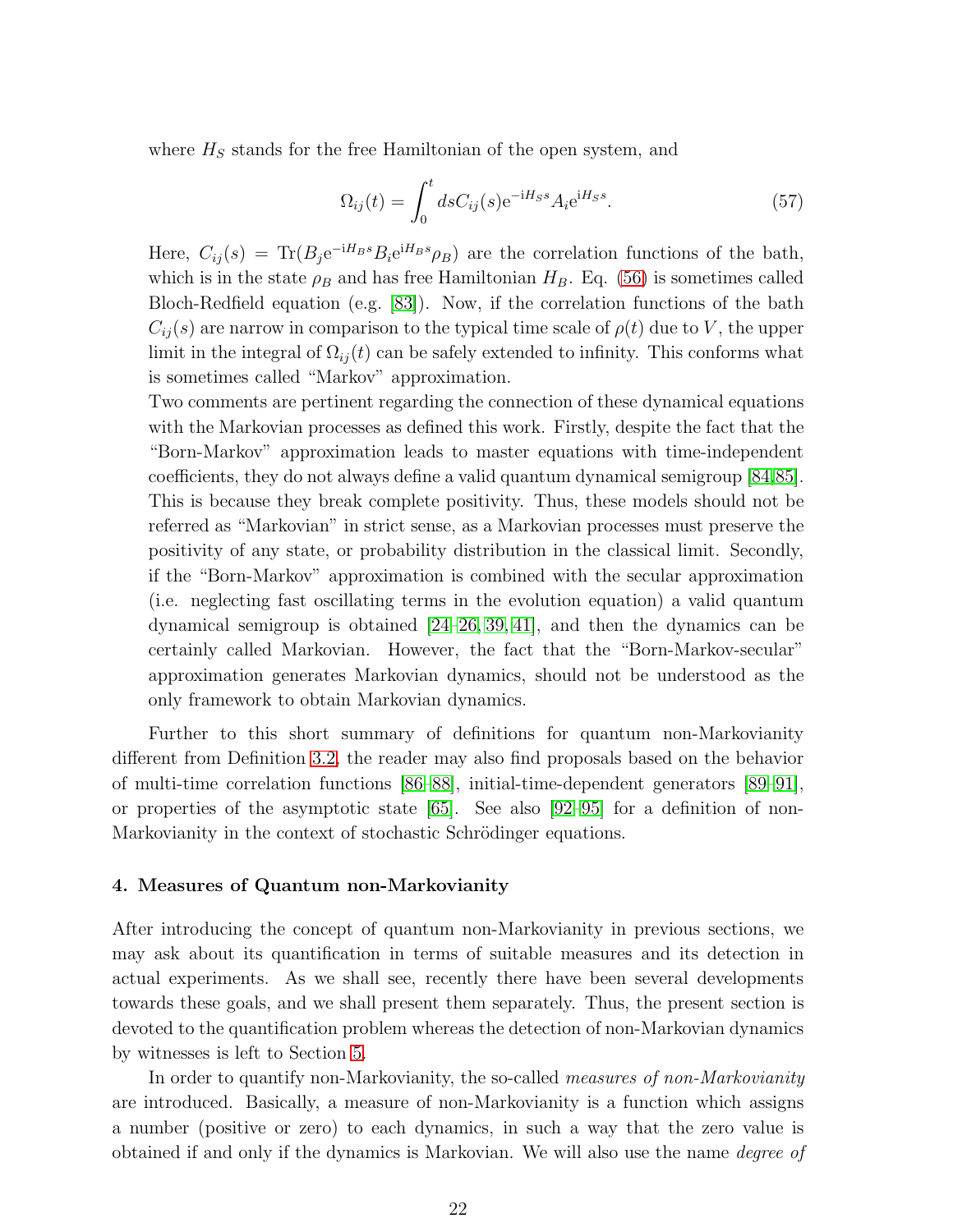

**Figure 5.** Illustration of the geometric measure of non-Markovianity. At each  $t$ ,  $\mathcal{N}_t^{\text{geo}}[\mathcal{E}_{(t,t_0)}]$  measures the distance between the map  $\mathcal{E}_{(t,t_0)}$  and the non-convex set of Markovian maps  $\mathfrak{M}$ . For a time interval  $t \in I$ ,  $\mathcal{D}_{NM(g)}^{I}$  in Eq. [\(59\)](#page-22-1) is the maximum of every value of  $\mathcal{N}_t^{\text{geo}}[\mathcal{E}_{(t,t_0)}]$  for  $t \in I$ .

non-Markovianity for a normalized measure of non-Markovianity, with values between 0 and 1, although other normalizations may eventually be taken.

#### <span id="page-22-0"></span>4.1. Geometric measures

Consider a dynamical map  $\mathcal{E}_{(t,t_0)}$  describing the evolution from some initial time  $t_0$ . A first attempt to formulate a measure of non-Markovianity may be a distance-based approach. Here the measure of non-Markovianity is expressed as a distance between  $\mathcal{E}_{(t,t_0)}$  and its closest Markovian dynamics (see figure 5). Specifically, let M denote the set of all Markovian dynamics, and  $\mathcal{D}(\mathcal{E}_1, \mathcal{E}_2) \in [0, 1]$  be some (normalized) distance measure in the space of dynamical maps. We define the geometric non-Markovianity at time t as

$$
\mathcal{N}_t^{\text{geo}}[\mathcal{E}_{(t,t_0)}] := \min_{\mathcal{E}^M \in \mathfrak{M}} \mathcal{D}[\mathcal{E}_{(t,t_0)}, \mathcal{E}_{(t,t_0)}^M],\tag{58}
$$

which is zero if and only if  $\mathcal{E}_{(t,t_0)}$  belongs to the set of Markovian dynamics  $\mathfrak{M}$ .

The geometric measure of non-Markovianity in some time interval  $I$  may be defined as the maximum value of the geometric non-Markovianity for  $t \in I$ ,

<span id="page-22-1"></span>
$$
\mathcal{D}_{\mathrm{NM}(\mathrm{g})}^{I} := \max_{t \in I} \mathcal{N}_t^{\mathrm{geo}}[\mathcal{E}_{(t,t_0)}].\tag{59}
$$

This quantity lies between 0 and 1 and is positive if an only if the process is non-Markovian, therefore it is a degree of non-Markovianity.

Despite the conceptually clear meaning of  $\mathcal{D}_{NM(g)}$ , it suffers from an important drawback, as it is very hard to compute in practice because of the involved optimization process. In fact, note that the set of Markovian maps  $\mathfrak{M}$  is non-convex [\[96\]](#page-47-4), which makes the problem computationally intractable as the dimension of the system grows.

This approach was originally proposed by Wolf and collaborators [\[27,](#page-45-14)[96\]](#page-47-4) to quantify the non-Markovianity of a quantum channel. A quantum channel is a completely positive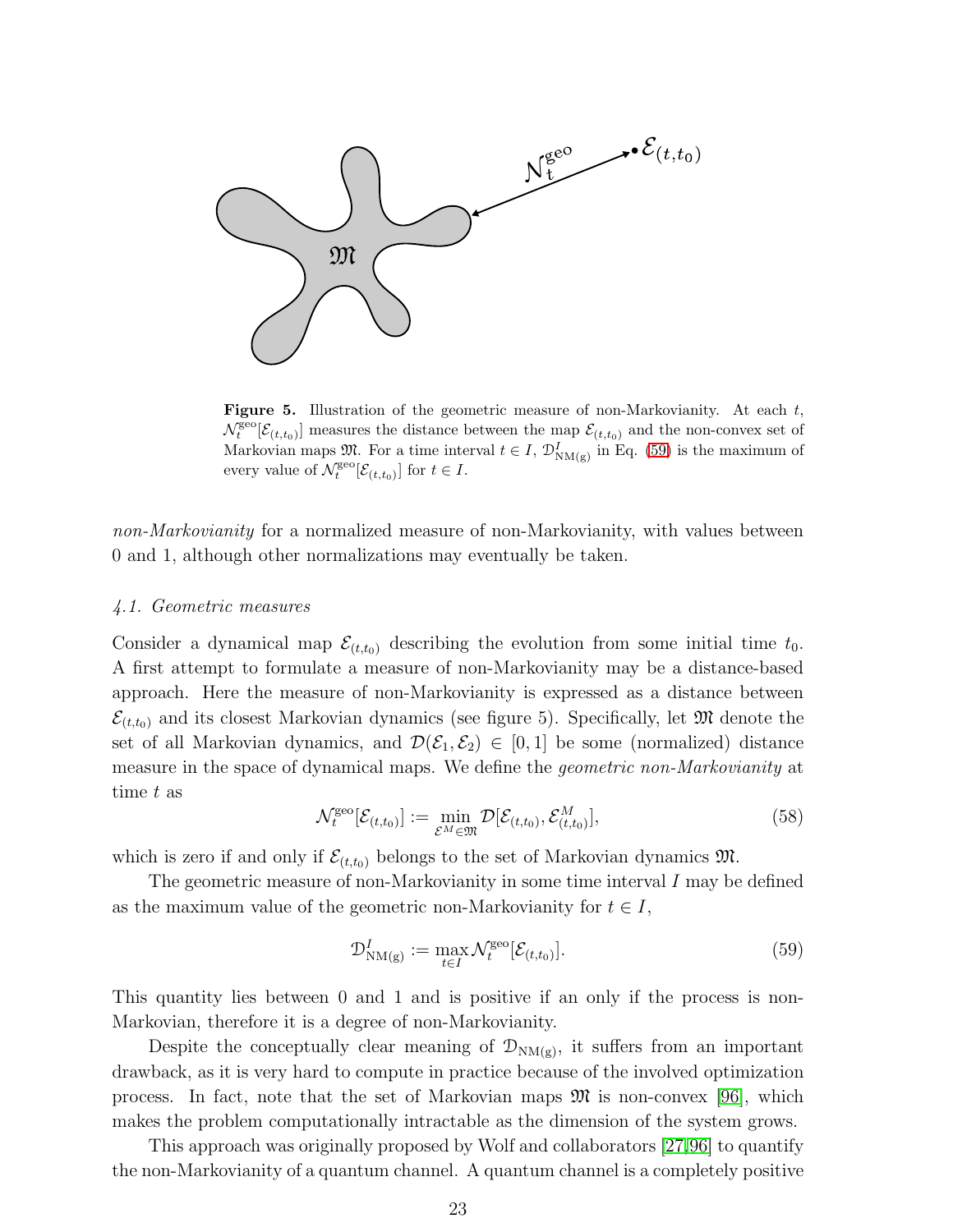and trace preserving map  $\mathcal R$  acting on the set of quantum states. Then,  $\mathcal R$  is said to be Markovian if it is the "snapshot of some Markovian dynamics", i.e. there exists some Markovian dynamics specified by the family of maps  $\{\mathcal{E}_{(t,t_0)}, t \geq t_0\}$  such that  $\mathcal{R} = \mathcal{E}_{(t_1,t_0)}$  for some  $t_1 \geq t_0$ . Those authors put forward the aforementioned practical problems of the geometric measure of non-Markovianity and introduced an alternative measure (see also [\[97\]](#page-47-5)). Later on, the problem to decide whether a quantum channel is Markovian was shown to be very hard in complexity theory sense [\[98,](#page-47-6) [99\]](#page-47-7), however it has been analyzed for small-size systems in [\[77\]](#page-46-15) and [\[100\]](#page-47-8). For a review about quantum channels with memory see [\[101\]](#page-47-9).

#### <span id="page-23-0"></span>4.2. Optimization of the Helstrom matrix norm

Another approach to quantify non-Markovianity is based on the result of Theorem [3.4.](#page-15-0) Recall that the trace norm of a Helstrom matrix  $\Delta = q\rho_1 + (1 - q)\rho_2$  is a measure of the capability to distinguish between the states  $\rho_1$  and  $\rho_2$  given the outcome of some POVM, see Theorem [3.2.](#page-13-2) Thus, if the dynamics is such that for some t and  $\epsilon > 0$ ,  $\|\Delta(t)\|_1 < \|\Delta(t+\epsilon)\|_1$ , the probability to distinguish whether the system was in state  $\rho_1$  or  $\rho_2$  at time  $t_0$ , is higher at  $t + \epsilon$  than it was a time t. As commented in Section [3.3.1,](#page-13-0) this phenomenon denotes the existence of memory effects in the dynamics, as an increase of information at time  $t + \epsilon$  with respect to t suggests that the system is "remembering" its original state at  $t + \epsilon$ . In fact, the intuitive understanding of the word "memory" demands that a memoryless process does not have the property to keep information, and that this always decreases with time.

This revival of information at  $t + \epsilon$  may be understood as a positive flow of information from the environment to the system. Thus, for purely Markovian dynamics the flow of information goes always from the system to the environment. However, as pointed out in [\[102,](#page-47-10) [103\]](#page-47-11), this interpretation in terms of information flowing between system and environment may be problematic if taken strictly, because it is possible to obtain quantum non-Markovian dynamics with the form

$$
\mathcal{E}_{(t,t_0)}(\rho) = \sum_{i} p_i U_i(t,t_0) \rho U_i^{\dagger}(t,t_0). \tag{60}
$$

This type of evolution can be generated simply by applying randomly the unitary evolutions  $U_i(t,t_0)$  in accordance to the probabilities  $p_i$ . It is a fact that these probabilities can be generated independently of the dynamics of  $\rho$  by some random (or pseudo-random) number generator.

On the other hand, since we cannot discard the presence of a decoupled and inert ancillary space "A", we generally consider an enlarged Helstrom matrix  $\Delta =$  $q\rho_{1A} - (1-q)\rho_{2A}$ , where  $\Delta = \text{Tr}_{A}(\tilde{\Delta})$ , and  $\|\tilde{\Delta}(t)\|_{1} = \|[\mathcal{E}_{(t,t_0)} \otimes 1][\tilde{\Delta}(t_0)]\|_{1}$ . Thus, as an increment of information as accounted for by  $\|\Delta\|_1$  denotes non-Markovianity in the dynamics, we can take the maximum of information gained to assess how non-Markovian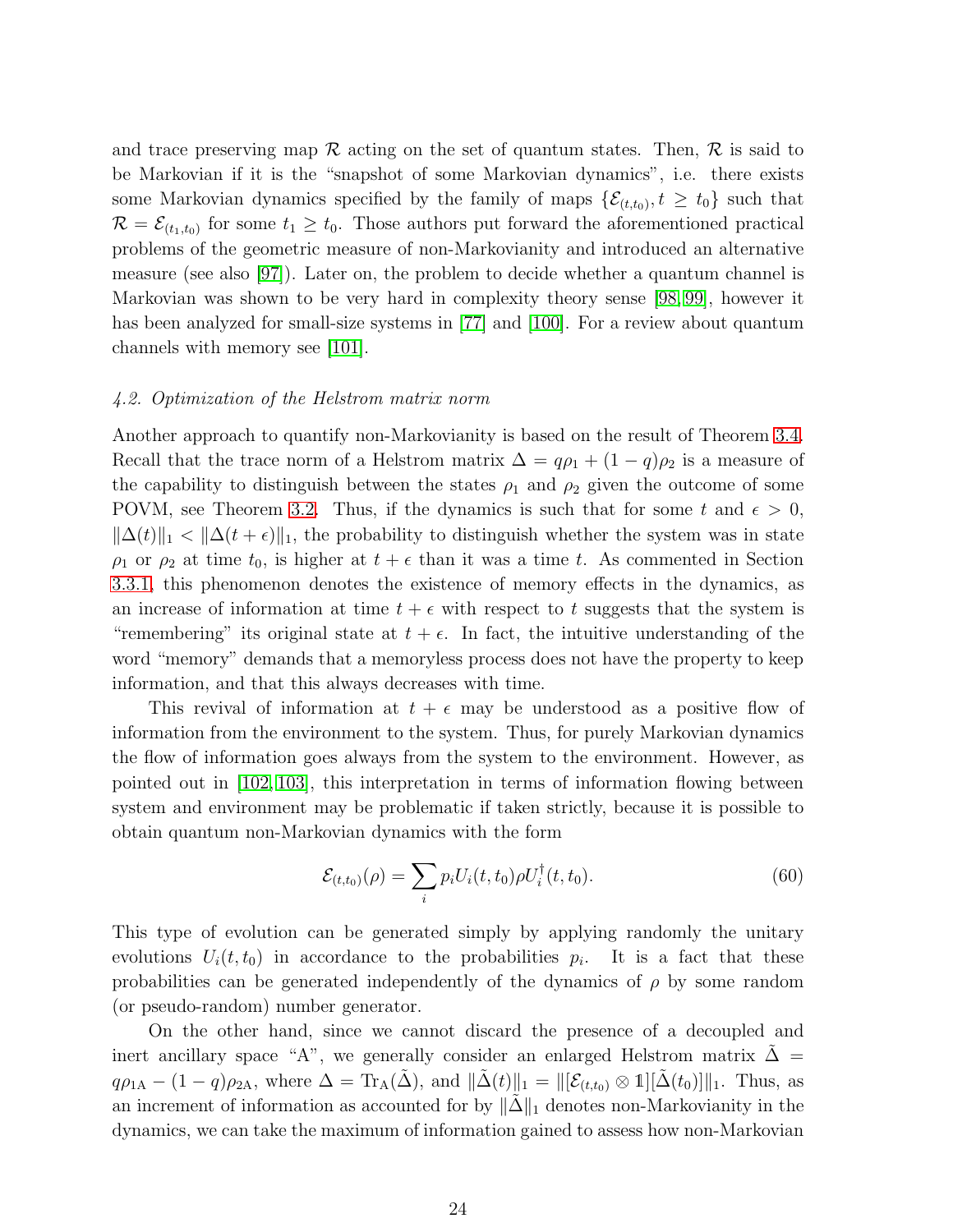the evolution is. Explicitly, we may write

<span id="page-24-3"></span>
$$
\tilde{\sigma}(\tilde{\Delta}, t) := \frac{d\|\tilde{\Delta}(t)\|_1}{dt} := \lim_{\epsilon \to 0^+} \frac{\|\tilde{\Delta}(t + \epsilon)\|_1 - \|\tilde{\Delta}(t)\|_1}{\epsilon},\tag{61}
$$

by adding up every increment of information in some interval I:

<span id="page-24-4"></span>
$$
\int_{t \in I, \tilde{\sigma} > 0} dt \tilde{\sigma}(\tilde{\Delta}, t).
$$
\n(62)

Then by maximizing over the initial Helstrom matrix  $\tilde{\Delta}$  (i.e. maximizing over  $\rho_{1A}$ ,  $\rho_{2A}$ and the bias  $q$ ) we define

<span id="page-24-2"></span>
$$
\mathcal{N}_{\mathrm{H}}^{I} := \max_{\tilde{\Delta}} \int_{t \in I, \tilde{\sigma} > 0} dt \tilde{\sigma}(\tilde{\Delta}, t), \tag{63}
$$

where the subindex "H" stands for Helstrom, as a measure of non-Markovianity. In virtue of Theorem [3.4,](#page-15-0)  $\mathcal{N}_{\rm H}^I = 0$  if and only if the process is Markovian in the interval I. The quantity  $\mathcal{N}_{\text{H}}^{I}$  can be normalized via exponential or rational functions, for instance  $\mathcal{D}_{NM(\exp-H)}^I := 1 - e^{-\mathcal{N}_H^I}$  or  $\mathcal{D}_{NM(\text{rat}-H)}^I := \mathcal{N}_H^I/(1 + \mathcal{N}_H^I).$ 

This proposal was first suggested in [\[34\]](#page-45-21). For the unbiased case  $q = 1/2$  and without taking into account the possible presence of ancillary systems it was previously formulated in [\[33\]](#page-45-20). As in the case of geometric measures, the main drawback of the quantity  $\mathcal{N}_{\rm H}^I$  is the difficult optimization process, which makes this measure rather impractical. For the restricted case of [\[33\]](#page-45-20) there has been some progress along this line [\[104,](#page-47-12) [105\]](#page-47-13), see also Section [5.1.1](#page-32-2) and references therein.

# <span id="page-24-0"></span>4.3. The RHP measure

As pointed out, even though the two previous measures enjoy several nice geometric or informational interpretations, they are very difficult to compute in practice. A computationally simpler measure of non-Markovianity was introduced in [\[106\]](#page-47-14) by Rivas, Huelga and Plenio. Given a family  $\{\mathcal{E}_{(t,t_0)}, t \geq t_0\}$ , the basic idea of this measure is to quantify how much non-completely positive the intermediate dynamics  $\{\mathcal{E}_{(t,t_1)}, t \geq t_1 \geq t_0\}$  is for every time  $t_1$ . To obtain these partitions, by time-continuity we have

$$
\mathcal{E}_{(t,t_0)} = \mathcal{E}_{(t,t_1)} \mathcal{E}_{(t_1,t_0)}.
$$
\n
$$
(64)
$$

After right-multiplication with the inverse of  $\mathcal{E}_{(t_1,t_0)}$  on both sides we obtain the desired partitions

<span id="page-24-1"></span>
$$
\mathcal{E}_{(t,t_1)} = \mathcal{E}_{(t,t_0)} \mathcal{E}_{(t_1,t_0)}^{-1}.
$$
\n(65)

If these maps are completely positive  $(CP)$  for all  $t_1$ , the time evolution is Markovian (Definition [3.2\)](#page-11-1). At the moment, we shall assume that  $\mathcal{E}_{(t_1,t_0)}^{-1}$  does exist (we will come back to this point later on), so that  $\mathcal{E}_{(t,t_1)}$  is well defined by Eq. [\(65\)](#page-24-1). For non-Markovian dynamics there must be some  $t_1$ , such that  $\mathcal{E}_{(t,t_1)}$  is not completely positive. Therefore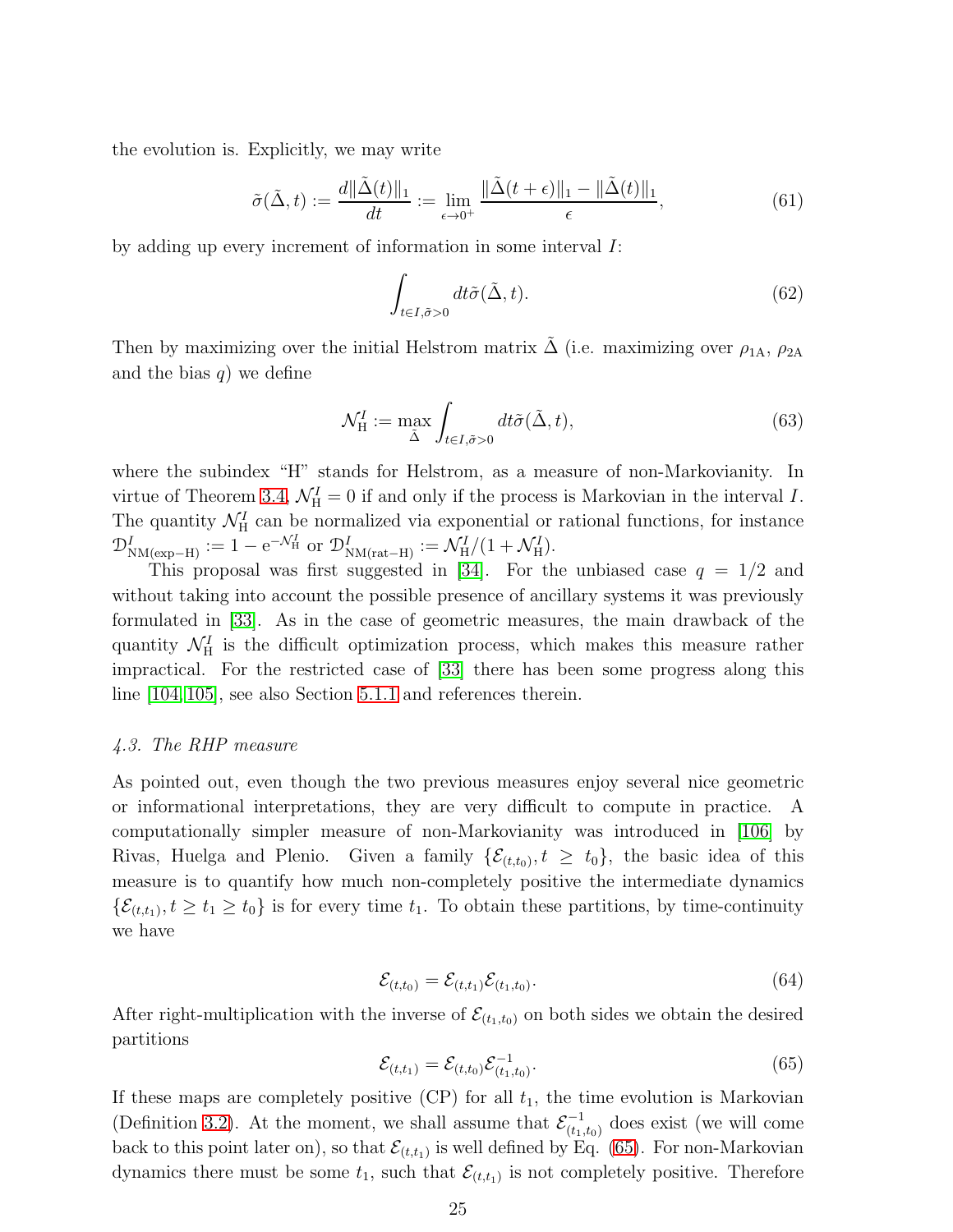by measuring how much the intermediate dynamics  $\{\mathcal{E}_{(t,t_1)}, t \geq t_1 \geq t_0\}$  depart from completely positive maps, we are measuring up to what extent the time evolution is non-Markovian. Note that  $\mathcal{E}_{(t,t_1)}$  is always trace-preserving as it is a composition of two trace-preserving maps.

In order to quantify the degree of non-complete positiveness of the maps  $\{\mathcal{E}_{(t,t_1)}, t \geq 0\}$  $t_1 \geq t_0$ , we resort to the Choi-Jamiołkowski isomorphism [\[19,](#page-45-9) [20\]](#page-45-10). Consider the maximally entangled state between two copies of our system  $|\Phi\rangle = \frac{1}{\sqrt{2}}$  $\frac{1}{d}\sum_{n=0}^{d-1}|n\rangle|n\rangle$ (here d denotes the dimension), we associate the map  $\mathcal{E}_{(t,t_1)}$  to a (Choi-Jamiołkowski) matrix constructed by the rule

<span id="page-25-0"></span>
$$
\left[\mathcal{E}_{(t,t_1)}\otimes\mathbb{1}\right] \left(|\Phi\rangle\langle\Phi|\right). \tag{66}
$$

The Choi's theorem asserts that  $\mathcal{E}_{(t,t_1)}$  is completely positive if and only if the matrix Eq. [\(66\)](#page-25-0) is positive semidefinite. In addition, note that since  $\mathcal{E}_{(t,t_1)}$  is trace-preserving, the trace norm of matrix [\(66\)](#page-25-0) provides a measure of the non-completely positive character of  $\mathcal{E}_{(t,t_1)}$ . More concretely,

$$
\left\| \left[ \mathcal{E}_{(t,t_1)} \otimes \mathbb{1} \right] (|\Phi\rangle \langle \Phi|) \right\|_1 \begin{cases} = 1 & \text{iff } \mathcal{E}_{(t,t_1)} \text{ is CP,} \\ > 1 & \text{otherwise.} \end{cases}
$$
(67)

Following [\[106\]](#page-47-14), we define a function  $g(t)$  via the right derivative of the trace norm as

<span id="page-25-1"></span>
$$
g(t) := \lim_{\epsilon \to 0^+} \frac{\left\| \left[ \mathcal{E}_{(t+\epsilon,t)} \otimes \mathbb{1} \right] (|\Phi\rangle \langle \Phi|) \right\|_1 - 1}{\epsilon},\tag{68}
$$

so that  $q(t) > 0$  for some t if and only if the evolution is non-Markovian. Therefore the total amount of non-Markovianity in an interval  $t \in I$  will be given by

<span id="page-25-3"></span>
$$
\mathcal{N}_{\text{RHP}}^I := \int_I g(t)dt,\tag{69}
$$

where "RHP" stands for Rivas, Huelga and Plenio [\[106\]](#page-47-14).

The quantity  $\mathcal{N}_{\text{RHP}}^I$  may be normalized via exponential or rational methods, for instance  $\mathcal{D}_{NM(\exp-RHP)}^I := 1 - e^{-\mathcal{N}_{RHP}^I}$  or  $\mathcal{D}_{NM(\text{rat-RHP})}^I := \mathcal{N}_{RHP}^I/(1 + \mathcal{N}_{RHP}^I)$ . However these normalizations turn out to be not very discriminative. Another way to obtain a more useful normalized measure was proposed in [\[107\]](#page-47-15), we explain here a slightly modified method in terms of  $q(t)$ .

Define the function

$$
\bar{g}(t) := \tanh[g(t)],\tag{70}
$$

where  $g(t)$  is given by Eq. [\(68\)](#page-25-1). Therefore  $1 \ge \bar{g}(t) \ge 0$  with  $\bar{g}(t) = 0$  for all t if and only if the evolution is Markovian. Then, for a bounded interval  $t \in I$  we define its normalized degree of non-Markovianity as

<span id="page-25-2"></span>
$$
\mathcal{D}_{NM(RHP)}^I := \frac{\int_I \bar{g}(t)dt}{\int_I \chi[\bar{g}(t)]dt}, \quad \text{(with } \text{``0/0 = 0'' by convention)}, \tag{71}
$$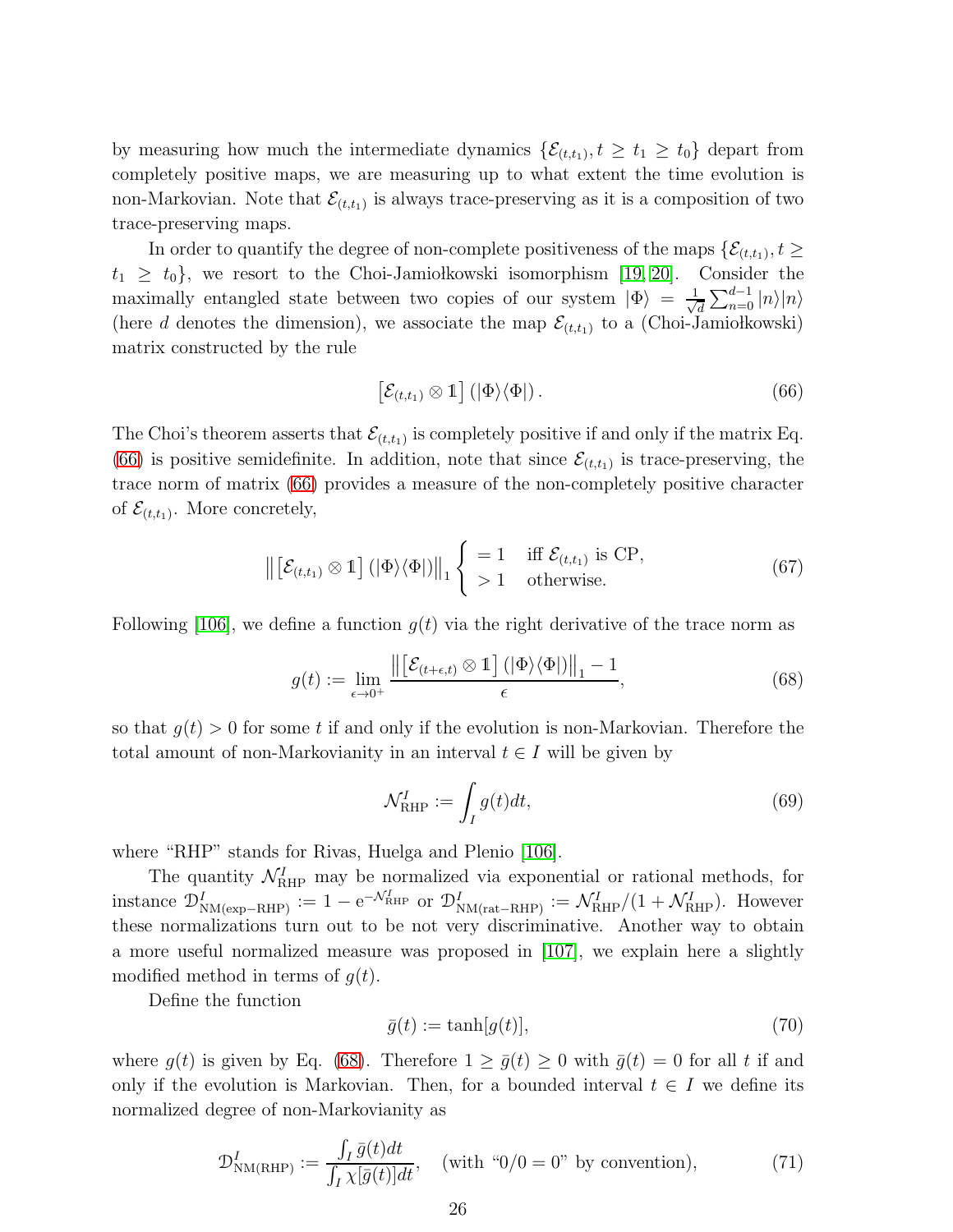where the indicator function  $\chi(x)$  is defined as

$$
\chi(x) := \begin{cases} 0 & \text{if } x = 0, \\ 1 & \text{otherwise.} \end{cases}
$$
 (72)

Thus, the degree Eq. [\(71\)](#page-25-2) is basically the non-Markovianity accumulated for each  $t \in I$ , divided by the total length of the subintervals of I where the dynamics is non-Markovian. It is easy to proof that  $\mathcal{D}_{NM(RHP)}^I$  is normalized. Let  $I_n \subset I$  be the collection of subintervals such that  $\bar{g}(t) > 0$  for  $t \in I_n$ . If  $|I_n|$  denotes the length of the subinterval  $I_n$ , we have

$$
\mathcal{D}_{\text{NM(RHP)}}^I = \frac{\int_I \bar{g}(t)dt}{\int_I \chi[\bar{g}(t)]dt} = \frac{\sum_n \int_{I_n} \bar{g}(t)dt}{\sum_n \int_{I_n} \chi[\bar{g}(t)]dt} = \frac{\sum_n \int_{I_n} \bar{g}(t)dt}{\sum_n |I_n|} \le \frac{\sum_n |I_n|}{\sum_n |I_n|} = 1,\tag{73}
$$

because of the bound  $\bar{q}(t) \leq 1$ .

It is worth mentioning several points that one should keep in mind when evaluating this measure of non-Markovianity.

(i) Note that, in general [see an exception in the point (iii) below], we need to know the complete dynamical map  $\{\mathcal{E}_{(t,t_0)}, t \geq t_0\}$  to compute the function  $g(t)$ . The standard way to obtain it is resorting to process tomography. Thus, one considers the evolution for different final times  $t$  of a complete set of states which span the space of dynamical maps. Then the dynamical map is reconstructed by tomography of the evolved final states (see for instance  $[14]$ ). This is the only experimental way to proceed. However if we know the theoretical evolution, for example by mean of some model, there is a trick which sometimes helps. In that case, we may consider directly the evolution of the basis  $\{|i\rangle\langle j|\}$  for different final times t. We write the resulting matrix as a (column) vector by stacking the columns on top of one another. This process is sometimes called *vectorization* and denoted by "vec" [\[108,](#page-47-16)[109\]](#page-47-17). As a result, the dynamical map  $\mathcal{E}_{(t,t_0)}$  can be seen as a matrix  $\mathbf{E}_{(t,t_0)}$  acting on states written as (column) vectors, and moreover in the basis of  $\{|i\rangle\langle j|\}$  such a matrix is given by

$$
\mathbf{E}_{(t,t_0)} = [\mathbf{v}_{11}(t), \dots, \mathbf{v}_{1N}(t), \mathbf{v}_{21}(t), \dots, \mathbf{v}_{2N}(t), \dots, \dots, \mathbf{v}_{NN}(t)] \qquad (74)
$$

where the column vectors are  $\mathbf{v}_{ij}(t) = \text{vec}[i]\langle j|(t)$ . These are the vectorization of the matrix  $|i\rangle\langle j|(t)$ , which denotes the matrix obtained by evolving the basis element  $|i\rangle\langle j|$  from  $t_0$  to  $t$ .

Once  $\mathbf{E}_{(t,t_0)}$  is known for some interval  $t \in I$ , we can compute the intermediate dynamics in I accordingly to Eq. [\(65\)](#page-24-1),  $\mathbf{E}_{(t,t_1)} = \mathbf{E}_{(t,t_0)} \mathbf{E}_{(t_1,t_0)}^{-1}$ , where  $\mathbf{E}_{(t_1,t_0)}^{-1}$  is just the standard matrix inverse. Finally,  $g(t)$  can be computed in the following way: first, construct the matrix  $U_{2\leftrightarrow 3}[\mathbf{E}_{(t+\epsilon,t)}\otimes\mathbb{I}]U_{2\leftrightarrow 3}$  where  $U_{2\leftrightarrow 3}$  is the commutation (or "swap") matrix between the "second" and the "third" subspace [\[110\]](#page-47-18); second, apply  $U_{2\leftrightarrow 3}[\mathbf{E}_{(t+\epsilon,t)}\otimes\mathbb{I}]U_{2\leftrightarrow 3}$  on vec $(|\Phi\rangle\langle\Phi|)$ ; third, write the result as a matrix, i.e. "devectorize"; forth, compute the trace norm of that matrix which will correspond to  $\left\|\left[\mathcal{E}_{(t+\epsilon,t)}\otimes\mathbb{1}\right](\left|\Phi\right\rangle\left\langle\Phi\right|\right)\right\|_{1}$ ; and finally, evaluate the right limit of Eq. [\(68\)](#page-25-1).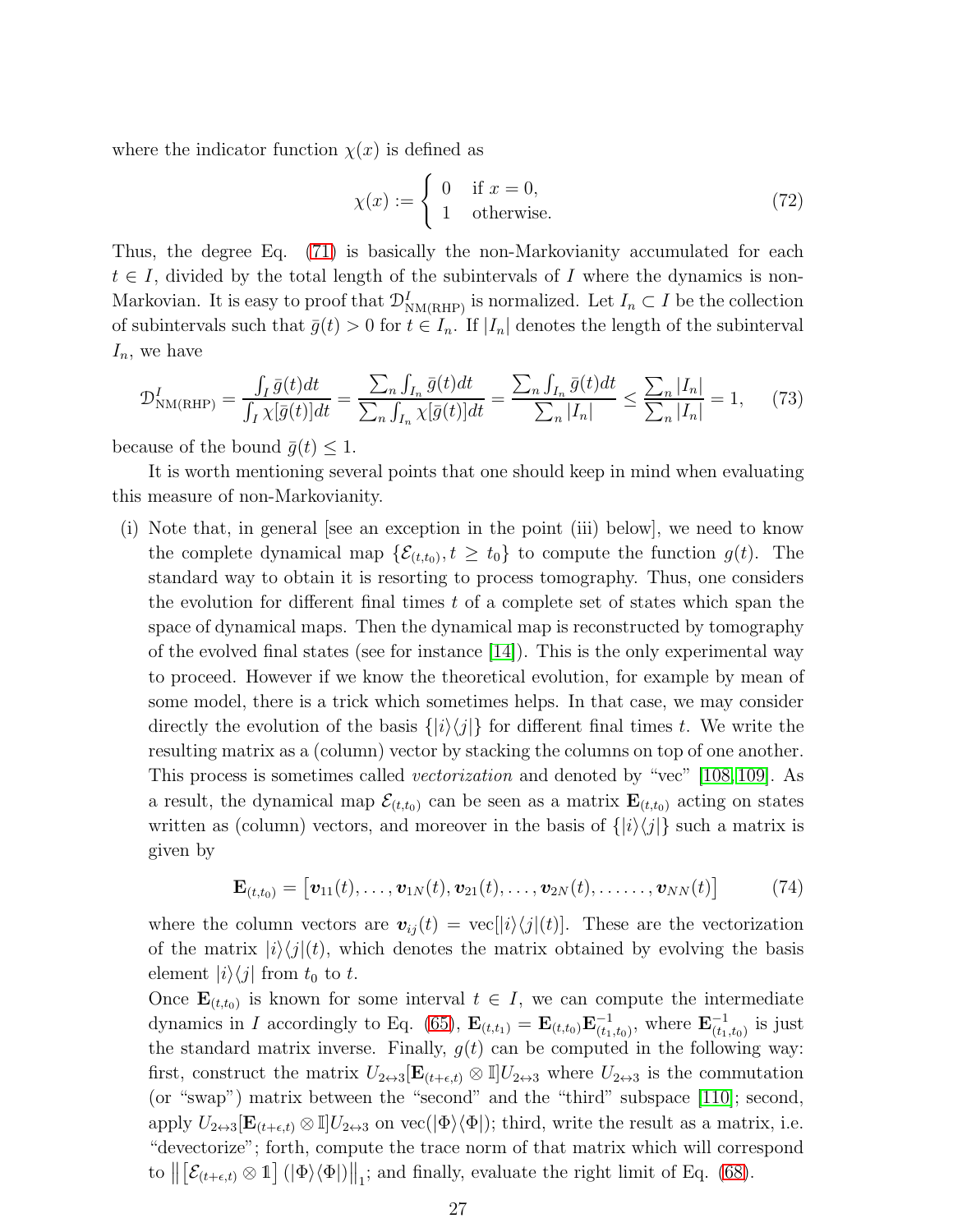- (ii) It may happen that for some  $t_1$  the map  $\mathcal{E}_{(t_1,t_0)}$  is not bijective, so that the intermediate map  $\mathcal{E}_{(t,t_1)}$  given by Eq. [\(65\)](#page-24-1) is ill-defined. There are several ways to deal with this problem. If the singularity in  $t_1$  is isolated, and we know the dynamics in some neighborhood of  $t_1$ , one can evaluate the function  $g(t)$  in this neighboring region of  $t_1$ . By taking the limit  $t \to t_1$  we usually obtain a divergence,  $\lim_{t \to t_1} g(t) \to \infty$ . However, since the hyperbolic tangent removes the divergence  $\lim_{t \to t_1} \bar{g}(t) = 1$ , we can compute  $\mathcal{D}_{NM(RHP)}^I$  without further problems. Another way to remove the singularity may be to compute indirectly the inverse of  $\mathcal{E}_{(t_1,t_0)}$ by finding the inverse of  $1\epsilon + \mathcal{E}_{(t_1,t_0)}$ , which always exist. Then, at the end of the computation of  $\bar{g}(t)$ , we proceed by taking the limit  $\epsilon \to 0$ . Another more sophisticated (and in sometimes inequivalent) method has been proposed by using the Moore-Penrose pseudoinverse [\[111\]](#page-47-19). See also [\[112,](#page-47-20)[113\]](#page-47-21) for other considerations about singularities in dynamical maps.
- (iii) There are cases where we know the dynamics fulfills some linear differential equation,

$$
\frac{d\rho(t)}{dt} = \mathcal{L}_t\left[\rho(t)\right] = -\mathrm{i}[H(t), \rho(t)]\n+ \sum_k \gamma_k(t) \left[V_k(t)\rho(t)V_k^\dagger(t) - \frac{1}{2}\{V_k^\dagger(t)V_k(t), \rho(t)\}\right],
$$
\n(75)

where the decay rates may be negative  $\gamma_k(t) < 0$  for some t and so describes non-Markovian evolutions. Then, there is a very practical way to obtain the function  $q(t)$ . Since for small enough  $\epsilon$  we have [\[26\]](#page-45-13)

$$
\mathcal{E}_{(t+\epsilon,t)} = \mathcal{T} \exp\left(\int_t^{t+\epsilon} \mathcal{L}_s ds\right) \simeq \exp\left(\mathcal{L}_t \epsilon\right) \simeq 1 + \epsilon \mathcal{L}_t,\tag{76}
$$

the function  $g(t)$  can be computed directly from the generator  $\mathcal{L}_t$ :

<span id="page-27-0"></span>
$$
g(t) = \lim_{\epsilon \to 0^+} \frac{\left\| \left[ 1 + \epsilon(\mathcal{L}_t \otimes 1) \right] (\left| \Phi \right\rangle \langle \Phi \right|) \right\|_1 - 1}{\epsilon}.
$$
 (77)

(iv) It is possible to extend the definition Eq.  $(71)$  to unbounded intervals, typically  $I =$  $[t_0, \infty)$ . However this extension must be carefully handled. It can be understood as a limiting procedure of bounded intervals  $I_n$ , such that  $\lim_{n\to\infty} I_n = [t_0, \infty)$ , for example  $I_n = [t_0, n]$ . Very crucially this limit has to be taken at the last step in the computation:

$$
\mathcal{D}_{NM(RHP)}^{[t_0,\infty)} := \lim_{n \to \infty} \mathcal{D}_{NM(RHP)}^{I_n}, \quad \text{with } \lim_{n \to \infty} I_n = [t_0, \infty). \tag{78}
$$

Example 4.1. Consider the following dynamical map of a two-dimensional quantum system (qubit), describing the evolution from  $t_0 = 0$  (without loss of generality),

$$
\mathcal{E}_{(t,0)}(\rho) = [1 - p(t)]\rho + p(t)\sigma_z \rho \sigma_z, \quad \text{where } p(t) \in [0, 1], \tag{79}
$$

and  $\sigma_z$  is the Pauli matrix. This dynamics describes the process where the nondiagonal elements (coherences) of  $\rho$  change the sign with probability  $p(t)$ , and with probability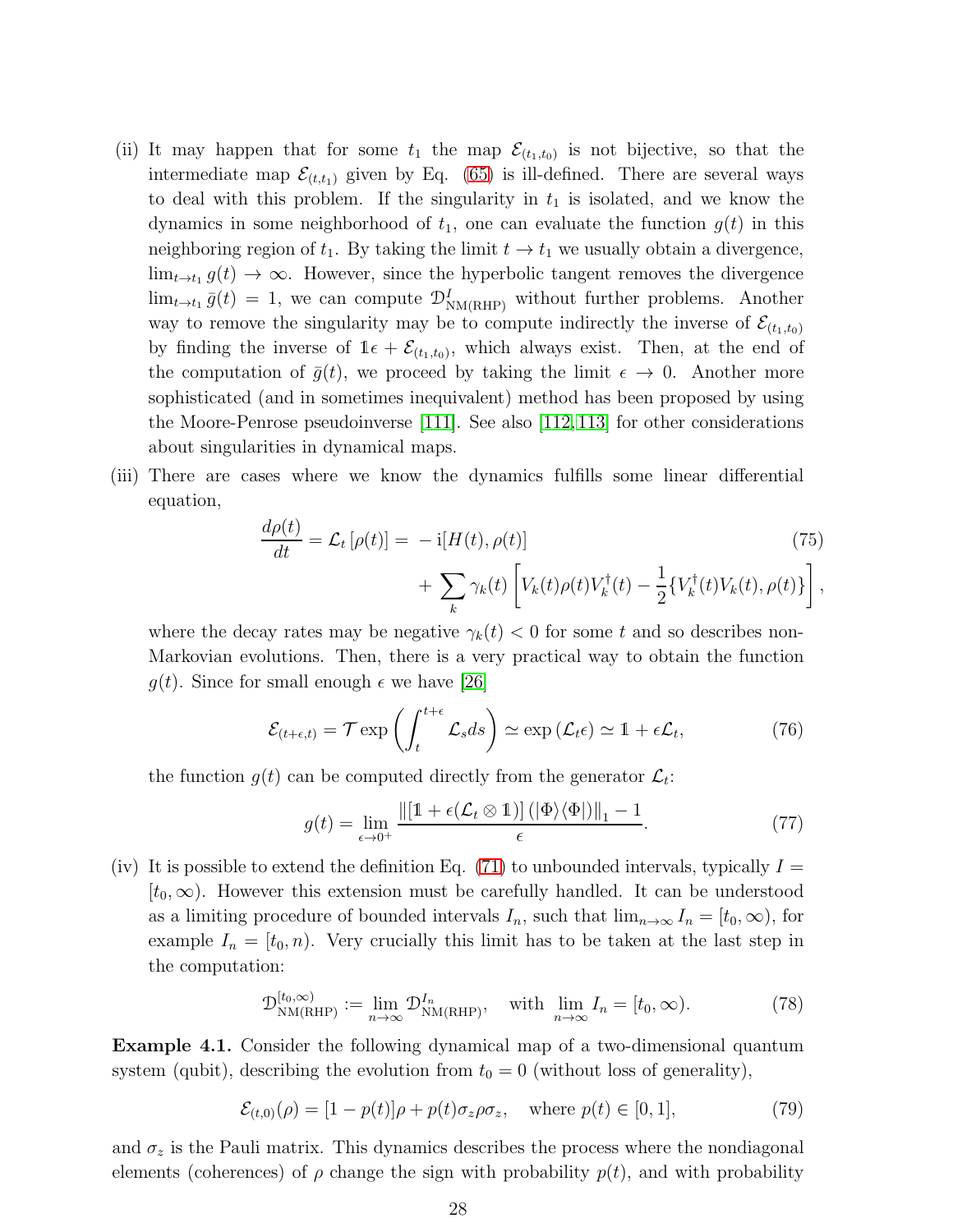$1-p(t)$  the qubit remains in the same state  $\rho$ . Note that for  $p(t) = 1/2$ , the coherences vanish completely. Let us compute the function  $g(t)$ . The first step is to obtain  $\mathcal{E}_{(t+\epsilon,t)}$ via Eq. [\(65\)](#page-24-1). As suggested in the point (i) above, it is useful to employ the "vec" operation to obtain the inverse. We have

$$
\mathbf{E}_{(t,t_0)}\text{vec}(\rho) \equiv \text{vec}[\mathcal{E}_{(t,t_0)}(\rho)] = \{ [1 - p(t)]\mathbb{I}_4 + p(t)\sigma_z \otimes \sigma_z \} \text{vec}(\rho),\tag{80}
$$

where we have used the property  $\text{vec}(ABC) = (C^t \otimes A)\text{vec}(B)$  (cf. [\[108,](#page-47-16) [109\]](#page-47-17)), and  $\mathbb{I}_k$ stands for the  $k \times k$  identity matrix. Therefore,

$$
\mathbf{E}_{(t,t_0)} = \{ [1 - p(t)] \mathbb{I}_4 + p(t) \sigma_z \otimes \sigma_z \} = \text{diag}[1, 1 - 2p(t), 1 - 2p(t), 1], \quad (81)
$$

here "diag $(a_1, a_2, \ldots, a_N)$ " denotes the diagonal matrix with entries  $a_1, a_2, \ldots, a_N$ . Hence,

$$
\mathbf{E}_{(t+\epsilon,t)} = \mathbf{E}_{(t+\epsilon,t_0)} \mathbf{E}_{(t,t_0)}^{-1} = \text{diag}\left[1, \frac{1-2p(t+\epsilon)}{1-2p(t)}, \frac{1-2p(t+\epsilon)}{1-2p(t)}, 1\right].
$$
 (82)

Now, as commented in point (i) above, we have

<span id="page-28-0"></span>vec 
$$
\{ \left[ \mathcal{E}_{(t+\epsilon,t)} \otimes \mathbb{1} \right] (|\Phi\rangle \langle \Phi|) \} = U_{2\leftrightarrow 3} \left[ \mathbf{E}_{(t+\epsilon,t)} \otimes \mathbb{I}_4 \right] U_{2\leftrightarrow 3} \text{vec}(|\Phi\rangle \langle \Phi|).
$$
 (83)

In this case  $U_{2 \leftrightarrow 3} = \mathbb{I}_2 \otimes \begin{pmatrix} 1 & 0 & 0 & 0 \\ 0 & 0 & 1 & 0 \\ 0 & 1 & 0 & 0 \\ 0 & 0 & 0 & 1 \end{pmatrix} \otimes \mathbb{I}_2$  and  $|\Phi\rangle = \frac{1}{\sqrt{3}}$  $\frac{1}{2}(1,0,0,1)^t$ , so that after some straightforward algebra, Eq. [\(83\)](#page-28-0) reads

vec 
$$
\{ \left[ \mathcal{E}_{(t+\epsilon,t)} \otimes \mathbb{1} \right] (|\Phi\rangle \langle \Phi|) \} = \frac{1}{2} \left[ 1, 0, 0, \frac{1-2p(t+\epsilon)}{1-2p(t)}, 0, 0, 0, 0, 0, 0, 0, 0, \frac{1-2p(t+\epsilon)}{1-2p(t)}, 0, 0, 1 \right]^{\mathrm{t}}.
$$
 (84)

By "devectorizing", i.e. writing this vector as the corresponding  $4 \times 4$  matrix and computing the trace norm we immediately obtain

$$
\left\| \left[ \mathcal{E}_{(t,t_1)} \otimes 1 \right] \left( \left| \Phi \right\rangle \langle \Phi \right| \right) \right\|_1 = \left| \frac{p(t) - p(\epsilon + t)}{1 - 2p(t)} \right| + \left| \frac{1 - p(t) - p(\epsilon + t)}{1 - 2p(t)} \right|.
$$
 (85)

Finally, by expanding at first order  $p(t + \epsilon) \simeq p(t) + p'(t)\epsilon$ , the limit in Eq. [\(68\)](#page-25-1) can be easily computed to arrive at

$$
g(t) = \left| \frac{p'(t)}{1 - 2p(t)} \right| - \frac{p'(t)}{1 - 2p(t)} = \begin{cases} 0 & \text{if } \left( \frac{p'(t)}{1 - 2p(t)} \right) \ge 0, \\ -\frac{2p'(t)}{1 - 2p(t)} & \text{if } \left( \frac{p'(t)}{1 - 2p(t)} \right) < 0. \end{cases}
$$
(86)

Thus, given the function  $p(t)$  and some interval I, with this result one immediately calculates  $\mathcal{N}_{\text{RHP}}^I$  or  $\mathcal{D}_{\text{NM(RHP)}}^I$ .

As aforementioned, the measure of non-Markovianity  $\mathcal{N}_{\text{RHP}}$ , Eq. [\(69\)](#page-25-3), was first introduced in [\[106\]](#page-47-14). The more discriminative degree Eq. [\(71\)](#page-25-2) is a variant based on the same ideas as [\[107\]](#page-47-15), where the normalization problem was further analyzed. Examples where this measure is studied can be found in [\[79,](#page-46-17)[114](#page-47-22)[–119\]](#page-47-23) for qubits coupled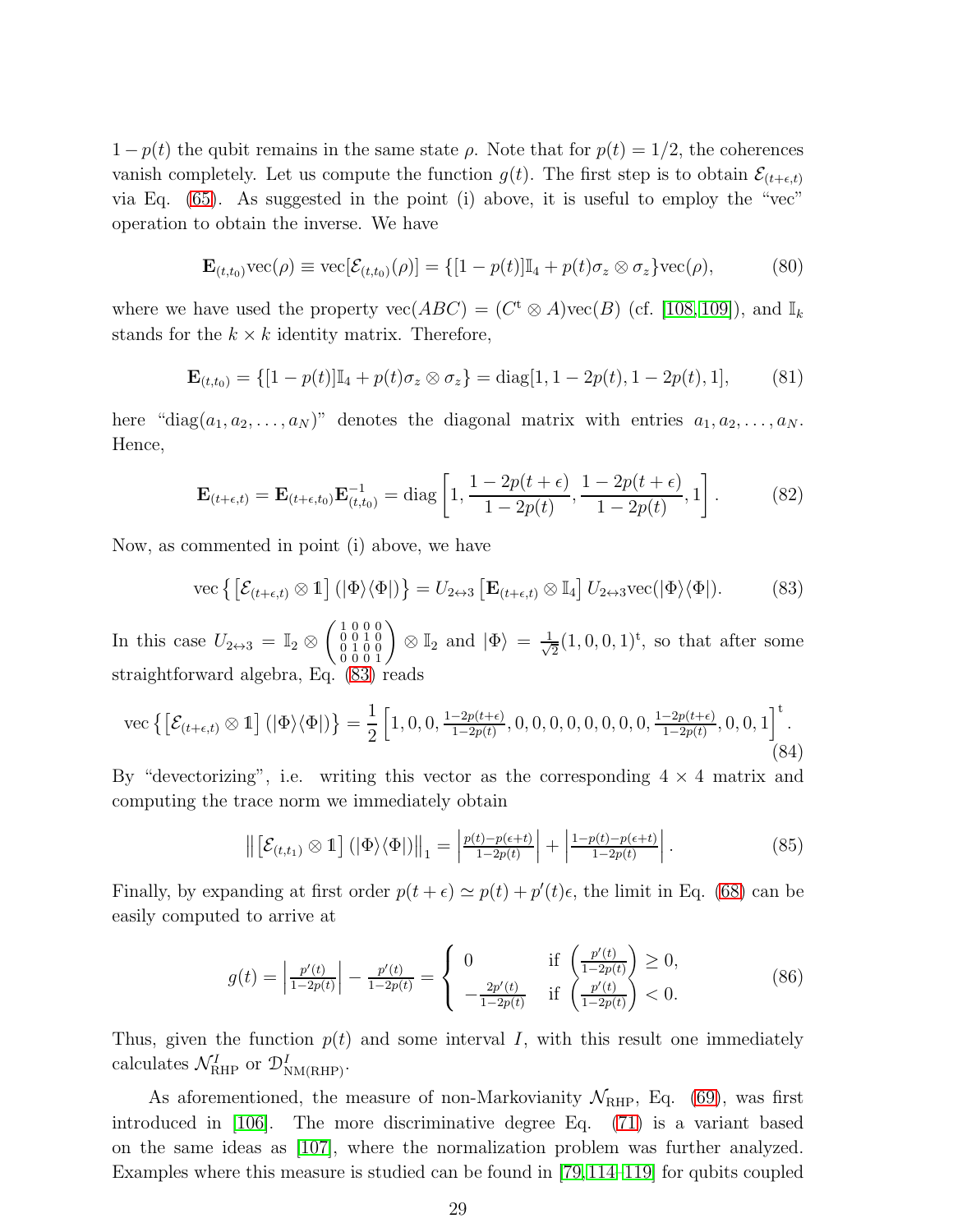to bosonic environments, in [\[120\]](#page-47-24) for more general spin systems coupled to bosonic environments, in [\[121,](#page-47-25)[122\]](#page-47-26) for qubits coupled to other d–level systems, in [\[123](#page-47-27)[–125\]](#page-48-0) for qubits interacting with composite environments, in  $[11, 34, 126]$  $[11, 34, 126]$  $[11, 34, 126]$  for classical stochastic dynamics and in [\[11\]](#page-45-33) for the so-called semi-Markov quantum processes. In addition, the application of the Choi-Jamio kowski criterion to study the complete positivity of intermediate dynamics for some specific examples is considered in [\[127\]](#page-48-2) as well.

#### <span id="page-29-0"></span>4.4. Decay rates measures

Since a Markovian dynamics is characterized by generators with the form of Eq. [\(32\)](#page-12-1), in [\[128\]](#page-48-3) Hall, Cresser, Li and Andersson proposed a measure of non-Markovianity focused on properties of the generator. Let us consider some dynamical evolution given by its generator,

<span id="page-29-1"></span>
$$
\frac{d\rho(t)}{dt} = \mathcal{L}_t\left[\rho(t)\right] = -\mathrm{i}[H(t), \rho(t)]\n+ \sum_{k,\ell} c_{k\ell}(t) \left[V_k(t)\rho(t)W_\ell^\dagger(t) - \frac{1}{2}\{W_\ell^\dagger(t)V_k(t), \rho(t)\}\right].
$$
\n(87)

In order to characterize its non-Markovianity, we may write  $\mathcal{L}_t$  in an orthonormal basis  ${G_j}_{j=0}^{d^2-1}$  with respect to the Hilbert-Schmidt product  $\text{Tr}(G_m^{\dagger}G_n) = \delta_{mn}$ . More specifically, in [\[128\]](#page-48-3) it is proposed to use a self-adjoint basis with  $G_0 = \mathbb{I}/\sqrt{d}$ , so that  ${G_j}_{j=1}^{d^2-1}$  can be taken to be the (normalized) generators of the  $\mathfrak{su}(d)$  algebra. Thus, by expanding every operator of the dissipative part of the generator,

$$
V_k(t) = \sum_m v_{km}(t)G_m, \quad v_{km}(t) = \text{Tr}[G_m V_k(t)], \tag{88}
$$

$$
W_k(t) = \sum_n w_{kn}(t)G_n, \quad w_{kn}(t) = \text{Tr}[G_m W_k(t)].
$$
\n(89)

Introducing this in Eq. [\(87\)](#page-29-1), one obtains

$$
\mathcal{L}_t\left[\rho(t)\right] = -i[H(t), \rho(t)] + \sum_{m,n} \tilde{c}_{mn}(t) \left[ G_m \rho(t) G_n - \frac{1}{2} \{ G_n G_m, \rho(t) \} \right],\tag{90}
$$

where  $\tilde{c}_{mn}(t) = \sum_{k,\ell} w_{\ell n}^*(t) c_{k\ell}(t) v_{km}(t)$  forms a Hermitian matrix,  $\tilde{c}_{mn}(t) = \tilde{c}_{nm}^*(t)$ , because  $\mathcal{L}_t$  preserves the Hermiticity of  $\rho$ . Therefore, this matrix is diagonalized via some unitary operation,  $\tilde{c}_{mn}(t) = \sum_j u_{mj}(t)\gamma_j(t)u_{nj}^*(t)$  and the generator can be rewritten in the form

$$
\mathcal{L}_t[\rho(t)] = -i[H(t), \rho(t)] + \sum_{j=1}^{d^2-1} \gamma_j(t) \left[ L_j(t)\rho(t)L_j^{\dagger}(t) - \frac{1}{2} \{L_j^{\dagger}(t)L_j(t), \rho(t)\} \right]
$$
(91)

with  $L_j(t) = \sum_m u_{mj}(t) G_m$ , keeping orthonormality  $\text{Tr}[L_i(t)L_j(t)] = \delta_{ij}$ . Note that since the eigenvalues  $\gamma_i(t)$  are independent of the basis, this form is unique (up to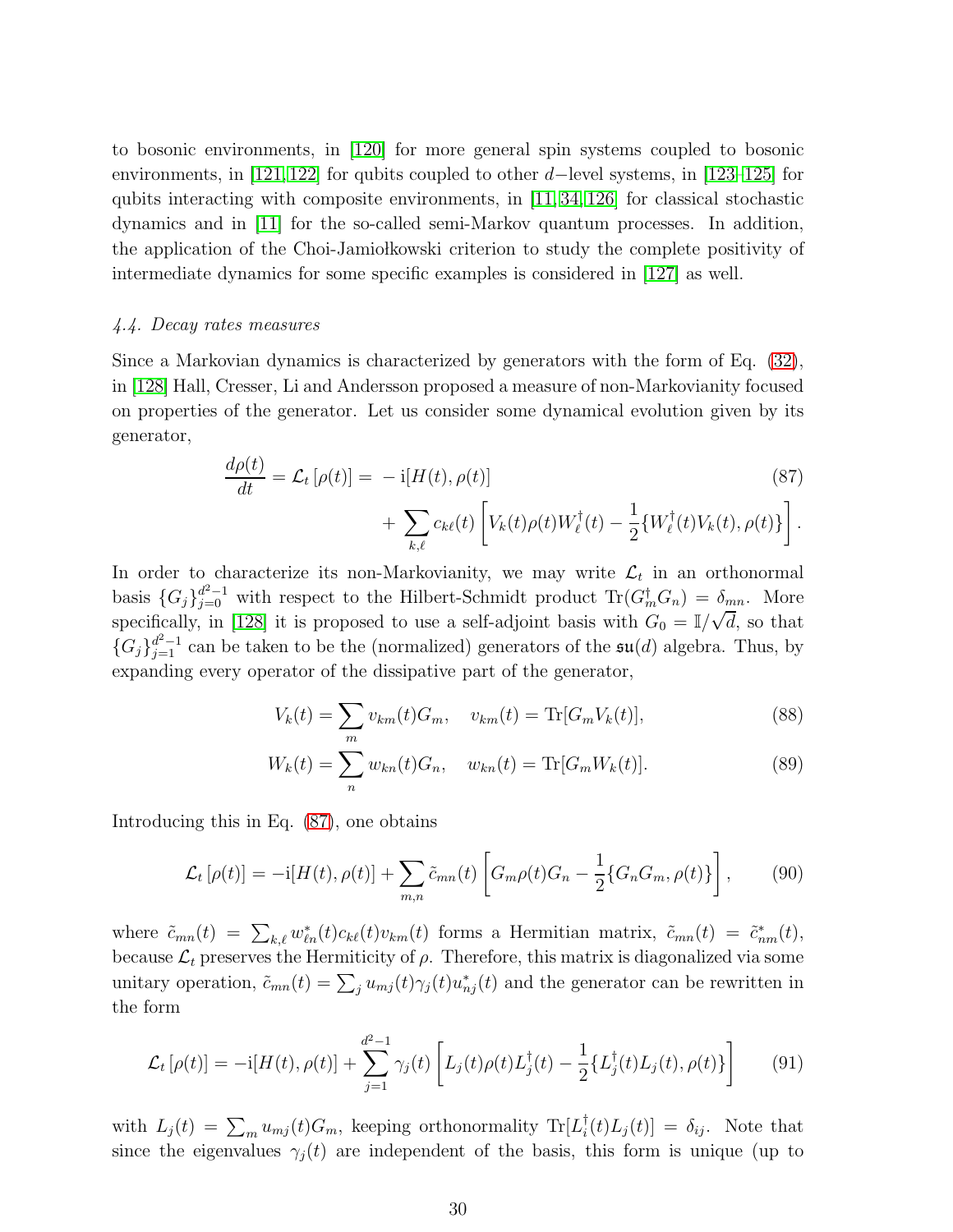degeneracy). Now, Hall, Cresser, Li and Andersson define some functions of the eigenvalues (canonical decay rates)  $\gamma_i(t)$ ,

<span id="page-30-0"></span>
$$
f_j(t) := \max\{-\gamma_j(t), 0\}.
$$
 (92)

Because of Theorem [3.1,](#page-12-2) every  $f_j(t)$  vanishes at any time if and only if the evolution is Markovian. Therefore the functions  $f_j(t)$  can be used to construct a measure of non-Markovianity. For example, defining  $f(t) := \sum_{j=1}^{d^2-1} f_j(t)$ , for a (bounded) time interval I,

$$
\mathcal{N}_{\gamma}^{I} := \int_{I} f(t)dt,\tag{93}
$$

is a measure of non-Markovianity. Actually, it can be proven [\[128\]](#page-48-3) that  $f(t) = \frac{d}{2}g(t)$ [see Eq. [\(68\)](#page-25-1)], so this quantity is proportional to  $\mathcal{N}_{\text{RHP}}^I$ , Eq. [\(69\)](#page-25-3),

$$
\mathcal{N}_{\gamma}^{I} = \frac{d}{2} \mathcal{N}_{\text{RHP}}^{I}.
$$
\n(94)

Interestingly, this approach also suggest a discrete measure, by computing  $F_j^I$  =  $\int_I f_j(t)dt$ , a non-Markovianity index can be defined by the rule

<span id="page-30-1"></span>
$$
\mathcal{N}_{\text{index}}^{I} := \sum_{j=1}^{d^2 - 1} \chi(F_j^I),\tag{95}
$$

i.e. the number of non-zero  $F_j^I$ 's in the interval I.

Example 4.2. Consider the evolution of a qubit given by the following master equation

$$
\frac{d\rho(t)}{dt} = \mathcal{L}_t[\rho(t)] = -i\omega[\sigma_z, \rho(t)] + \gamma_-(t) \left[\sigma_-\rho(t)\sigma_+ - \frac{1}{2}\{\sigma_+\sigma_-, \rho(t)\}\right] \n+ \gamma_z(t) \left[\sigma_z \rho(t)\sigma_z - \rho(t)\right],
$$
\n(96)

subject to the conditions  $\int_{t_0}^t \gamma_-(s)ds \geq 0$  and  $\int_{t_0}^t \gamma_2(s)ds \geq 0$  to ensure the complete positivity of the dynamical map  $\mathcal{E}_{(t,t_0)}$ . Let us compute the functions  $g(t)$  and  $f(t)$ . For the first one, we use the formula in terms of the generator  $\mathcal{L}_t$ , Eq. [\(77\)](#page-27-0). By computing the eigenvalues of  $[1 + \epsilon(\mathcal{L}_t \otimes 1)] (\vert \Phi \rangle \langle \Phi \vert)$  and expanding each of them to the first order in  $\epsilon$  we obtain

$$
\| [1 + \epsilon(\mathcal{L}_t \otimes 1)] \left( |\Phi\rangle \langle \Phi| \right) \|_1 = \frac{1}{2} |\gamma_-(t)\epsilon| + |\gamma_z(t)\epsilon + \mathcal{O}(\epsilon^2)| + |1 - [\frac{1}{2}\gamma_-(t) + \gamma_z(t)]\epsilon + \mathcal{O}(\epsilon^2) |.
$$
\n(97)

Thus, the limit of Eq. [\(77\)](#page-27-0) is readily computed,

$$
g(t) = \frac{1}{2} [|\gamma_{-}(t)| - \gamma_{-}(t)] + |\gamma_{z}(t)| - \gamma_{z}(t). \tag{98}
$$

Now, in order to find the functions  $f_i(t)$ , Eq. [\(92\)](#page-30-0), we have to write Eq. [\(96\)](#page-30-1) in a orthonormal basis with respect to the Hilbert-Schmidt product. However, since  $\sigma_{\pm}$  = 1  $\frac{1}{2}(\sigma_x \pm i\sigma_y)$  and because of the orthogonality of the Pauli matrices,  $\{\frac{1}{\sqrt{2}}\}$  $\frac{1}{2}\mathbb{I}_2, \sigma_-, \sigma_+, \frac{1}{\sqrt{2}}$  $\frac{1}{2}\sigma_z$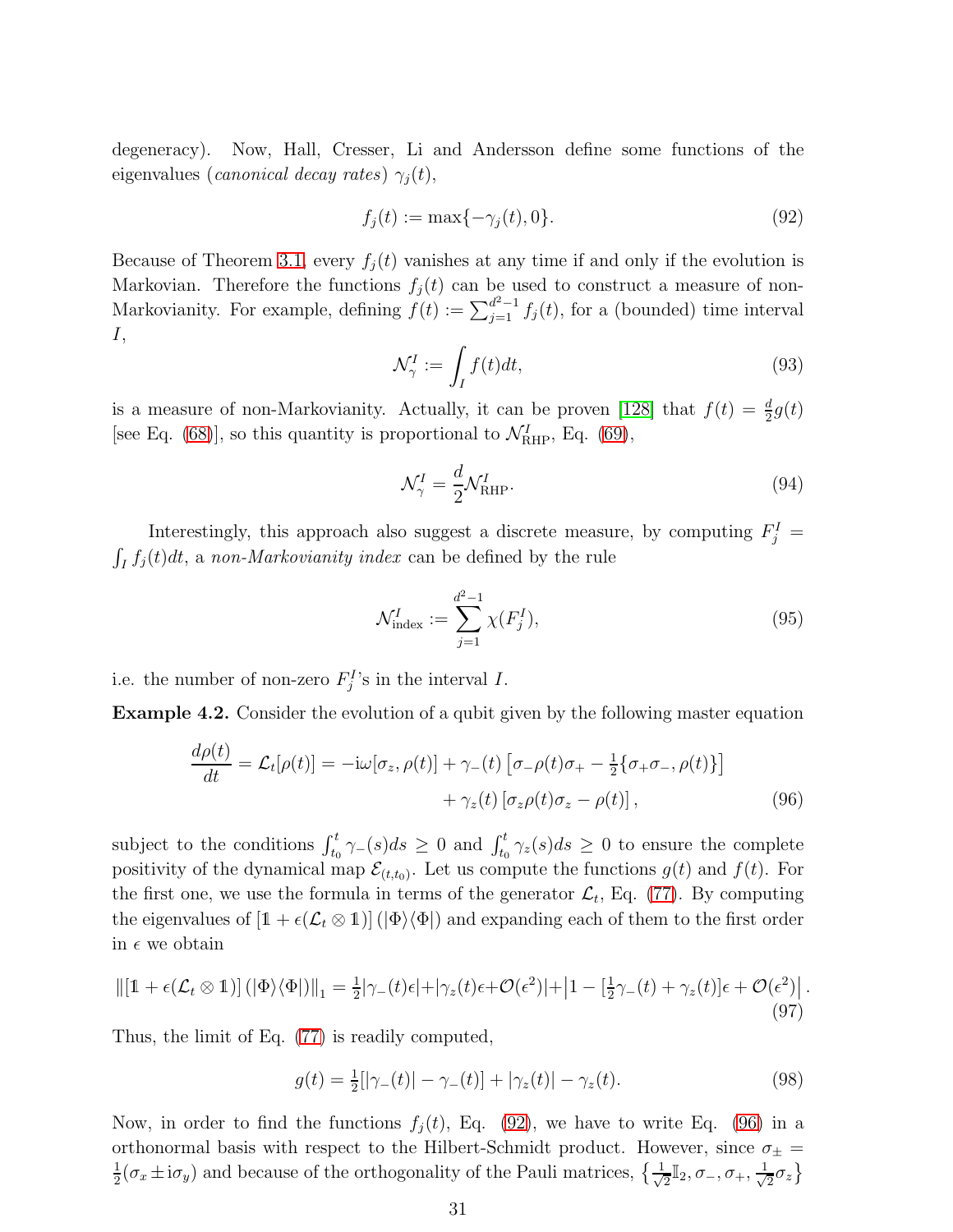forms an orthonormal basis. Thus, the canonical decay rates are  $\gamma_-(t)$  and  $2\gamma_z(t)$ . By noting that max $\{-\gamma_j(t), 0\} = \frac{1}{2}$  $\frac{1}{2} [|\gamma_j(t)| - \gamma_j(t)]$  we obtain

$$
f(t) := \sum_{j} f_j(t) = \frac{1}{2} [|\gamma_-(t)| - \gamma_-(t)] + |\gamma_z(t)| - \gamma_z(t). \tag{99}
$$

Therefore,  $g(t) = f(t)$  as expected in this case since  $d = 2$ . For Markovian evolution  $\gamma_-(t) \geq 0$ ,  $\gamma_z(t) \geq 0$  for all t and  $g(t) = f(t) = 0$ .

Other examples where this measure is applied can be found in [\[126,](#page-48-1) [128\]](#page-48-3). See also [\[129\]](#page-48-4) for an experimental proposal to probe non-Markovianity by negative decay rates.

#### <span id="page-31-0"></span>4.5. Hierarchical k-divisibility degrees

Recently, Chrus´cinski and Maniscalco have proposed a hierarchical way to assess non-Markovianity  $[130]$ . Their approach, based on the concept of k-divisibility, is interesting as it provides a way to define some kind of maximally non-Markovian dynamics. Basically, a family of dynamical maps,  $\{\mathcal{E}_{(t_2,t_1)}, t_2 \ge t_1 \ge t_0\}$ , is k-divisible, if  $\mathcal{E}_{(t_2,t_1)} \otimes \mathbb{1}_k$ is a positive map for all  $t_2 \geq t_1 \geq t_0$  (here  $\mathbb{1}_k$  denotes the identity map acting on the space of  $k \times k$  matrices). Therefore, if the dimension of the quantum system is d, a kdivisible process with  $k > d$ , is what in this work has been called divisible or Markovian process (see Definition [3.2\)](#page-11-1). The 1-divisible processes are the P-divisible processes as introduced in Definition [3.1,](#page-10-2) and the 0-divisible processes are processes where  $\mathcal{E}_{(t_2,t_1)}$  is not a positive operator for some  $t_1$  and  $t_2 \geq t_1$ .

Moreover, analogously to Theorems [3.3](#page-14-2) and [3.4,](#page-15-0) we have that a process is  $k$ divisible if and only if  $\tilde{\sigma}_k(\tilde{\Delta}, t) := \frac{d}{dt} \left\| \left[ \mathcal{E}_{(t,t_0)} \otimes \mathbb{1}_k \right] \tilde{\Delta} \right\|_1 \leq 0$  for every Helstrom matrix  $\tilde{\Delta} = q \rho_{1A} - (1 - q) \rho_{2A}$  with an ancillary space of dimension k. In similar fashion to Eq. [\(63\)](#page-24-2), Chrus´cinski and Maniscalco define a set of degrees to quantify departure from k-divisibility for  $t \in I$ ,

<span id="page-31-1"></span>
$$
\mathcal{D}_{\text{ND}(k)}^{I} := \sup_{\tilde{\Delta}} \frac{N_k^+(\tilde{\Delta}, I)}{|N_k^-(\tilde{\Delta}, I)|},\tag{100}
$$

where  $N_{\pm}^{I}(\tilde{\Delta}, t) := \int_{t \in I, \tilde{\sigma} \geq 0} dt \tilde{\sigma}_k(\Delta, t)$ , and the subindex "ND" stands for non-divisibility.

Since  $\mathcal{E}_{(t,t_0)}$  is completely positive for any final time t, it is easy to prove that  $N_k^+$  $k_k^+$ ( $\tilde{\Delta}, I$ )  $\leq |N_k^-$ ( $\tilde{\Delta}, I$ )| [\[130\]](#page-48-5), therefore  $\mathcal{D}_{ND(k)}^I \in [0, 1]$  for all k. Moreover, as k increases, so does the dimension of the space in the optimization problem Eq. [\(100\)](#page-31-1), and hence it is clear that

$$
0 \le \mathcal{D}_{ND(1)}^I \le \dots \le \mathcal{D}_{ND(d)}^I \le 1. \tag{101}
$$

In this equation, only  $\mathcal{D}_{ND(d)}^I$  is a degree of non-Markovianity as defined in this work. The other quantities are zero for non-Markovian but k-divisible  $(k < d)$  dynamics. This hierarchy of degrees of non-divisibility is particularly useful to try a definition of maximally non-Markovian dynamics. Indeed, Chruscinski and Maniscalco propose to call "maximally non-Markovian dynamics" to those that  $\mathcal{D}_{ND(1)}^I = 1$ , and consequently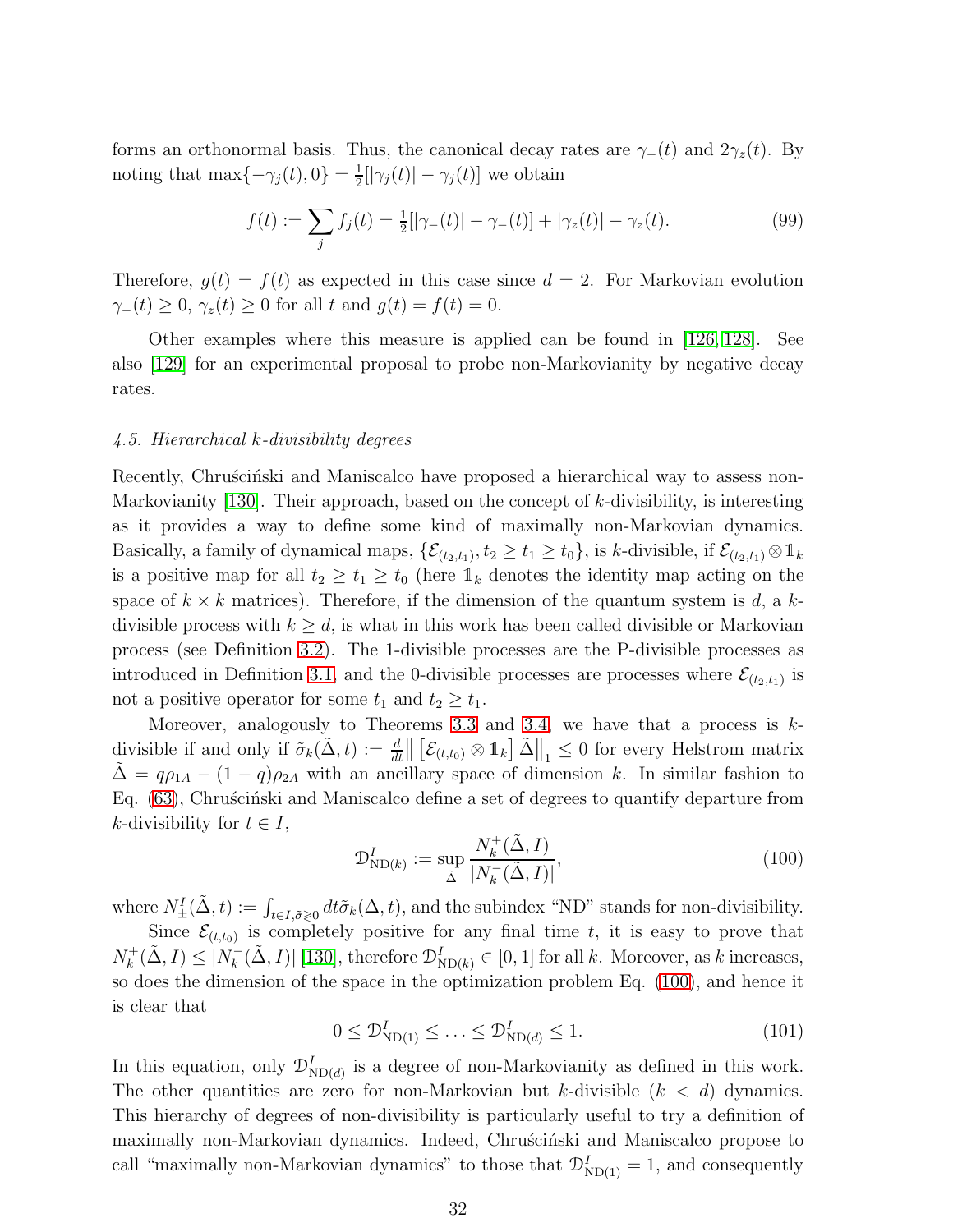$\mathcal{D}_{ND(2)}^I = \mathcal{D}_{ND(3)}^I = \ldots = \mathcal{D}_{ND(d)}^I = 1$ . A particular example of this kind dynamics for a qubit is the one generated by the master equation  $\frac{d}{dt}\rho = \gamma(t)(\sigma_z \rho \sigma_z - \rho)$ , for an interval I such that  $\gamma(t)$  is periodic in I. For instance,  $\gamma(t) = \sin(t)$  or  $\gamma(t) = \tan(t)$ in  $t \in [0, 2\pi]$ . Interestingly, for these two examples the Choi-Jamiolkowski measure Eq. [\(71\)](#page-25-2) provides different values. We obtain  $\mathcal{D}_{NM(RHP)}^I = 0.758$  and  $\mathcal{D}_{NM(RHP)}^I = 0.803$ , for  $\gamma(t) = \sin(t)$  and  $\gamma(t) = \tan(t)$  respectively.

#### <span id="page-32-0"></span>5. Witnesses of Quantum non-Markovianity

In this section we revise the different ways to detect non-Markovianity via witnesses. A witness of non-Markovianity is a quantity that vanishes for all Markovian dynamics (see also [\[32,](#page-45-19)[131](#page-48-6)[,132\]](#page-48-7)), but it may also vanish for some non-Markovian dynamics. Thus, when a witness of non-Markovianity gives a non-zero value, we are sure that the dynamics is non-Markovian.

In general, we can classify the witnesses of non-Markovianity that have been presented in the literature according to two guiding principles. There are witnesses based on monotonic quantities under completely positive maps, and based on monotonic quantities under local completely positive maps. In the following we review several proposals in these two classes and illustrate their use with a simple example.

#### <span id="page-32-2"></span><span id="page-32-1"></span>5.1. Witnesses based on monotonicity under completely positive maps

5.1.1. Trace distance and the BLP quantifier If we consider the unbiased situation in the two-state discrimination problem,  $q = 1/2$  and the Helstrom matrix reads as  $\Delta = (\rho_1 - \rho_2)/2$ , where we have neglected the possible presence of ancillary systems. Thus, the trace norm of  $\Delta$  becomes the *trace distance* between states  $\rho_1$  and  $\rho_2$ ,

$$
D_1(\rho_1, \rho_2) := \frac{1}{2} ||\rho_1 - \rho_2||_1.
$$
\n(102)

Analogously to Eqs. [\(61\)](#page-24-3) and [\(62\)](#page-24-4), we write,

$$
\sigma(\rho_1, \rho_2, t) := \frac{dD_1[\rho_1(t), \rho_2(t)]}{dt} := \lim_{\epsilon \to 0^+} \frac{D_1[\rho_1(t + \epsilon), \rho_2(t + \epsilon)] - D_1[\rho_1(t), \rho_2(t)]}{\epsilon}, (103)
$$

and for some interval I,

<span id="page-32-3"></span>
$$
\int_{t\in(t_1,t_2),\sigma>0} dt\sigma(\rho_1,\rho_2,t).
$$
\n(104)

If this quantity is not zero for some pair of states  $\rho_1$  and  $\rho_2$ , we are sure the dynamics is non-Markovian in I, as it is a lower bound to the non-Markovianity measure  $\mathcal{N}_{\rm H}^I$ , Eq. [\(63\)](#page-24-2). Particularly, we may be interested in finding the largest value of Eq. [\(104\)](#page-32-3) in the time interval  $(0, \infty)$ . To this end, Breuer, Laine and Piilo [\[33,](#page-45-20)77] define the quantifier

$$
\mathcal{N}_{\text{BLP}} := \max_{\rho_1, \rho_2} \int_{\sigma > 0} dt \sigma(\rho_1, \rho_2, t). \tag{105}
$$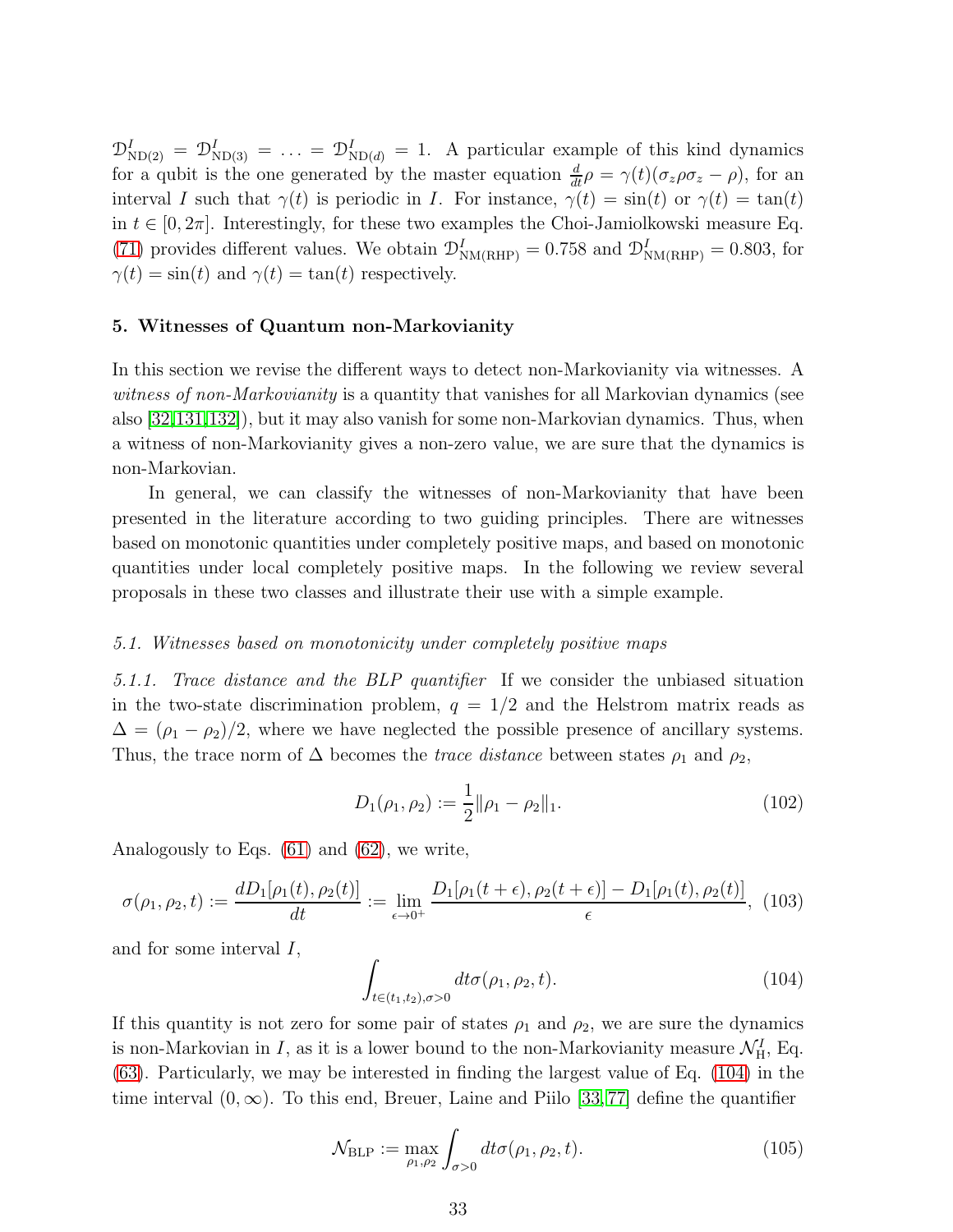Example 5.1. Consider the following master equation of a qubit system

<span id="page-33-1"></span>
$$
\frac{d\rho(t)}{dt} = \gamma(t)[\sigma_z \rho(t)\sigma_z - \rho(t)],\tag{106}
$$

with  $\int_{t_0}^t \gamma(s)ds \geq 0$  for completely positive dynamics. This equation can be easily integrated, by writing  $\rho(0) = \begin{pmatrix} \rho_{11} & \rho_{12} \\ \rho_{21} & \rho_{22} \end{pmatrix}$ , we obtain  $(t_0 = 0$  without loss of generality)

<span id="page-33-0"></span>
$$
\rho(t) = \mathcal{E}_{(t,0)}[\rho(0)] = \begin{bmatrix} \rho_{11} & \rho_{12}R(t) \\ \rho_{21}R(t) & \rho_{22} \end{bmatrix}, \text{ with } R(t) = e^{-2\int_0^t \gamma(s)ds}, \quad (107)
$$

Note that  $0 \leq R(t) \leq 1$ . Let us compute the trace distance between two different initial states, for example  $\rho_1 = \frac{1}{2}$  $\frac{1}{2}$  $\left(\begin{array}{c} 1 & 1 \\ 1 & 1 \end{array}\right)$  and  $\rho_2 = \frac{1}{2}$  $\frac{1}{2}$  $\begin{pmatrix} 1 & -1 \\ -1 & 1 \end{pmatrix}$ . Because of Eq. [\(107\)](#page-33-0) we immediately obtain

$$
D_1[\rho_1(t), \rho_2(t)] = \frac{1}{2} ||\rho_1(t) - \rho_2(t)||_1 = \left\| \begin{bmatrix} 0 & R(t) \\ R(t) & 0 \end{bmatrix} \right\|_1 = |R(t)| = R(t),\tag{108}
$$

so that,

$$
\sigma(\rho_1, \rho_2, t) = \frac{dD_1[\rho_1(t), \rho_2(t)]}{dt} = -2\gamma(t)R(t). \tag{109}
$$

Therefore, if  $\sigma(\rho_1, \rho_2, t) > 0$  for some t, then  $\gamma(t) < 0$ , and the dynamics is non-Markovian.

The use of the trace distance to witness non-Markovianity was originally proposed in [\[33\]](#page-45-20) and further analyzed in [\[77\]](#page-46-15). Due to its simplicity and intuitive physical interpretation, it has been applied to detect non-Markovian features in dynamics of qubit [\[79,](#page-46-17) [114–](#page-47-22)[119,](#page-47-23) [133](#page-48-8)[–153\]](#page-48-9) and qutrit systems [\[154\]](#page-48-10) coupled to bosonic environments, qubits coupled to other finite dimensional systems [\[121,](#page-47-25) [122,](#page-47-26) [155\]](#page-48-11), and to composite [\[124,](#page-47-28) [125,](#page-48-0) [156–](#page-48-12)[158\]](#page-48-13) and chaotic [\[159](#page-48-14)[–161\]](#page-48-15) environments. It has also been employed to analyze memory-kernel master equations [\[162,](#page-48-16) [163\]](#page-48-17), quantum semi-Markov process  $[11]$ , classical noise  $[11, 34, 126, 164–166]$  $[11, 34, 126, 164–166]$  $[11, 34, 126, 164–166]$  $[11, 34, 126, 164–166]$  $[11, 34, 126, 164–166]$ , in fermionic systems  $[167]$  and collisional models [\[168\]](#page-49-0), and to study exciton-phonon dynamics in energy transfer of photosynthetic complexes [\[169,](#page-49-1)[170\]](#page-49-2). Moreover this witness has been implemented experimentally within a linear optics set up [\[105,](#page-47-13) [171–](#page-49-3)[173\]](#page-49-4). On the other hand, some connections have been found between the non-monotonic behavior of the trace distance and geometric phases [\[174\]](#page-49-5), Loschmidt echo [\[175,](#page-49-6) [176\]](#page-49-7), dynamical recovering of the quantum coherence by applying local operations [\[177\]](#page-49-8), and the appearance of system-environment correlations [\[178\]](#page-49-9). In this regard, this witness has also been proposed as a tool to detect the presence of initial system-environment correlations [\[141,](#page-48-21) [144,](#page-48-22) [146,](#page-48-23) [179](#page-49-10)[–185\]](#page-49-11).

While very efficient under certain conditions, there are some non-Markovian processes which cannot be witnessed by the trace distance, for example those where the non-Markovianity is encoded just in the "non-unital part" of the dynamics [\[186\]](#page-49-12). This part corresponds to the affine vector  $c_{(t,t_0)}$  when the dynamics is visualized in the Bloch space, see Eq. [\(145\)](#page-39-1). Necessary and sufficient conditions for trace distance to witness non-Markovianity can be found in [\[128\]](#page-48-3).

As a matter of curiosity, the trace distance has been also adapted to measure the degree of non-Markovianity of musical compositions [\[187\]](#page-49-13).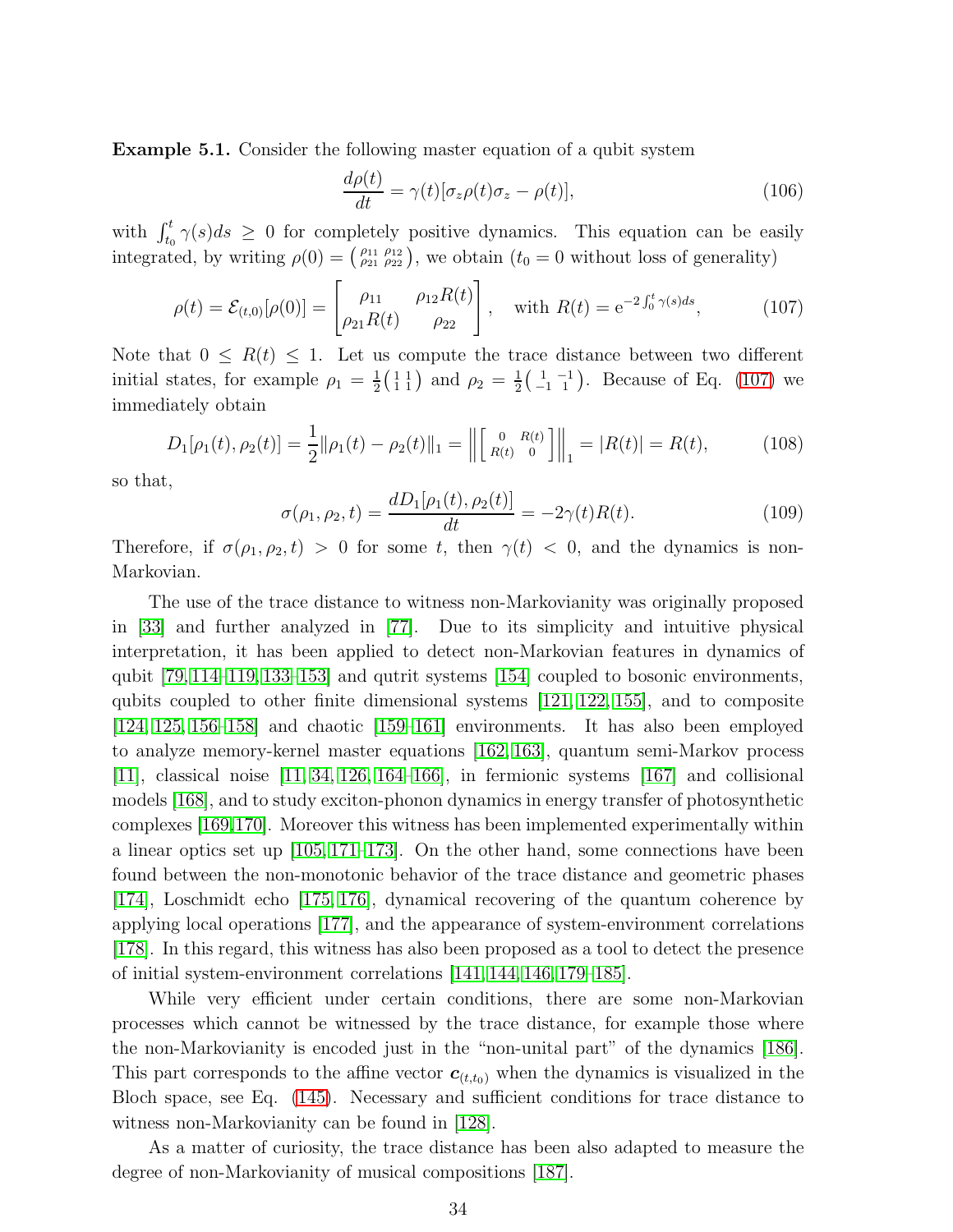<span id="page-34-0"></span>5.1.2. Fidelity The fidelity  $F(\rho_1, \rho_2)$  between two quantum states  $\rho_1$  and  $\rho_2$  is a generalization of the transition of probability  $|\langle \psi_1|\psi_2\rangle|^2$  between two pure states  $|\psi_1\rangle$  and  $|\psi_2\rangle$ , to density matrices. Specifically, the fidelity is defined [\[188,](#page-49-14) [189\]](#page-49-15) by the equation

$$
F(\rho_1, \rho_2) := \max_{|\Psi_1\rangle, |\Psi_2\rangle} |\langle \Psi_1 | \Psi_2 \rangle|^2.
$$
 (110)

Here,  $|\Psi_1\rangle$  and  $|\Psi_2\rangle$  are two purifications of  $\rho_1 = \text{Tr}_A(|\Psi_1\rangle \langle \Psi_1|)$  and  $\rho_2 = \text{Tr}_A(|\Psi_2\rangle \langle \Psi_2|)$ , where  $Tr_A$  denotes the partial trace on some ancillary system A, and the maximum is taken over the all possible purifications (see [\[14\]](#page-45-11) for a pedagogical introduction [\[190\]](#page-49-16)). Uhlmann [\[188\]](#page-49-14) solved the optimization problem obtaining

$$
F(\rho_1, \rho_2) = \|\sqrt{\rho_1}\sqrt{\rho_2}\|_1^2 = \left[\text{Tr}\sqrt{\sqrt{\rho_1}\rho_2\sqrt{\rho_1}}\right]^2.
$$
 (111)

Among several properties, the fidelity is monotonic under complete positive maps  $\mathcal{E},$ 

<span id="page-34-2"></span>
$$
F[\mathcal{E}(\rho_1), \mathcal{E}(\rho_2)] \ge F(\rho_1, \rho_2),\tag{112}
$$

reaching the equality if and only if the completely positive map is unitary  $\mathcal{E}(\cdot) = U(\cdot)U^{\dagger}$ [\[191\]](#page-49-17). Thus, the fidelity is monotonically increasing for Markovian evolutions, and therefore it may be used to witness non-Markovian behavior.

Example 5.2. Consider again the simple model of pure dephasing, Eqs. [\(106\)](#page-33-1) and [\(107\)](#page-33-0). Again, for the initial states  $\rho_1 = \frac{1}{2}$  $\frac{1}{2}$  $\left(\begin{smallmatrix} 1 & 1 \\ 1 & 1 \end{smallmatrix}\right)$  and  $\rho_2 = \frac{1}{2}$  $\frac{1}{2}$  $\begin{pmatrix} 1 & -1 \\ -1 & 1 \end{pmatrix}$ , a straightforward computation of the fidelity gives

$$
F[\rho_1(t), \rho_2(t)] = \left[ \text{Tr} \sqrt{\sqrt{\rho_1(t)} \rho_2(t) \sqrt{\rho_1(t)}} \right]^2 = 1 - R^2(t), \quad (113)
$$

so that

$$
\frac{dF[\rho_1(t), \rho_2(t)]}{dt} = -2R'(t)R(t) = 4\gamma(t)R^2(t). \tag{114}
$$

Hence if the fidelity decreases at some time t, then  $\gamma(t) < 0$  and the dynamics is non-Markovian.

In Ref. [\[192\]](#page-49-18) the approach of [\[33,](#page-45-20)[77\]](#page-46-15), originally proposed for the trace distance (see previous section), is reconsidered with the so-called *Bures distance* [\[193\]](#page-49-19):

<span id="page-34-1"></span>
$$
D_B(\rho_1, \rho_2) := \sqrt{2 \left[ 1 - \sqrt{F(\rho_1, \rho_2)} \right]}.
$$
 (115)

Since the authors of [\[192\]](#page-49-18) aim at quantifying non-Markovianity in Gaussian states of harmonic oscillators, the use of the fidelity instead the trace distance is more convenient because a closed formula for the latter for Gaussian states is still lacking. Other examples can be found in [\[194–](#page-49-20)[196\]](#page-49-21). Regarding Gaussian states, an alternative approach to witness non-Markovianity is suggested in [\[197\]](#page-49-22).

A different witness in terms of fidelity was previously proposed in [\[198\]](#page-49-23), however that was only able to detect deviations from time-homogeneous Markov processes, i.e. quantum dynamical semigroups where  $\mathcal{E}_{(t_2,t_1)} = \mathcal{E}_{(t_2-t_1)}$  for every  $t_1$  and  $t_2$ . See [\[97\]](#page-47-5) for another work focused in just in time-homogeneous dynamics.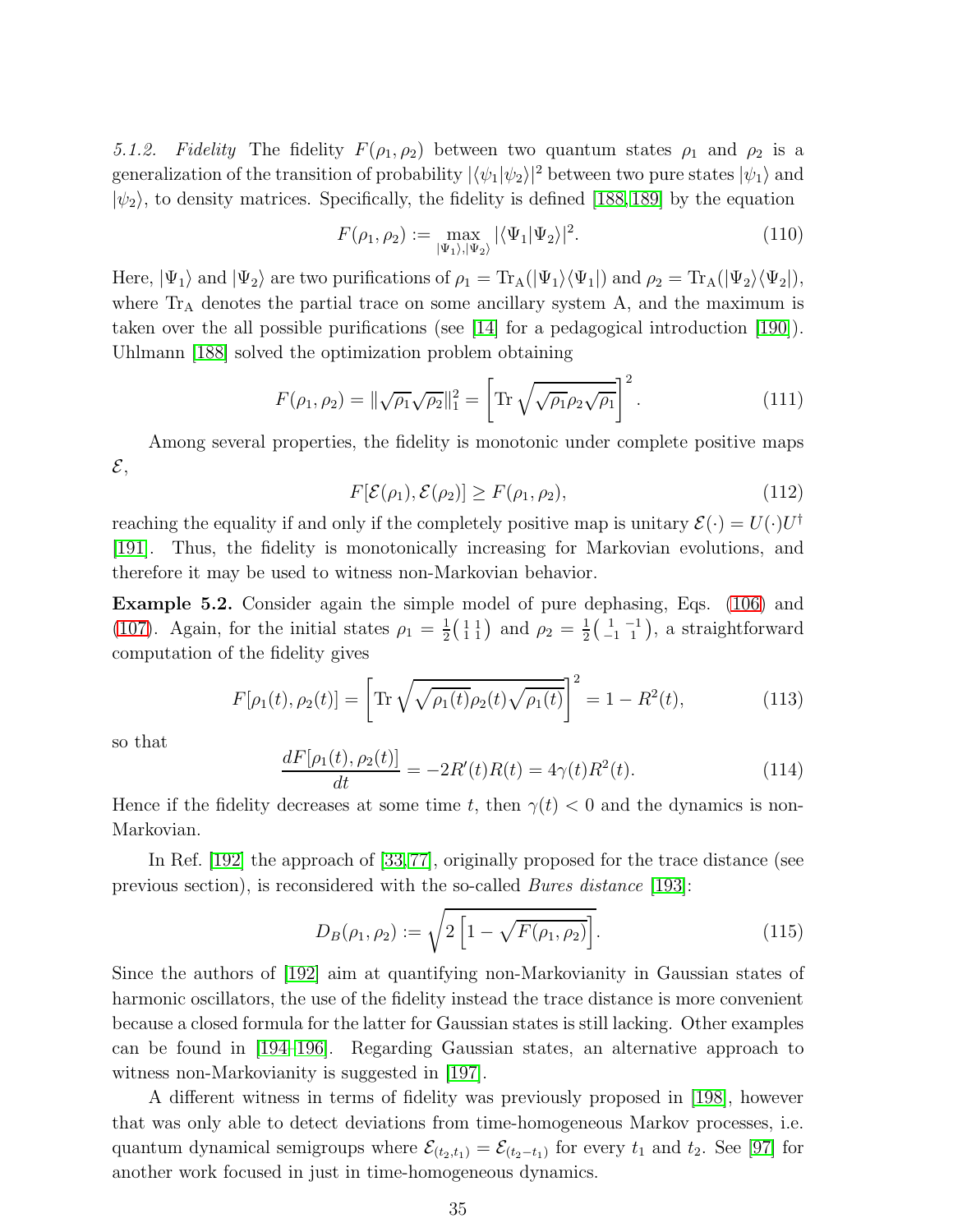<span id="page-35-0"></span>5.1.3. Quantum relative entropies Another similar witness is constructed with the (von Neumann) *relative entropy* between two quantum states  $\rho_1$  and  $\rho_2$ ,

$$
S(\rho_1 \| \rho_2) := \text{Tr}(\rho_1 \log \rho_1) - \text{Tr}(\rho_1 \log \rho_2). \tag{116}
$$

Despite the relative entropy neither being symmetric  $S(\rho_1 \| \rho_2) \neq S(\rho_2 \| \rho_1)$ , nor satisfying the triangle inequality, it is often intuited as a distance measure because  $S(\rho_1 \| \rho_2) \geq 0$ , vanishing if and only if  $\rho_1 = \rho_2$  (Klein's inequality [\[14\]](#page-45-11)). Moreover, if the intersection of the kernel of  $\rho_2$  with the support of  $\rho_1$  is non-trivial, then  $S(\rho_1 \| \rho_2)$  becomes infinity.

Analogously to the Bures and the trace distance, the quantum relative entropy is monotonic under completely positive and trace preserving maps  $\mathcal{E},$ 

<span id="page-35-3"></span>
$$
S[\mathcal{E}(\rho_1) \| \mathcal{E}(\rho_2)] \le S(\rho_1 \| \rho_2). \tag{117}
$$

The proof of this result was fist given by Lindblad [\[199\]](#page-49-24) for finite dimensional systems, and Uhlmann [\[200\]](#page-49-25) extend it to the general case (see also [\[36\]](#page-45-23) and [\[201\]](#page-49-26)).

Therefore the quantum relative entropy between any two states is monotonically decreasing with time in a Markovian process, and any increment of it at some time instant reveals the non-Markovian character of the dynamics.

Example 5.3. For the model of pure dephasing, Eqs. [\(106\)](#page-33-1) and [\(107\)](#page-33-0), and initial states  $\rho_1 = \frac{1}{2}$  $\frac{1}{2}$  $\left(\begin{array}{c} 1 & 1 \\ 1 & 1 \end{array}\right)$  and  $\rho_2 = \frac{1}{2}$  $\frac{1}{2}$  $\begin{pmatrix} 1 & -1 \\ -1 & 1 \end{pmatrix}$ , the quantum relative entropy becomes

$$
S[\rho_1(t)||\rho_2(t)] = \text{Tr}[\rho_1(t)\log\rho_1(t)] - \text{Tr}[\rho_1(t)\log\rho_2(t)] = R(t)\log\left[\frac{1+R(t)}{1-R(t)}\right], \quad (118)
$$

so that its derivative is

$$
\frac{dS[\rho_1(t)||\rho_2(t)]}{dt} = -2\gamma(t)R(t)\left\{\frac{2R(t)}{1-R^2(t)} + \log\left[\frac{1+R(t)}{1-R(t)}\right]\right\}.
$$
\n(119)

Since  $0 \leq R(t) \leq 1$ , everything multiplying  $\gamma(t)$  in the above equation is negative. Hence, an increment in the quantum relative entropy at some t implies  $\gamma(t) < 0$  and non-Markovianity.

The use of the quantum relative entropy to witness non-Markovianity was originally proposed in [\[77\]](#page-46-15). In [\[32\]](#page-45-19) it is suggested to use more general relative entropies due to Renyi [\[202\]](#page-49-27) and Tsallis [\[203\]](#page-49-28) for the same task. In this regard, [\[204\]](#page-49-29) enumerates several distances fulfilling the monotonicity condition. Additionally [\[205\]](#page-49-30) proposed to use the monotonicity of the relative entropy to detect the presence of initial system-environment correlations.

<span id="page-35-1"></span>5.1.4. Quantum Fisher information Following [\[206,](#page-49-31) [207\]](#page-50-0) (see also [\[82\]](#page-46-25)) the quantum Fisher information can be defined as the infinitesimal Bures distance [\(115\)](#page-34-1) between two quantum states. For simplicity, assume some one-parametric family of quantum states  $\rho_{\theta}$ , then

<span id="page-35-2"></span>
$$
D_B^2(\rho_\theta, \rho_{\theta+\delta\theta}) = \frac{1}{4} \mathcal{F}(\rho_\theta)(\delta\theta)^2 + \mathcal{O}[(\delta\theta)^3],\tag{120}
$$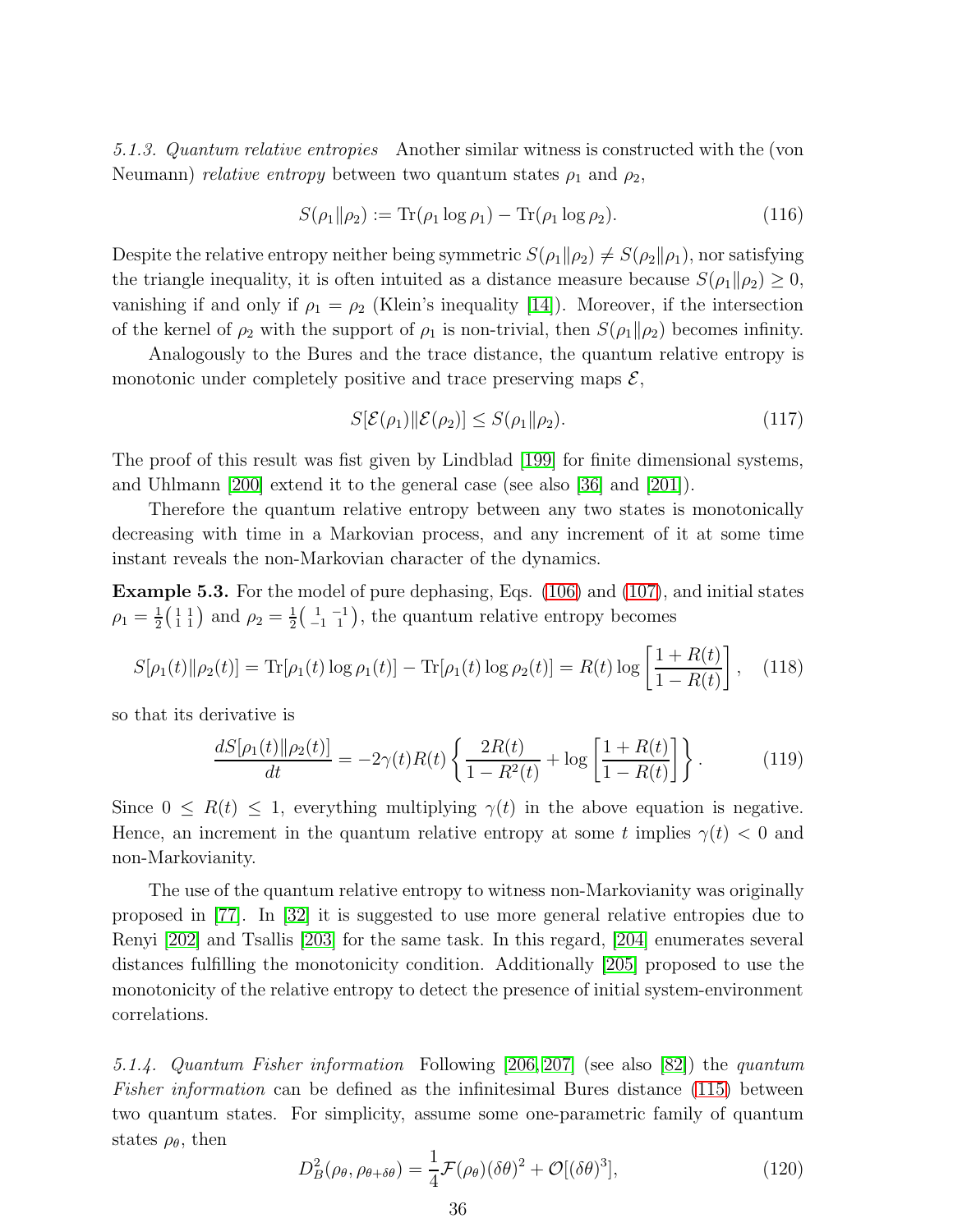where  $\mathcal{F}(\rho_{\theta})$  is the so-called quantum Fisher information of the family  $\rho_{\theta}$ . Equivalently, we write

<span id="page-36-0"></span>
$$
\mathcal{F}(\rho_{\theta}) := 4 \lim_{\delta \theta \to 0} \left[ \frac{D_B(\rho_{\theta}, \rho_{\theta + \delta \theta})}{\delta \theta} \right]^2.
$$
 (121)

Thus, the quantum Fisher information of  $\rho_{\theta}$  measures the sensitivity of the Bures distance when  $\theta$  is varied. In turn, this can be interpreted as the information about θ which is contained in the family  $ρ_θ$ , in such a way that if  $ρ_θ$  does not depend on  $θ$ ,  $\mathcal{F}(\rho_{\theta})=0$ . We will come back to this point later.

Additionally, the quantum Fisher information admits other different but equivalent definitions [\[35,](#page-45-22)[82,](#page-46-25)[206,](#page-49-31)[207\]](#page-50-0). For example [\[207\]](#page-50-0), it can be defined as the maximum Fisher information of classical probabilities  $p(x|\theta) = \text{Tr}(\Pi_x \rho_\theta)$ , where the optimization is made over all possible POVMs  $\{\Pi_x\},\$ 

$$
\mathcal{F}(\rho_{\theta}) := \max_{\Pi_x} \mathcal{F}[p(x|\theta)]. \tag{122}
$$

Recall that the Fisher information of a probability distribution  $p(x|\theta)$  is defined as

$$
\mathcal{F}[p(x|\theta)] := \int \frac{1}{p(x|\theta)} \left[ \frac{\partial p(x|\theta)}{\partial \theta} \right]^2 dx.
$$
 (123)

Another definition is given in terms of the so-called symmetric logarithmic derivative operator  $L$ , which is defined via the implicit equation

$$
\frac{d\rho_{\theta}}{d\theta} := \frac{1}{2} \left( L\rho_{\theta} + \rho_{\theta} L \right),\tag{124}
$$

and depends on the particular form of  $\rho_{\theta}$ ,  $L = L(\rho_{\theta})$ . The quantum Fisher information is given by the variance of this operator in the family  $\rho_{\theta}$  [\[35\]](#page-45-22),

<span id="page-36-1"></span>
$$
\mathcal{F}(\rho_{\theta}) := \text{Tr}\left[L^2(\rho_{\theta})\rho_{\theta}\right].\tag{125}
$$

The equivalence between Eqs. [\(121\)](#page-36-0) and [\(125\)](#page-36-1) can be found explicitly proven in [\[193\]](#page-49-19).

Going back to the problem of witnessing non-Markovianity, the quantum Fisher information is also monotonically decreasing under Markovian dynamics, as it cannot increase under completely positive maps. This can be showed directly from Eq. [\(121\)](#page-36-0). Because of [\(112\)](#page-34-2), the Bures distance (and its square) is monotonically decreasing under a completely positive  $\mathcal{E}$ , so that

$$
\mathcal{F}[\mathcal{E}(\rho_{\theta})] = 4 \lim_{\delta\theta \to 0} \frac{D_B^2[\mathcal{E}(\rho_{\theta}), \mathcal{E}(\rho_{\theta + \delta\theta})]}{(\delta\theta)^2} \le 4 \lim_{\delta\theta \to 0} \frac{D_B^2(\rho_{\theta}, \rho_{\theta + \delta\theta})}{(\delta\theta)^2} = \mathcal{F}(\rho_{\theta}).
$$
 (126)

The use of the quantum Fisher information to witness non-Markovianity is originally due to Lu, Wang and Sun in [\[208\]](#page-50-1). These authors provided a proof of the monotonicity of the Fisher information by using the definition Eq. [\(125\)](#page-36-1), and introduced a flow of quantum Fisher information by

<span id="page-36-2"></span>
$$
\mathcal{I}_{\text{QFI}}(t) := \frac{\partial \mathcal{F}[\rho_{\theta}(t)]}{\partial t}.
$$
\n(127)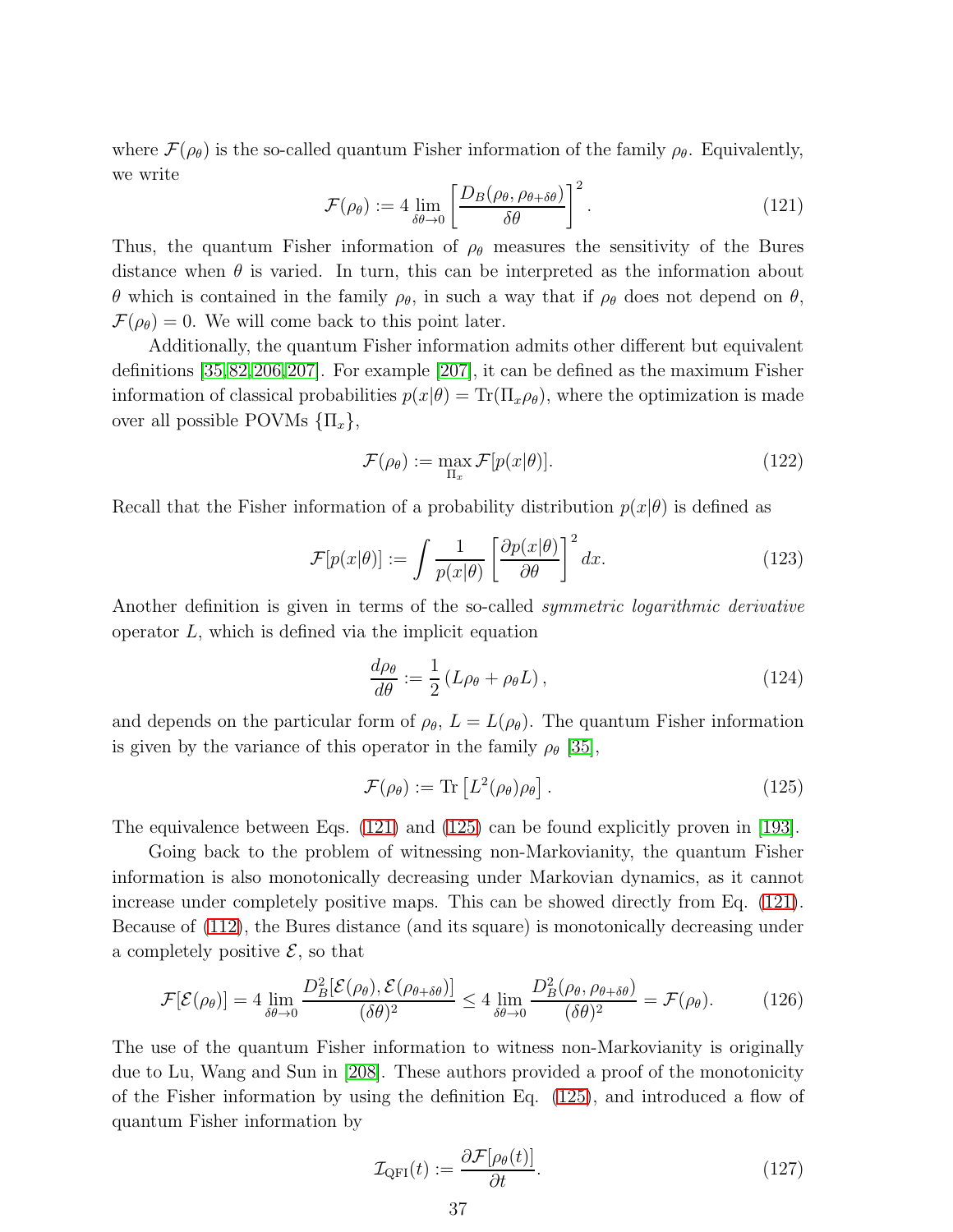Thus if  $\mathcal{I}_{QFI}(t) > 0$  for some t, the time evolution is non-Markovian. Moreover, if the evolution is given by some master equation,

$$
\frac{d\rho(t)}{dt} = \mathcal{L}_t \rho(t) = -\mathrm{i}[H(t), \rho(t)] + \sum_k \gamma_k(t) \left[ V_k(t)\rho(t)V_k^\dagger(t) - \frac{1}{2} \{ V_k^\dagger(t)V_k(t), \rho(t) \} \right],\tag{128}
$$

the quantum Fisher information flow can be written as

$$
\mathcal{I}_{\text{QFI}}(t) = \sum_{k} \gamma_k(t) \mathcal{J}_k(t), \qquad (129)
$$

$$
\mathcal{J}_k(t) \quad := \quad - \operatorname{Tr} \left\{ \rho_\theta(t) [L(\rho_\theta, t), V_k(t)]^\dagger [L(\rho_\theta, t), V_k(t)] \right\} \leq 0. \tag{130}
$$

Therefore,  $\mathcal{I}_{\text{QFI}}$  is negative if all  $\gamma_k(t) \geq 0$  in accordance with Theorem [3.1.](#page-12-2)

**Example 5.4.** Consider the family of states  $\rho_{\theta} = \frac{1}{2}$  $\frac{1}{2} \left( \begin{array}{cc} 1 & e^{-i\theta} \\ e^{i\theta} & 1 \end{array} \right)$  $\frac{1}{e^{i\theta}}\frac{e^{-i\theta}}{1}$  which is typically generated by applying the phase shift  $\theta$  to the state  $|\psi\rangle = \frac{1}{\sqrt{\pi}}$  $\frac{1}{2}(1,1)^t$ . If  $\rho_\theta$  is subject to the pure dephasing, Eqs. [\(106\)](#page-33-1) and [\(107\)](#page-33-0), we can compute the Fisher information directly by expanding the squared Bures distance between  $\rho_{\theta}(t)$  and  $\rho_{\theta+\delta\theta}(t)$  up to the second order in  $\delta\theta$  [Eq. [\(120\)](#page-35-2)] . After some algebra we find

<span id="page-37-1"></span>
$$
D_B^2(\rho_\theta, \rho_{\theta+\delta\theta}) = \frac{1}{4}R^2(t)(\delta\theta)^2 + \mathcal{O}[(\delta\theta)^3] \Rightarrow \mathcal{F}(\rho_\theta) = R^2(t). \tag{131}
$$

Thus, the quantum Fisher information flow, Eq. [\(127\)](#page-36-2) is

$$
\mathcal{I}_{\text{QFI}}(t) = \gamma(t)\mathcal{J}(t), \quad \text{with } \mathcal{J}(t) = -4R^2(t), \tag{132}
$$

and  $\mathcal{I}_{\text{QFI}}(t) > 0$  for some t denotes  $\gamma(t) < 0$  and non-Markovianity.

Other examples where the quantum Fisher information flow is computed can be found in the original reference [\[208\]](#page-50-1) and in [\[175,](#page-49-6) [196,](#page-49-21) [209\]](#page-50-2), where its possible relation with the Loschmidt echo was explored.

Notably, this witness of non-Markovianity may be relevant in the context of quantum parameter estimation. Specifically, the error (variance) of any (unbiased) estimation of the parameter  $\theta$  is related to the quantum Fisher information through the quantum Cramer-Rao bound [\[35,](#page-45-22) [82,](#page-46-25) [206,](#page-49-31) [207\]](#page-50-0):

$$
(\Delta \theta)^2 \ge \frac{1}{\mathcal{F}(\rho_\theta)}.\tag{133}
$$

Thus, an increment in  $\mathcal{F}(\rho_{\theta})$  could be linked with a increment of information about the parameter  $\theta$ . Nevertheless note that the quantum Fisher information provide just a lower bound to the error on  $\theta$ , and in fact there are cases where this bound is not achievable.

<span id="page-37-0"></span>5.1.5. Capacity measures In [\[210\]](#page-50-3) Bylicka, Chruscinski and Maniscalco have suggested to use capacity measures to detect non-Markovianity. Specifically, given a complete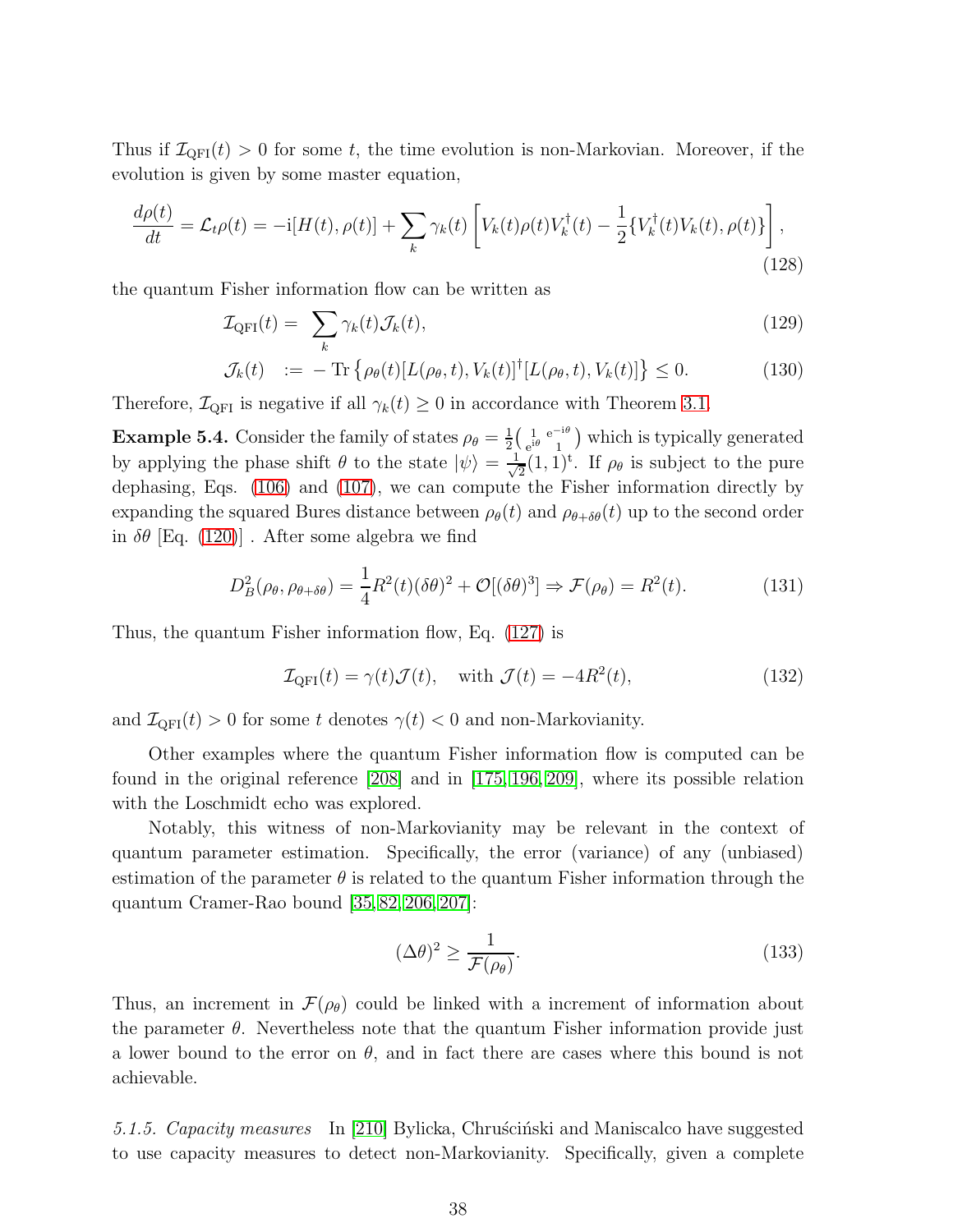positive and trace-preserving map  $\mathcal E$  and some quantum state  $\rho$ , we introduce the mutual information between  $\rho$  and  $\mathcal{E}(\rho)$  via

$$
I(\rho, \mathcal{E}) := S(\rho) + I_c(\rho, \mathcal{E}).
$$
\n(134)

Here  $S(\rho) = -\text{Tr}(\rho \log \rho)$  is the von Neumann entropy and  $I_c(\rho, \mathcal{E})$  is the so-called quantum coherent information, defined as [\[14\]](#page-45-11),

$$
I_c(\rho, \mathcal{E}) := S[\mathcal{E}(\rho)] - S\{[\mathcal{E} \otimes \mathbb{1}](|\Psi_{\rho}\rangle\langle\Psi_{\rho}|)\},\tag{135}
$$

where  $|\Psi_{\rho}\rangle \in \mathcal{H} \otimes \mathcal{H}_{A}$  is a purification of  $\rho = \text{Tr}_{A}(|\Psi_{\rho}\rangle \langle \Psi_{\rho}|)$ . Remarkably, the quantity  $S\{[\mathcal{E} \otimes 1](\ket{\Psi_{\rho}}\bra{\Psi_{\rho}})\}\$  does not depend on the particular choice of purification. The quantum coherent information is monotonic under completely positive maps [\[211\]](#page-50-4)

<span id="page-38-5"></span><span id="page-38-4"></span>
$$
I_c(\rho, \mathcal{E}_2 \mathcal{E}_1) \le I_c(\rho, \mathcal{E}_1),\tag{136}
$$

and the same equation is satisfied for  $I(\rho, \mathcal{E})$ . Thus, in Ref. [\[210\]](#page-50-3) the following two capacity measures are proposed to witness non-Markovianity,

$$
C_{ea} \left[ \mathcal{E}_{(t,t_0)} \right] := \sup_{\rho} I \left[ \rho, \mathcal{E}_{(t,t_0)} \right], \tag{137}
$$

$$
Q\left[\mathcal{E}_{(t,t_0)}\right] := \sup_{\rho} I_c\left[\rho, \mathcal{E}_{(t,t_0)}\right],\tag{138}
$$

The entanglement assisted capacity  $C_{ea}$  sets a bound on the amount of classical information which can be transmitted along the dynamical process described by  $\mathcal{E}_{(t,t_0)}$ when sender at  $t_0$  and receiver at t are allowed to share an unlimited amount of entanglement. Similarly, the capacity Q provides the limit to the rate at which quantum information can be reliably sent by the quantum process (for a singe use).

<span id="page-38-6"></span>Example 5.5. Let us calculate the capacity measures for the pure dephasing model, Eqs. [\(106\)](#page-33-1) and [\(107\)](#page-33-0). It is immediate to check that the dynamical map in this case is given by

<span id="page-38-0"></span>
$$
\mathcal{E}_{(t,0)}[\rho] = \left[\frac{1+R(t)}{2}\right]\rho + \left[\frac{1-R(t)}{2}\right]\sigma_z\rho\sigma_z.
$$
\n(139)

It can be shown [\[119,](#page-47-23) [212\]](#page-50-5) that the maximum for both measures  $C_{ea}$  and Q is reached for a maximally mixed state,  $\rho = \mathbb{I}_2/2$ , and then the required purification has to be a maximally entangled state, e.g.  $|\Psi_{\rho}\rangle = |\Phi\rangle = \frac{1}{\sqrt{2}}$  $\frac{1}{2}(1,0,0,1)^{\text{t}},$ 

<span id="page-38-3"></span><span id="page-38-2"></span><span id="page-38-1"></span>
$$
[\mathcal{E}_{(t,0)} \otimes 1](|\Psi_{\rho}\rangle\langle\Psi_{\rho}|) = \frac{1}{2} \begin{bmatrix} 1 & 0 & 0 & R(t) \\ 0 & 0 & 0 & 0 \\ 0 & 0 & 0 & 0 \\ R(t) & 0 & 0 & 1 \end{bmatrix}.
$$
 (140)

Thus a direct computation leads to

$$
C_{ea}\left[\mathcal{E}_{(t,0)}\right] = 2\log 2 + \left[\frac{1+R(t)}{2}\right]\log\left[\frac{1+R(t)}{2}\right] + \left[\frac{1-R(t)}{2}\right]\log\left[\frac{1-R(t)}{2}\right],\tag{141}
$$

$$
Q\left[\mathcal{E}_{(t,0)}\right] = \log 2 + \left[\frac{1+R(t)}{2}\right] \log \left[\frac{1+R(t)}{2}\right] + \left[\frac{1-R(t)}{2}\right] \log \left[\frac{1-R(t)}{2}\right].\tag{142}
$$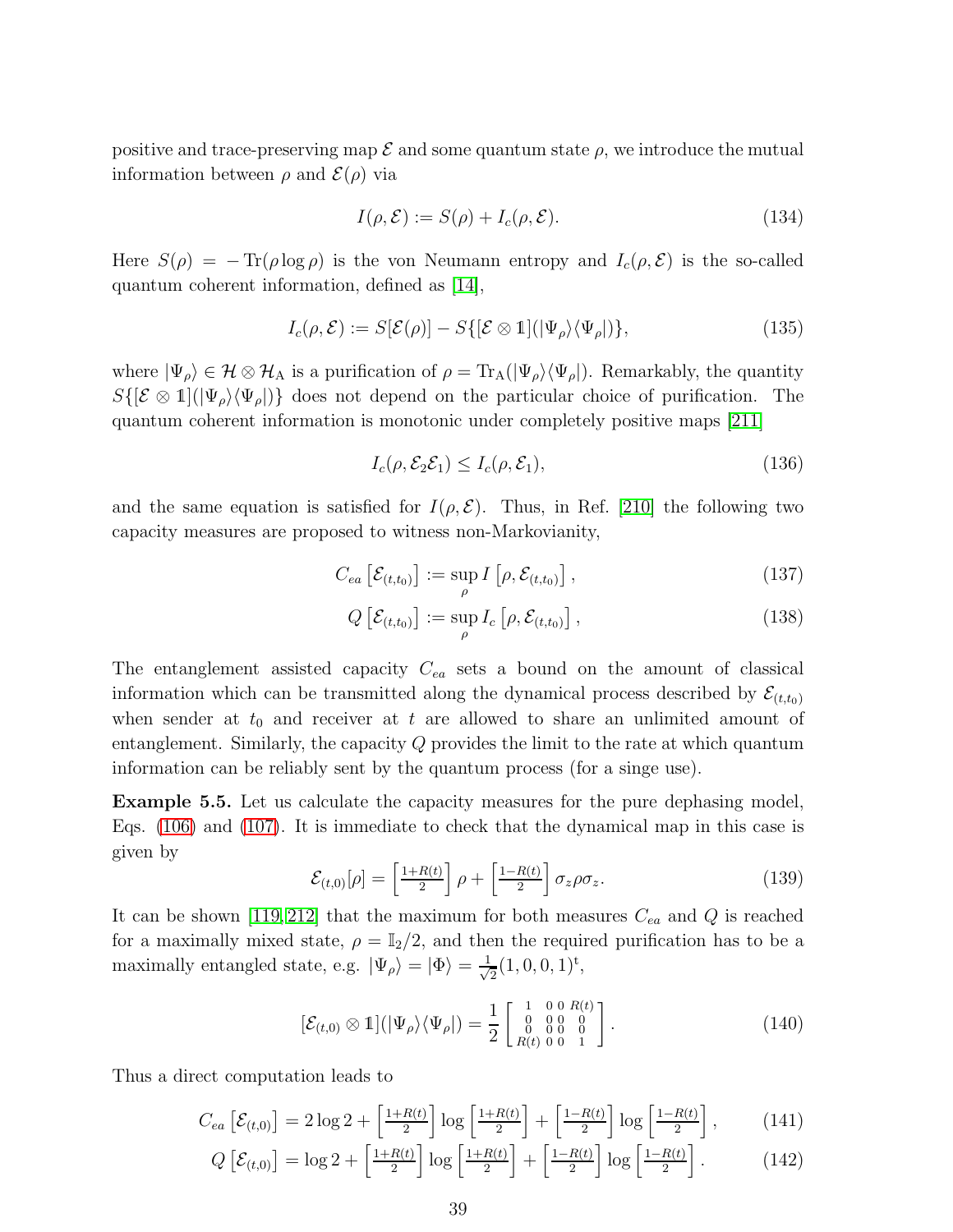Therefore both quantities have the same derivative

$$
\frac{dC_{ea}\left[\mathcal{E}_{(t,0)}\right]}{dt} = \frac{dQ\left[\mathcal{E}_{(t,0)}\right]}{dt} = -\gamma(t)R(t)\log\left[\frac{1+R(t)}{1-R(t)}\right],\tag{143}
$$

which can be positive only for non-Markovian dynamics,  $\gamma(t) < 0$ .

Further examples of the use of these witnesses are found in [\[166\]](#page-48-19) and [\[119,](#page-47-23) [213\]](#page-50-6) for a qubit interacting with a random classical field and with a bosonic environment, respectively.

<span id="page-39-0"></span>5.1.6. Bloch volume measure Another interesting proposal to witness non-Markovianity was suggested by Lorenzo, Plastina and Paternostro in [\[214\]](#page-50-7). These authors expand the state  $\rho$  in the basis  $\{G_j\}_{j=0}^{d^2-1}$  where  $G_0 = \mathbb{I}/\sqrt{d}$  and  $\{G_j\}_{j=1}^{d^2-1}$ are the (normalized) generators of the  $\mathfrak{su}(d)$  algebra,

$$
\rho = \frac{\mathbb{I}}{d} + \sum_{j=1}^{d^2 - 1} r_j G_j, \quad r_i = \text{Tr}(G_i \rho). \tag{144}
$$

Then, it is well-know that the action of a dynamical map can be seen as an affine transformation of the Bloch vector  $\boldsymbol{r} = (r_1, \ldots, r_{d^2-1})^t$ ,

<span id="page-39-1"></span>
$$
\rho(t) = \mathcal{E}_{(t,t_0)}(\rho) \longleftrightarrow \mathbf{r}_t = \mathbf{M}_{(t,t_0)} \mathbf{r}_{t_0} + \mathbf{c}_{(t,t_0)},
$$
\n(145)

where  $[\mathbf{M}_{(t,t_0)}]_{ij} = \text{Tr}[G_i \mathcal{E}_{(t,t_0)}(G_j)]$  and  $[\mathbf{c}_{(t,t_0)}]_i = \text{Tr}[G_i \mathcal{E}_{(t,t_0)}(\mathbb{I})]/d$  for  $i, j > 0$ .

It can be proven that, since  $\mathcal{E}_{(t,t_0)}$  is a composition of completely positive maps, the absolute value of the determinant of  $M_{(t,t_0)}$  decreases monotonically with time [\[27\]](#page-45-14). Interestingly  $|\det[\mathbf{M}_{(t,t_0)}]|$  describes the change in volume of the set of states accessible through the evolution [\[214\]](#page-50-7), so that Markovian evolutions reduce (or leave invariant) the volume of accessible states. Thus, this witness enjoys a nice geometrical interpretation. However, similarly to the trace distance, since the volume of accessible states is independent of the affine vector  $\mathbf{c}_{(t,t_0)}$ , it is not sensitive to dynamics where the non-Markovianity is encoded in  $c_{(t,t_0)}$ . More concretely, it can be shown that the volume of accessible states only detects non-Markovian dynamics such that  $Tr[\mathbf{M}_{(t,t_0)}] > 0$  [\[128\]](#page-48-3). Example 5.6. For the pure dephasing model, Eq. [\(106\)](#page-33-1), we take the (normalized) generators of  $\mathfrak{su}(2)$  algebra and the identity as basis, i.e.  $\frac{1}{\sqrt{2}}$  $\frac{1}{2}$ I<sub>2</sub>,  $\frac{1}{\sqrt{2}}$  $\frac{1}{2}\sigma_x, \frac{1}{\sqrt{2}}$  $\frac{1}{2}\sigma_y, \frac{1}{\sqrt{2}}$  $\frac{1}{2}\sigma_z$ . From [\(139\)](#page-38-0) it is immediate to obtain that for this model  $\mathbf{c}_{(t,0)} = 0$  and

$$
\mathbf{M}_{(t,t_0)} = \begin{bmatrix} R(t) & 0 & 0 \\ 0 & R(t) & 0 \\ 0 & 0 & 1 \end{bmatrix}, \tag{146}
$$

so that,

$$
|\det[\mathbf{M}_{(t,t_0)}]| = R(t)^2, \tag{147}
$$

and we arrive to the same conclusions as with the quantum Fisher information Eq. [\(131\)](#page-37-1).

For other examples of the use of  $|\det[\mathbf{M}_{(t,t_0)}]|$  to track non-Markovianity see the original reference [\[214\]](#page-50-7) and [\[124,](#page-47-28) [215,](#page-50-8) [216\]](#page-50-9).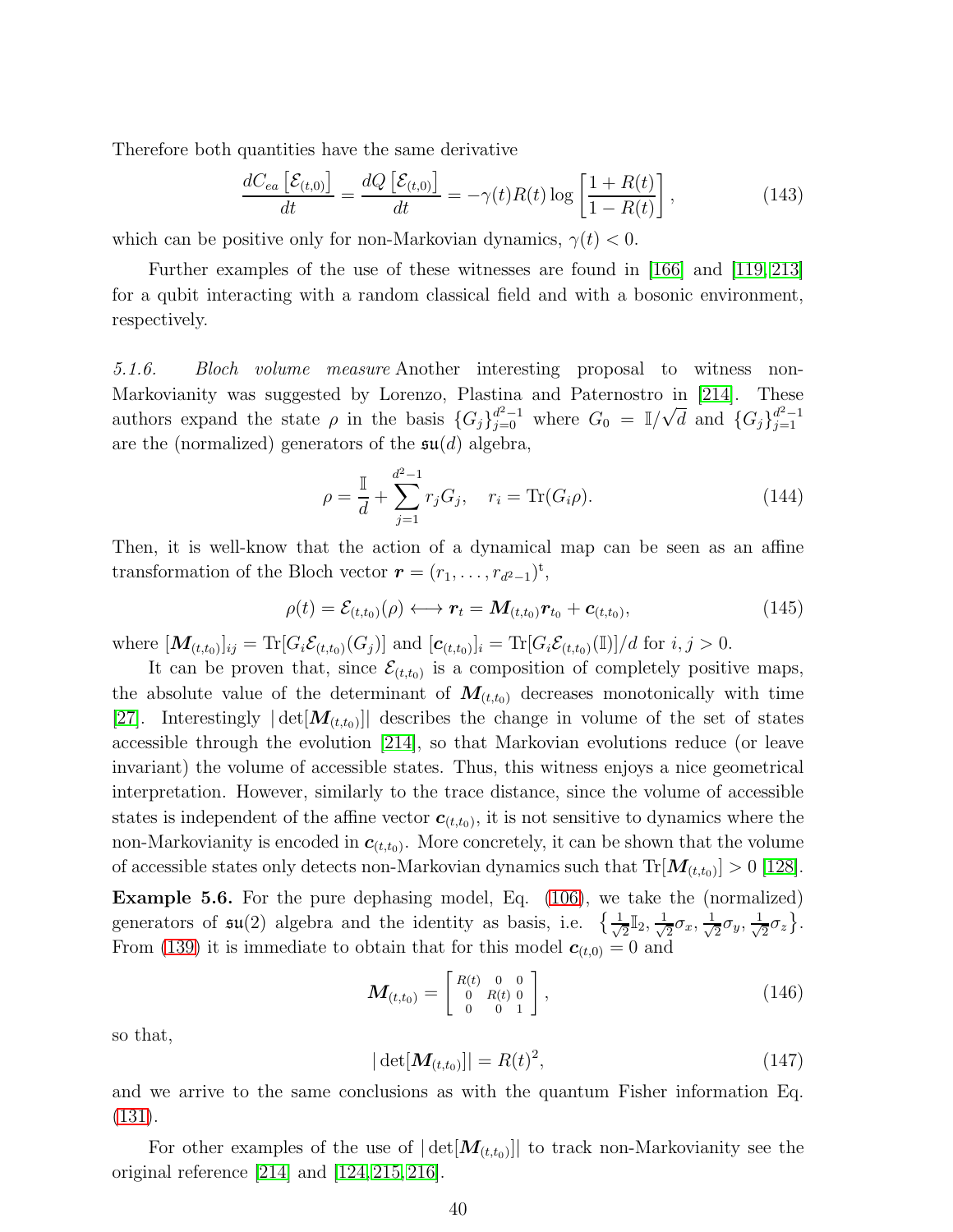#### <span id="page-40-0"></span>5.2. Witnesses based on monotonicity under local completely positive maps

This second kind of witnesses are typically correlation measures between the dynamical system and some ancilla A, in such a way that they do not increase under the action of local maps,  $\mathcal{E} \otimes \mathbb{1}_A$ . Let us analyze three of them.

<span id="page-40-1"></span>5.2.1. Entanglement From an operational point of view, entanglement can be defined as those correlations between different quantum systems which cannot be generated by local operations and classical communication (LOCC) procedures [\[217\]](#page-50-10). Thus, entanglement turns out to be a resource to perform tasks which cannot be done just by LOCC.

The degree of entanglement of a quantum state may be assessed by the so-called entanglement measures. These must fulfill a set of axioms in order to account for the genuine properties present in the concept of entanglement [\[217](#page-50-10)[–220\]](#page-50-11). One of these requirements is the monotonicity axiom, which asserts that the amount of entanglement cannot increase by the application of LOCC operations. Actually, the quantifiers of entanglement that fulfil this axiom but do not coincide with the entropy of entanglement for pure states are simply called entanglement monotones. Since local operations are a particular example of LOCC, if some entanglement measure (or monotone) increases under a local map  $\mathcal{E} \otimes \mathbb{1}, \mathcal{E}$  cannot be completely positive.

Thus, consider a system S evolving according to some dynamical map  $\mathcal{E}_{(t,t_0)}$ . We will study the evolution of an entangled state  $\rho_{\mathrm{SA}}$  between S and some static ancillary system A,  $\rho_{SA}(t) = \left[ \mathcal{E}_{(t,t_0)} \otimes \mathbb{1} \right] (\rho_{SA})$ . Then, an increment in the amount of entanglement of  $\rho_{SA}(t)$  witnesses non-Markovianity. More specifically, consider initially a maximally entangled state  $\rho_{SA} = |\Phi\rangle\langle\Phi|, |\Phi\rangle = \frac{1}{\sqrt{2}}$  $\frac{1}{d} \sum_{n=0}^{d-1} |n\rangle_{\mathcal{S}} |n\rangle_{\mathcal{A}}$ . Provided that E is an entanglement measurement (or monotone), the positive quantity

<span id="page-40-2"></span>
$$
\mathcal{I}^{(E)} := \Delta E + \int_{t_0}^{t_1} \left| \frac{dE[\rho_{SA}(t)]}{dt} \right| dt, \qquad (148)
$$

is different from zero only if  $\mathcal{E}_{(t,t_0)}$  is non-Markovian in the interval  $(t_0, t_1)$ . Here  $\Delta E := E[\rho_{SA}(t_1)] - E[\rho_{SA}(t_0)].$ 

The use of the entanglement to witness non-Markovianity was first proposed in [\[106\]](#page-47-14), where the expression [\(148\)](#page-40-2) was suggested. This proposal has been theoretical addressed for cases of qubits coupled to bosonic environments [\[114,](#page-47-22)[118,](#page-47-29)[135,](#page-48-24)[145,](#page-48-25)[221,](#page-50-12)[222\]](#page-50-13), for a damped harmonic oscillator [\[106,](#page-47-14) [194,](#page-49-20) [195\]](#page-49-32), and for random unitary dynamics and classical noise models [\[102,](#page-47-10) [223\]](#page-50-14). Experimentally this witness has been analyzed in [\[171,](#page-49-3) [224\]](#page-50-15).

In addition, a link between the generation of entanglement by non-Markovian dynamics and the destruction of accessible information [\[225\]](#page-50-16) as been established in [\[226\]](#page-50-17). Also, there is a relation between dynamical recovering of quantum coherence by applying local operations and entanglement generation, see [\[177\]](#page-49-8). Further connections between entanglement and non-Markovianity can be found in [\[143,](#page-48-26) [227\]](#page-50-18).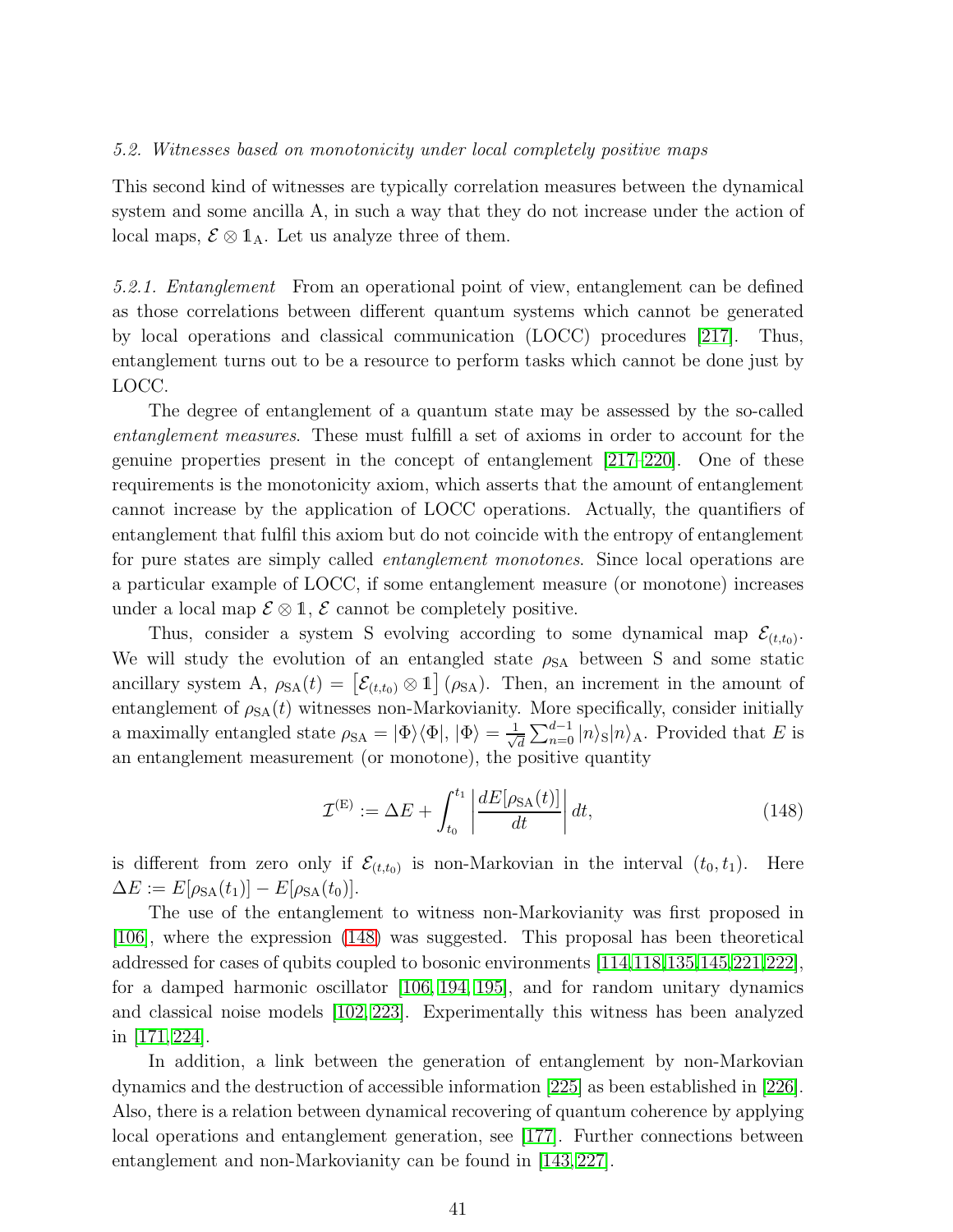<span id="page-41-0"></span>5.2.2. Quantum mutual information The total amount of correlations (as classical as quantum) as measured by the quantum mutual information is another witness of non-Markovianity [\[228\]](#page-50-19). This quantity is defined as

$$
I(\rho_{SA}) := S(\rho_S) + S(\rho_A) - S(\rho_{SA}),
$$
\n(149)

where  $S(\rho) := - \text{Tr}(\rho \log \rho)$  is the von Neumann entropy and  $\rho_{S,A} = \text{Tr}_{A,S}(\rho_{SA})$ . This expression can be rewritten as a relative entropy,

$$
I(\rho_{SA}) = S(\rho_{SA} || \rho_S \otimes \rho_A). \tag{150}
$$

Thus, if we apply a local operation, we have

$$
I[(\mathcal{E} \otimes 1)\rho_{SA}] = S\{(\mathcal{E} \otimes 1)\rho_{SA} || \operatorname{Tr}_{A}[(\mathcal{E} \otimes 1)\rho_{SA}] \otimes \operatorname{Tr}_{S}[(\mathcal{E} \otimes 1)\rho_{SA}] \}
$$
  
=  $S[(\mathcal{E} \otimes 1)\rho_{SA} || (\mathcal{E} \otimes 1)\rho_{S} \otimes \rho_{A}]$   
 $\leq S(\rho_{SA} || \rho_{S} \otimes \rho_{A}) = I(\rho_{SA}),$  (151)

where have used that  $\text{Tr}_{A}[(\mathcal{E} \otimes 1)\rho_{SA}] = \mathcal{E}(\rho_{S})$  and  $\text{Tr}_{S}[(\mathcal{E} \otimes 1)\rho_{SA}] = \rho_{A}$ , and the monotonicity of the relative entropy Eq. [\(117\)](#page-35-3). Hence, the quantum mutual information is monotonic under local trace-preserving completely positive maps. For references where quantum mutual information has been used to study non-Markovianity see [\[118,](#page-47-29) [119,](#page-47-23) [124,](#page-47-28) [165,](#page-48-27) [229,](#page-50-20) [230\]](#page-50-21).

<span id="page-41-1"></span>5.2.3. Quantum discord Finally, the quantum discord [\[231–](#page-50-22)[233\]](#page-50-23) can also be used to detect non-Markovian dynamics. Recall that the quantum discord between two quantum systems is a non-symmetric measure of correlations, so that it is not the same to measure the quantum discord between S and A, with respect to A, as with respect to S. For our purposes, we consider the quantum discord as measured by the ancillary system:

<span id="page-41-2"></span>
$$
D_{\rm A}^Q(\rho_{\rm SA}) := S(\rho_{\rm A}) - S(\rho_{\rm SA}) + \min_{\{\Pi_j^{\rm A}\}} \sum_j S(\rho_{S|\Pi_j^{\rm A}}), \tag{152}
$$

where the minimization is taken over all POVM  $\{\Pi_j^A\}$  on A, and  $\rho_{S|\Pi_j^A}$  is the system state after the outcome corresponding to  $\prod_j^{\Lambda}$  has been detected,

$$
\rho_{S|\Pi_j^{\mathcal{A}}} := \frac{\text{Tr}_{\mathcal{A}}(\Pi_j^{\mathcal{A}} \rho_{\mathcal{S}\mathcal{A}})}{\text{Tr}(\Pi_j^{\mathcal{A}} \rho_{\mathcal{S}\mathcal{A}})}.
$$
\n(153)

The quantum discord Eq. [\(152\)](#page-41-2) is monotonic under local maps on the system  $\mathcal{E} \otimes \mathbb{1}$ (see [\[233\]](#page-50-23))

$$
D_{\mathcal{A}}^{Q}[\mathcal{E}\otimes\mathbb{1}(\rho_{\mathrm{SA}})]\leq D_{\mathcal{A}}^{Q}(\rho_{\mathrm{SA}}).
$$
\n(154)

However, note that this equation does not hold for local maps on the ancilla 1  $\otimes$  E [\[234,](#page-50-24)[235\]](#page-50-25). Therefore, as long as we are certain that the ancilla does not evolve, we may use quantum discord to probe non-Markovianity.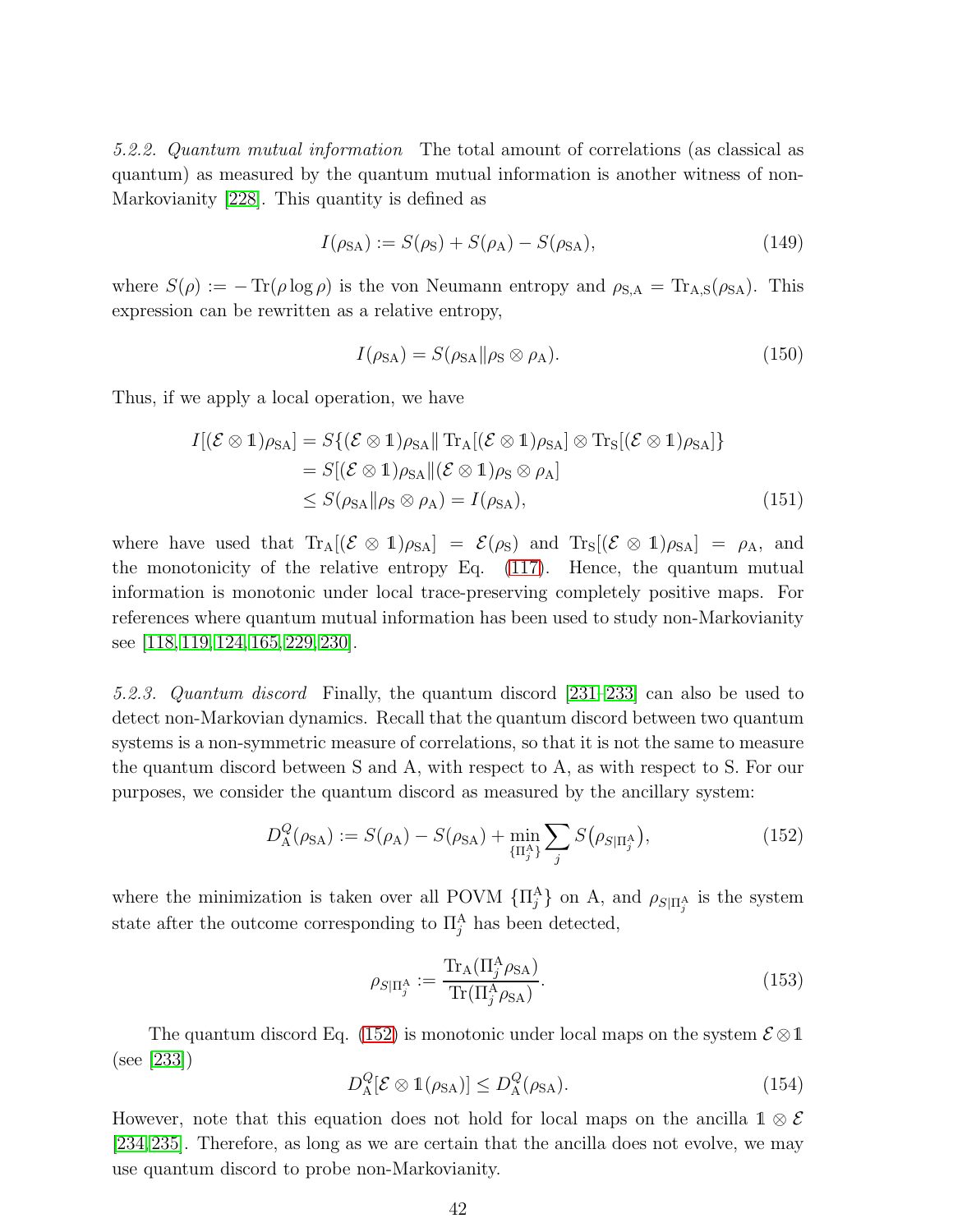The possible usefulness of the concept of quantum discord to witness non-Markovianity has been first discussed in [\[236\]](#page-50-26). Other relations between Markovianity and quantum discord can be found in [\[237–](#page-50-27)[239\]](#page-50-28). Note however that the existence of quantitative connections between quantum discord and completely positive maps remain controversial [\[240](#page-50-29)[–246\]](#page-51-0).

Example 5.7. For the sake of illustration, let us analyze the behavior of entanglement, quantum mutual information and quantum discord in the pure dephasing model, Eq. [\(106\)](#page-33-1). Consider initially a maximally entangled state  $\rho_{SA} = |\Phi\rangle\langle\Phi|$ , so that  $\rho_{SA}(t) = \left[ \mathcal{E}_{(t,t_0)} \otimes \mathbb{1} \right] (\vert \Phi \rangle \langle \Phi \vert)$  is given by Eq. [\(140\)](#page-38-1).

As an entanglement monotone we may take the logarithmic negativity [\[217,](#page-50-10) [247\]](#page-51-1), arriving at

$$
E_N[\rho_{SA}(t)] = \log \|\rho_{SA}^{t_A}(t)\|_1 = \log[1 + R(t)],\tag{155}
$$

where the superscript  $t_A$  denotes the partial transpose with respect to the ancillary system. Immediately we obtain

$$
\frac{dE_N[\rho_{SA}(t)]}{dt} = -2\gamma(t)\frac{R(t)}{1+R(t)},
$$
\n(156)

so entanglement can increase only for non-Markovian evolution  $\gamma(t) < 0$ .

In this simple model, the quantum mutual information and quantum discord are found to be

$$
I[\rho_{SA}(t)] = C_{ea} \left[ \mathcal{E}_{(t,0)} \right], \qquad (157)
$$

$$
D_{\mathcal{A}}^{Q}[\rho_{\text{SA}}(t)] = Q\left[\mathcal{E}_{(t,0)}\right],\tag{158}
$$

where  $C_{ea}$  and Q are given in Eqs. [\(141\)](#page-38-2) and [\(142\)](#page-38-3). The equality follows from the choice of the maximally entangled state  $\rho_{SA} = |\Phi\rangle\langle\Phi|$  as initial state. This is a purification of the maximally mixed state, which is one that solves the optimization problem in Eqs. [\(137\)](#page-38-4) and [\(138\)](#page-38-5) for this model as commented in Example [5.5.](#page-38-6) For the quantum mutual information the equality is obvious. For the quantum discord, note that the state [\(140\)](#page-38-1) belongs to the subclass known as "X-states", for which the optimization problem in Eq. [\(152\)](#page-41-2) can be efficiently solved [\[233,](#page-50-23) [248\]](#page-51-2). Concretely in this case, we take the measurement of the  $\sigma_z$  observable to obtain  $\rho_{S|\Pi_{\pm 1}^{\mathcal{A}}} = |z_{\pm}\rangle\langle z_{\pm}|$ , where  $\sigma_z|z_{\pm}\rangle = \pm |z_{\pm}\rangle$ , and so the von Neumann entropy of any system state after the measurement vanishes.

# <span id="page-42-0"></span>6. Conclusion and Outlook

In this work we have reviewed the topic of quantum non-Markovianity in the light of recent developments regarding its characterization and quantification. Quantum Markovian processes have been defined by taking the *divisibility* approach, which allows us to circumvent the problem of constructing a hierarchy of probabilities in quantum mechanics. We have also discussed the emergence of memorylessness properties within this definition and compared the divisibility approach with other suggested ways to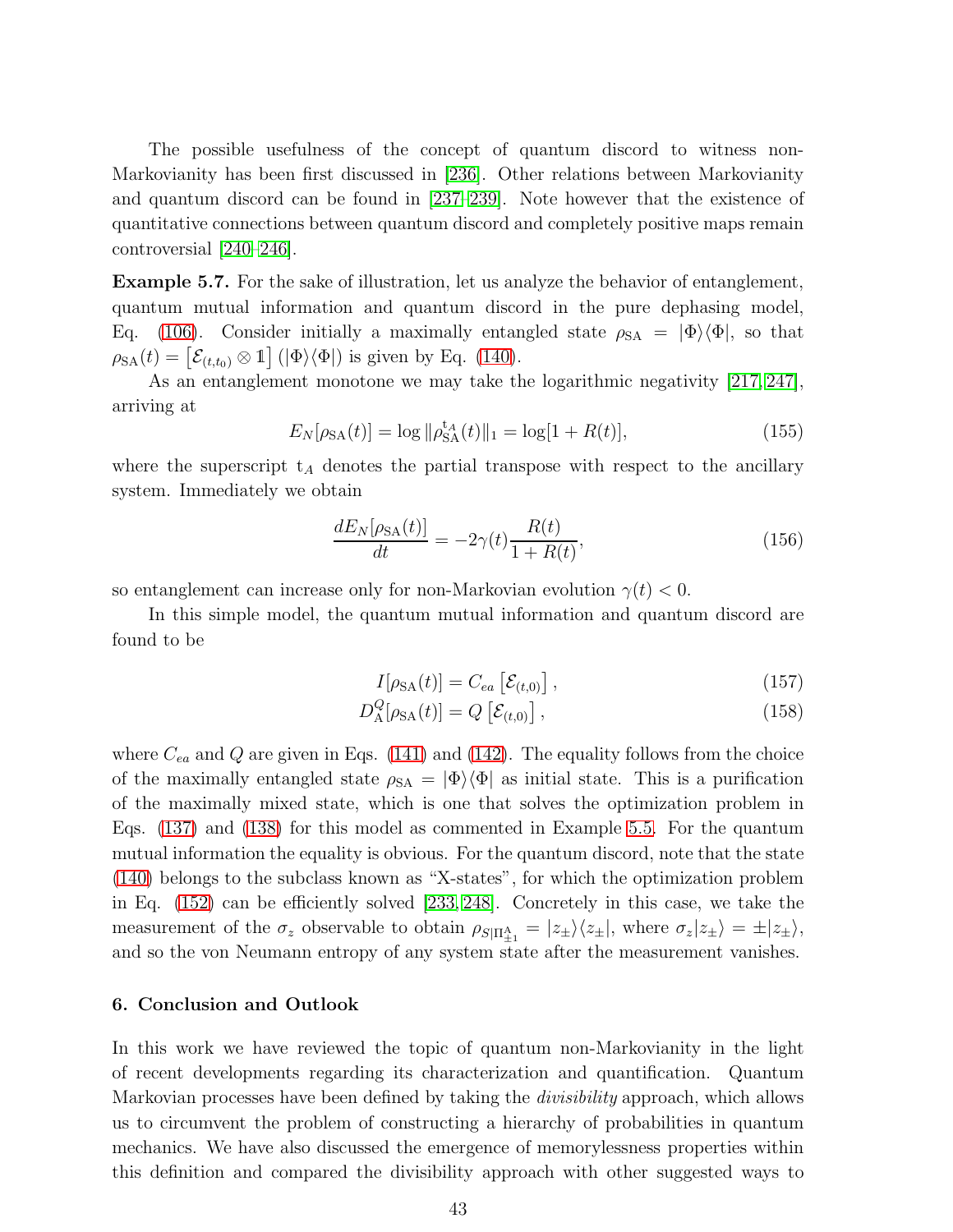define Markovianity in the quantum realm. We have surveyed recently proposed measures and witnesses of non-Markovianity, explaining their foundations, as well as their motivation and interpretation. Each measure and witness of non-Markovianity has its pros and cons, and the ultimate question of which of them is preferable in practice strongly depends on the context.

We hope that this article can be useful for future research in open quantum systems, and its implications for other areas such as quantum information, or statistical mechanics. Despite the tremendous quantity of new results in the characterization and quantification of non-Markovianity in recent years, there are still several important open questions that remain to be addressed. We conclude this review by providing a non-exhaustive list and some possible research directions.

- ▶ Classification of completely positive non-Markovian master equations. This is probably the most general open problem regarding non-Markovian evolutions. For instance, in Eq. [\(87\)](#page-29-1) we have written a generic master equation without taking care of the completely positive character of the dynamics that it generates. When the evolution is non-Markovian, the structure of the generators which leads to completely positive dynamics is pretty much unknown, although a few partial results have been obtained [\[90](#page-47-30)[,249,](#page-51-3)[250\]](#page-51-4). The problem basically rests upon the difficult characterization of the generators of dynamical maps  $\{\mathcal{E}_{(t_2,t_1)}, t_2 \ge t_1 \ge t_0\}$  under the weak assumption of complete positivity just for instants  $t_2 \ge t_1 = t_0$ , and not for any  $t_2 \ge t_1 \ge t_0$  [\[26\]](#page-45-13).
- $\triangleright$  Computation of some measures of non-Markovianity. Despite their well grounded physical motivation, it would be desirable to provide efficient ways to compute some of the proposed measures of non-Markovianity. For instance, the geometric degree of non-Markovianity,  $\mathcal{D}_{NM(g)}^I$ , Eq. [\(59\)](#page-22-1). Similarly, the measure  $\mathcal{N}_{H}^I$ , Eq. [\(63\)](#page-24-2), has been calculated just for unbiased problems or isolated cases without solving the complete optimization problem.
- $\blacktriangleright$  Performance of witnesses. Some questions may be posed regarding the performance of witnesses of non-Markovianity. For example, which kind of witnesses, be it the ones based on monotonicity or the ones based on local monotonicity, is more sensitive to non-Markovian dynamics? Moreover, which of them is more efficient to detect non-Markovian dynamics? A recent study with some partial results on this issue is [\[119\]](#page-47-23).
- $\blacktriangleright$  Witnesses of non-Markovianity without resorting to full-state tomography. A question of practical interest is to formulate ways to probe non-Markovianity avoiding fullstate (or process) tomography. For example, if we manage to find good enough lower and upper bounds to properties like trace distance [\[14\]](#page-45-11) or entanglement [\[251\]](#page-51-5) in terms of simple measurements, we would be able to detect its non-monotonic behavior without resorting to expensive tomographic procedures.
- ► Relation between different measures of non-Markovianity. Another fundamental question is to elucidate whether different measures of non-Markovianity induce the same order. Probably the answer is negative, but more progress has to be done on this line.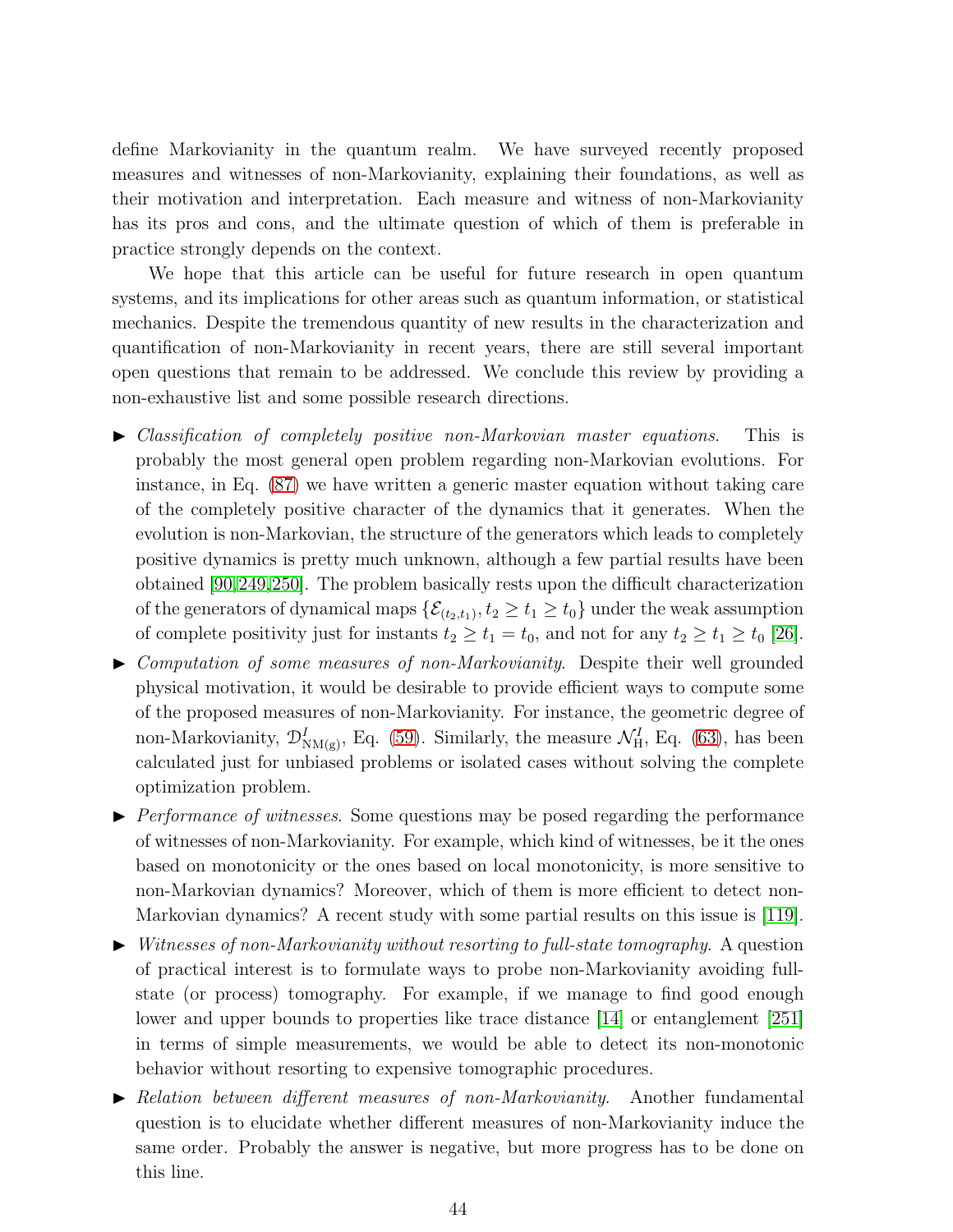- $\triangleright$  Non-Markovianity as a resource theory. Related to the previous point is the possible formulation of a resource theory for non-Markovianity. Similarly to other resource theories [\[217–](#page-50-10)[220,](#page-50-11) [252–](#page-51-6)[258\]](#page-51-7), we may wonder if non-Markovianity can be seen as a resource to perform whatever tasks which cannot be done solely by Markovian evolutions. Then, an order relation follows, i.e. some dynamics  $\mathcal{E}_{(t,t)}^{(1)}$  $\chi_{(t,t_0)}^{(1)}$  has smaller amount of Markovianity than another dynamics  $\mathcal{E}_{(t,t)}^{(2)}$  $\zeta^{(2)}_{(t,t_0)},$  if  $\mathcal{E}^{(1)}_{(t,t_0)}$  $(t,t_0)$  can be constructed by  $\mathcal{E}^{(2)}_{(t,t)}$  $(t_{(t,t_0)}^{(2)})$  and Markovian evolutions. This approach also allows to introduce the notion of maximally non-Markovian evolutions, these would be the ones which cannot be generated in terms of other non-Markovian maps and Markovian evolutions. Would this maximally non-Markovian evolutions be the ones defined in Section [4.5?](#page-31-0)
- $\triangleright$  Non-Markovianity and other properties. It will be very relevant to find systems where the presence of non-Markovianity is associated with other notable phenomena. For instance, some quantitative relations between non-Markovianity effects and criticality and phase transitions [\[176,](#page-49-7) [259–](#page-51-8)[261\]](#page-51-9), Loschmidt echo [\[175,](#page-49-6) [176,](#page-49-7) [259\]](#page-51-8), symmetry breaking [\[167\]](#page-48-20), and Zeno and anti-Zeno effects [\[151\]](#page-48-28) have already been described.
- $\triangleright$  Potential applications of non-Markovianity. As final question, we may wonder is "what is a non-Markovian process good for in practice?" There are already studies showing its usefulness to prepare steady entangled states [\[123\]](#page-47-27), to enhance the achievable resolution in quantum metrology [\[262\]](#page-51-10) or to assist certain tasks in quantum information and computation [\[210,](#page-50-3)[263,](#page-51-11)[264\]](#page-51-12). However more research on this direction is required for the formulation of quantitative results [\[118\]](#page-47-29).

Definitely, this list can be extended with other open questions. However, we think the enumerated points are representative enough to hopefully stimulate the readers into addressing some of these problems and shed further light on this remarkable phenomenon.

# Acknowledgements

A. R. acknowledges to J. M. R. Parrondo for discussions about the classical definition of Markovianity and to L. Accardi and K. B. Sinha for their detailed explanations about the algebraic definition of stochastic quantum processes. Moreover, it has been a pleasure to share ideas about quantum non-Markovianity with D. Chruscinski, A. Kossakowski, M. M. Wolf, F. Ticozzi and M. Paternostro. We acknowledge financial support from Spanish MINECO grant FIS2012-33152, CAM research consortium QUITEMAD S2009-ESP-1594, UCM-BS grant GICC-910758, EU STREP project PAPETS, the EU Integrating project SQIS, the ERC Synergy grant BioQ and an Alexander von Humboldt Professorship.

# <span id="page-44-0"></span>References

<sup>[1]</sup> J. L. Doob, Stochstic Processes (Wiley, New York, 1990).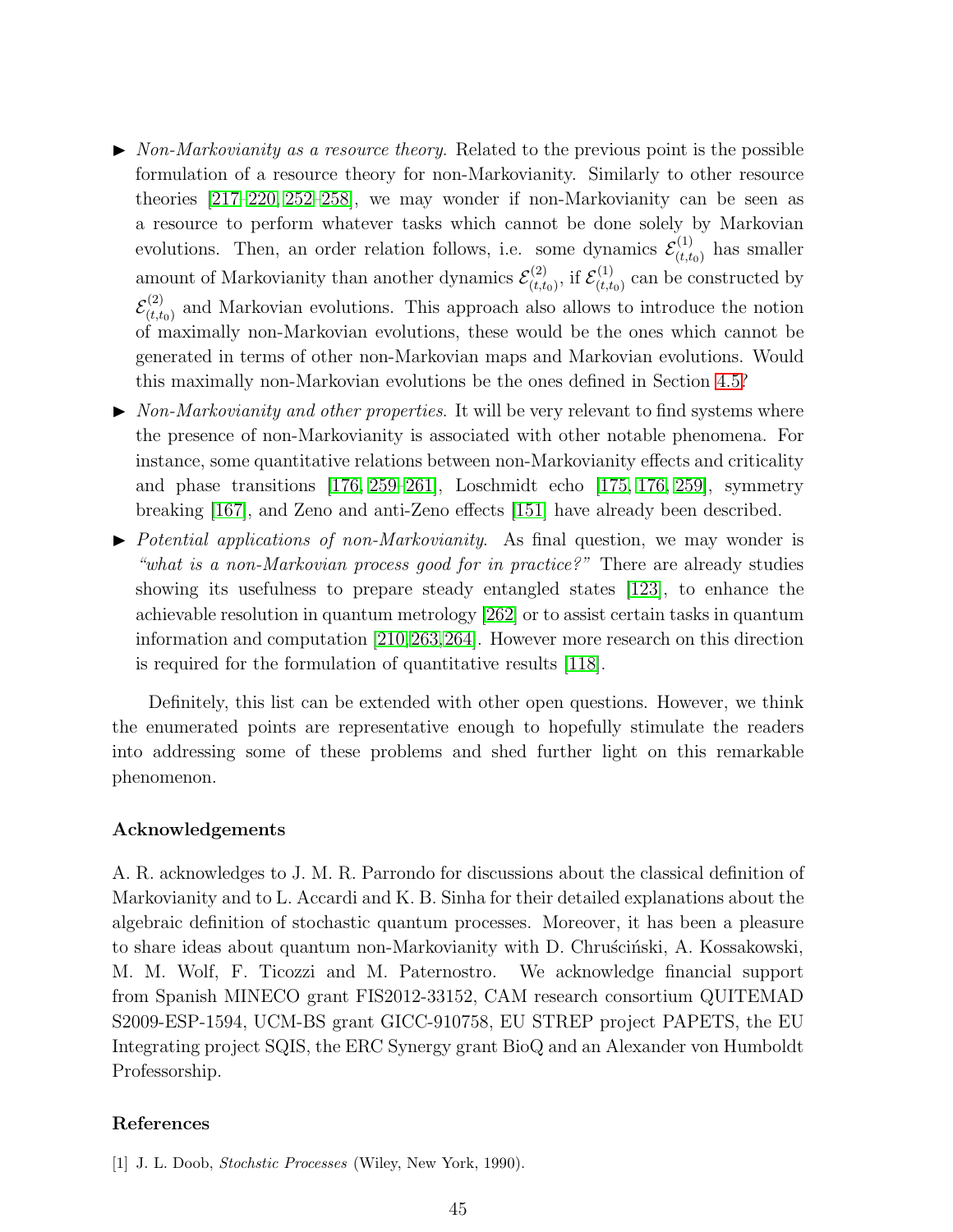- [2] C. W. Gardiner, Handbook of Stochastic Methods (Springer, Berlin, 1997).
- <span id="page-45-3"></span>[3] J. R. Norris, Markov Chains (Cambridge University Press, Cambridge, 1997).
- [4] E. Parzen, Stochstic Processes (Society for Industrial and Applied Mathematics, Philadelphia,1999).
- <span id="page-45-0"></span>[5] S. N. Ethier and T. G. Kurtz, Markov Processes: Characterization and Convergence (Wiley, New Jersey, 2005).
- <span id="page-45-1"></span>[6] N. G. van Kampen, Stochastic Processes in Physics and Chemistry (Elsevier, Amsterdam, 2007).
- <span id="page-45-2"></span>[7] A. N. Kolmogorov, Foundations of the Theory of Probability (Chelsea Publishing, New York, 1956).
- [8] Andréi Andréyevich Márkov (Ryazan, 14 June 1856 Petrograd, 20 July 1922) was a Russian mathematician known because his contributions to number theory, analysis, and probability theory. For a reference about his life and work see G. P. Basharin, A. N. Langville and V. A. Naumov, Linear Algebra Appl. 386 3 (2004).
- <span id="page-45-4"></span>[9] P. Lévy, C. R. Acad. Sci. 228, 2004 (1949).
- <span id="page-45-33"></span>[10] W. Feller, Ann. Math. Statist. **30**, 1252 (1959).
- [11] B. Vacchini, A. Smirne, E.-M. Laine, J. Piilo and H.-P. Breuer, New J. Phys. 13, 093004 (2011).
- <span id="page-45-5"></span>[12] B. Vacchini, J. Phys. B: At. Mol. Opt. Phys. 45, 154007 (2012).
- <span id="page-45-11"></span>[13] A. Smirne, A. Stabile and B. Vacchini, Phys. Scr. T153, 014057 (2013).
- <span id="page-45-6"></span>[14] M. A. Nielsen and I. L. Chuang, *Quantum Computation and Quantum Information* (Cambridge University Press, Cambridge, 2000).
- [15] R. Gähler, A. G. Klein and A. Zeilinger, Phys. Rev. A **23**, 1611 (1981).
- <span id="page-45-7"></span>[16] S. Weinberg, Phys. Rev. Lett. **62**, 485 (1989).
- <span id="page-45-8"></span>[17] J. J. Bollinger, D. J. Heinzen, Wayne M. Itano, S. L. Gilbert and D. J. Wineland, Phys. Rev. Lett. 63, 1031 (1989).
- <span id="page-45-9"></span>[18] See for example V. Paulsen, Completely Bounded Maps and Operator Algebras (Cambridge University Press, Cambridge, 2002).
- <span id="page-45-10"></span>[19] M.-D. Choi, Linear Algebra Appl. 10, 285 (1975).
- <span id="page-45-12"></span>[20] A. Jamiołkowski, Rep. Math. Phys. 3, 275 (1972).
- <span id="page-45-29"></span>[21] K. Kraus, Ann. Phys. (N.Y.) 64, 311 (1971).
- [22] E. B. Davies, Quantum Theory of Open Systems (Academic Press, London, 1976).
- <span id="page-45-30"></span>[23] K. Kraus, States, Effects, and Operations Fundamental Notions of Quantum Theory (Springer, Berlin, 1983).
- <span id="page-45-26"></span>[24] H.-P. Breuer and F. Petruccione, The Theory of Open Quantum Systems Oxford University Press, Oxford, 2002.
- <span id="page-45-13"></span>[25] R. Alicki and K. Lendi, Quantum Dynamical Semigroups and Applications (Springer, Berlin, 2007).
- <span id="page-45-14"></span>[26] A. Rivas and S.F. Huelga, Open Quantum Systems. An Introduction (Springer, Heidelberg, 2011).
- <span id="page-45-15"></span>[27] M. M. Wolf and J. I. Cirac, Commun. Math. Phys. 279, 147 (2008).
- <span id="page-45-16"></span>[28] A. Kossakowski, Rep. Math. Phys. 3, 247 (1972).
- <span id="page-45-17"></span>[29] A. Kossakowski, Bull. Acad. Polon. Sci. Math. 20, 1021 (1972).
- <span id="page-45-18"></span>[30] V. Gorini, A. Kossakowski and E. C. G. Sudarshan, J. Math. Phys. 17, 821 (1976).
- <span id="page-45-19"></span>[31] G. Lindblad, Commun. Math. Phys. 48, 119 (1976).
- <span id="page-45-20"></span>[32] D. Chruścinski and A. Kossakowski, J. Phys. B: At. Mol. Opt. Phys. 45, 154002 (2012).
- <span id="page-45-21"></span>[33] H.-P. Breuer, E.-M. Laine and J. Piilo, Phys. Rev. Lett. 103, 210401 (2009).
- <span id="page-45-22"></span>[34] D. Chrus´ciński, A. Kossakowski and A. Rivas, Phys. Rev. A  $83$ , 052128 (2011).
- <span id="page-45-23"></span>[35] C. W. Helstrom, Quantum Detection and Estimation Theory (Academic Press, New York, 1976).
- <span id="page-45-24"></span>[36] M. Hayashi, Quantum Information: An Introduction (Springer, Berlin, 2006).
- <span id="page-45-25"></span>[37] M. B. Ruskai, Rev. Math. Phys. 6, 1147 (1994).
- <span id="page-45-27"></span>[38] A. Galindo and P. Pascual, Quantum Mechanics (2 vols.) (Springer, Berlin, 1990).
- <span id="page-45-32"></span>[39] E. B. Davies, Commun. Math. Phys. 39, 91 (1974); Math. Ann. 219, 147 (1976).
- <span id="page-45-28"></span>[40] C. W. Gardiner and P. Zoller, *Quantum Noise* (Springer, Berlin, 2004).
- [41] V. Gorini, A. Frigerio, M. Verri, A. Kossakowski and E. C. G. Sudarshan, Rep. Math. Phys. 13, 149 (1978).
- <span id="page-45-31"></span>[42] B. Fain, Irreversibilities in Quantum Mechanics (Kluwer Academic Publishers, New York, 2002).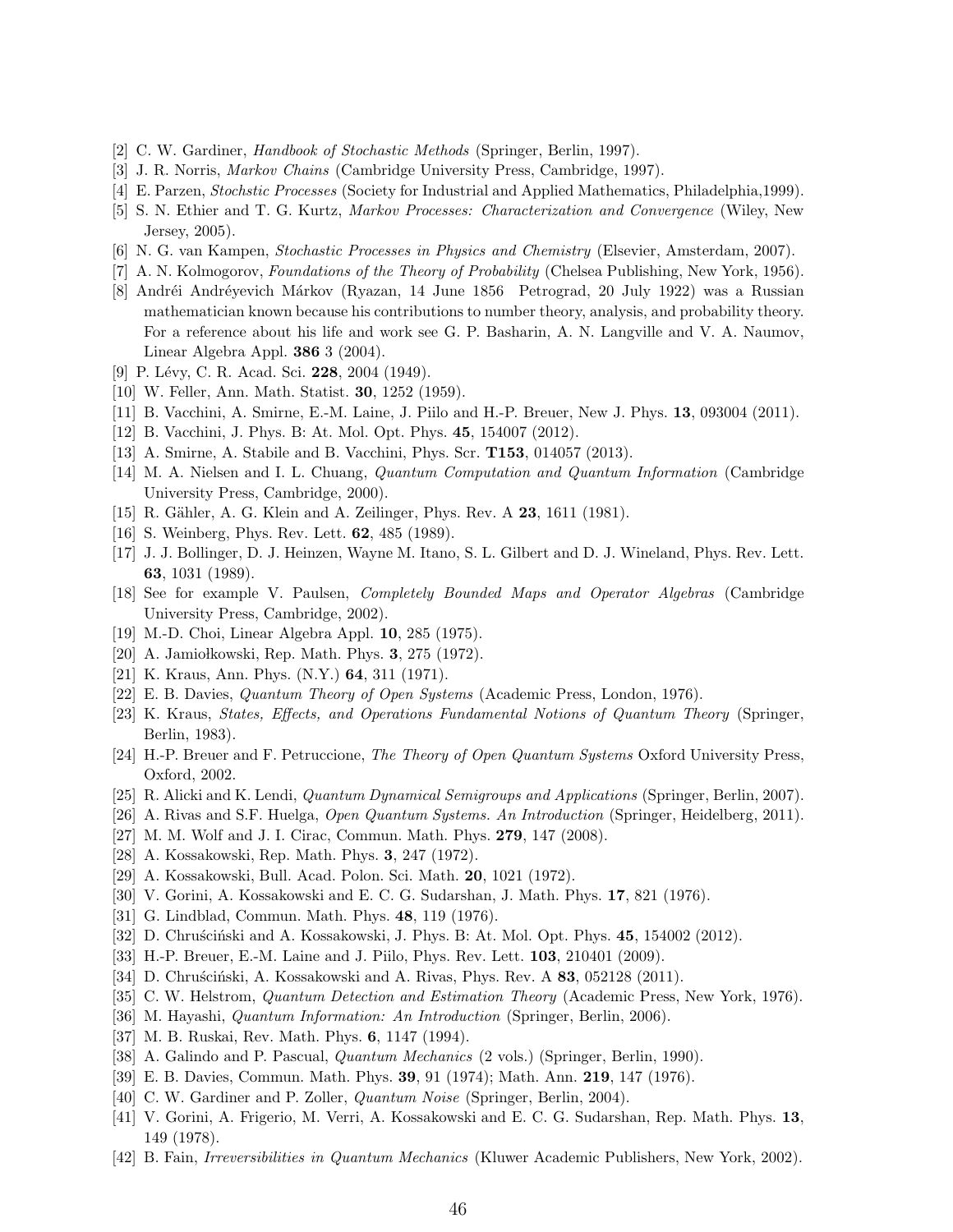- <span id="page-46-2"></span><span id="page-46-0"></span>[43] V. Scarani, M. Ziman, P. Štelmachovič, N. Gisin and V. Bužek, Phys. Rev. Lett. 88, 097905 (2002).
- <span id="page-46-1"></span>[44] M. Ziman, P. Štelmachovič and V. Bužek, Open Syst. Inf. Dyn. 12, 81 (2005).
- <span id="page-46-3"></span>[45] M. Ziman and V. Bužek, Phys. Rev. A **72**, 022110 (2005).
- <span id="page-46-4"></span>[46] W. F. Stinespring, Proc. Amer. Math. Soc. 6, 211 (1955).
- <span id="page-46-5"></span>[47] A. Rivas, A. D. K. Plato, S. F. Huelga and M. B. Plenio, New J. Phys. 12, 113032 (2010).
- [48] M. B. Plenio and S. Virmani, Phys. Rev. Lett. 99, 120504 (2007).
- [49] M. B. Plenio and S. Virmani, New J. Phys. 10, 043032 (2008).
- [50] T. Rybár, S. N. Filippov, M. Ziman and V. Bužek, J. Phys. B: At. Mol. Opt. Phys. 45, 154006 (2012).
- <span id="page-46-6"></span>[51] F. Ciccarello, G. M. Palma and V. Giovannetti, Phys. Rev. A 87, 040103(R) (2013) .
- <span id="page-46-7"></span>[52] A. Bodor, L. Diósi, Z. Kallus and T. Konrad, Phys. Rev. A 87, 052113 (2013).
- [53] F. Shibata, Y. Takahashi and N. Hashitsume, J. Stat. Phys. 17, 171 (1977).
- [54] J. Wilkie, Phys. Rev. E **62**, 8808 (2000).
- [55] S. M. Barnett and S. Stenholm, Phys. Rev. A **64**, 033808 (2001).
- [56] A. Royer, Phys. Lett. A **315**, 335 (2003).
- [57] A. A. Budini, Phys. Rev. A 69, 042107 (2004).
- [58] S. Daffer, K. Wódkiewicz, J. D. Cresser and J. K. McIver, Phys. Rev. A 70, 010304 (2004).
- [59] J. Lee, I. Kim, D. Ahn, H. McAneney and M. S. Kim, Phys. Rev. A 70, 024301 (2004).
- [60] A. Shabani and D. A. Lidar, Phys. Rev. A 71, 020101(R) (2005).
- [61] S. Maniscalco, Phys. Rev. A **72**, 024103 (2005).
- [62] S. Maniscalco and F. Petruccione, Phys. Rev. A 73, 012111 (2006).
- [63] H.-P. Breuer and B. Vacchini, Phys. Rev. Lett. 101, 140402 (2008).
- <span id="page-46-8"></span>[64] A. Kossakowski and R. Rebolledo, Open Syst. Inf. Dyn. 16, 259 (2009).
- <span id="page-46-9"></span> $[65]$  D. Chruściński, A. Kossakowski and S. Pascazio, Phys. Rev. A 81, 032101 (2010).
- <span id="page-46-10"></span>[66] L. Accardi, A. Frigerio and J. T. Lewis, Publ. Res. I. Math. Sci. 18, 97 (1982).
- <span id="page-46-11"></span>[67] J. T. Lewis, Phys. Rep. **77**, 339 (1981).
- [68] F. Fagnola, Proyecciones 18, 1 (1999).
- [69] H. Umegaki, Tohoku Math. J. 6, 177 (1954).
- <span id="page-46-12"></span>[70] M. Takesaki, J. Funct. Anal. 9, 306 (1972).
- <span id="page-46-13"></span>[71] D. Petz, Conditional Expectation in Quantum Probability. In: L. Accardi and W. von Waldenfels (Eds.) Quantum Probability and Applications III (pp. 251-260, Springer, Berlin, 1988).
- [72] K. B. Sinha and D. Goswami, Quantum Stochastic Processes and Noncommutative Geometry (Cambridge University Press, New York, 2007).
- [73] L. Accardi and A. Mohari, Infin. Dimens. Anal. Quantum. Probab. Relat. Top. 2, 397 (1999).
- [74] L. Accardi and S. V. Kozyrev, Chaos Soliton. Fract. 12, 2639 (2001).
- <span id="page-46-14"></span>[75] R. L. Hudson and K. R. Parthasarathy, Commun. Math. Phys. 93, 301 (1984).
- <span id="page-46-15"></span>[76] U. C. Ji, L. Sahu and K. B. Sinha, Commun. Stoch. Anal. 4, 593 (2010).
- <span id="page-46-16"></span>[77] E.-M. Laine, J. Piilo and H.-P. Breuer, Phys. Rev. A 81, 062115 (2010).
- <span id="page-46-17"></span>[78] H.-P. Breuer, J. Phys. B: At. Mol. Opt. Phys. 45, 154001 (2012).
- <span id="page-46-18"></span>[79] P. Haikka, J. D. Cresser and S. Maniscalco, Phys. Rev. A 83, 012112 (2011).
- <span id="page-46-19"></span>[80] D. Chruściński and F. A. Wudarski, Phys. Lett. A **377**, 1425 (2013).
- <span id="page-46-25"></span>[81] U. Weiss, Quantum Dissipative Systems (World Scientific, Singapore, 2008).
- [82] H. M. Wiseman and G. J. Milburn, Quantum Measurement and Control (Cambridge University Press, Cambridge, 2010).
- <span id="page-46-21"></span><span id="page-46-20"></span>[83] R. S. Whitney, J. Phys. A: Math. Theor. 41 (2008), 175304.
- <span id="page-46-22"></span>[84] R. Dümcke and H. Spohn, Z. Phys. **B34** (1979), 419.
- <span id="page-46-23"></span>[85] Y. Zhao and G. H. Chen, Phys. Rev. E 65 (2002), 056120.
- [86] G. Lindblad, Commun. Math. Phys. 65, 281 (1979).
- <span id="page-46-24"></span>[87] D. Alonso and I. de Vega, Phys. Rev. Lett. 94, 200403 (2005).
- [88] N. Lo Gullo, I. Sinayskiy, Th. Busch and F. Petruccione, Non-Markovianity criteria for open system dynamics, [arXiv:1401.1126.](http://arxiv.org/abs/1401.1126)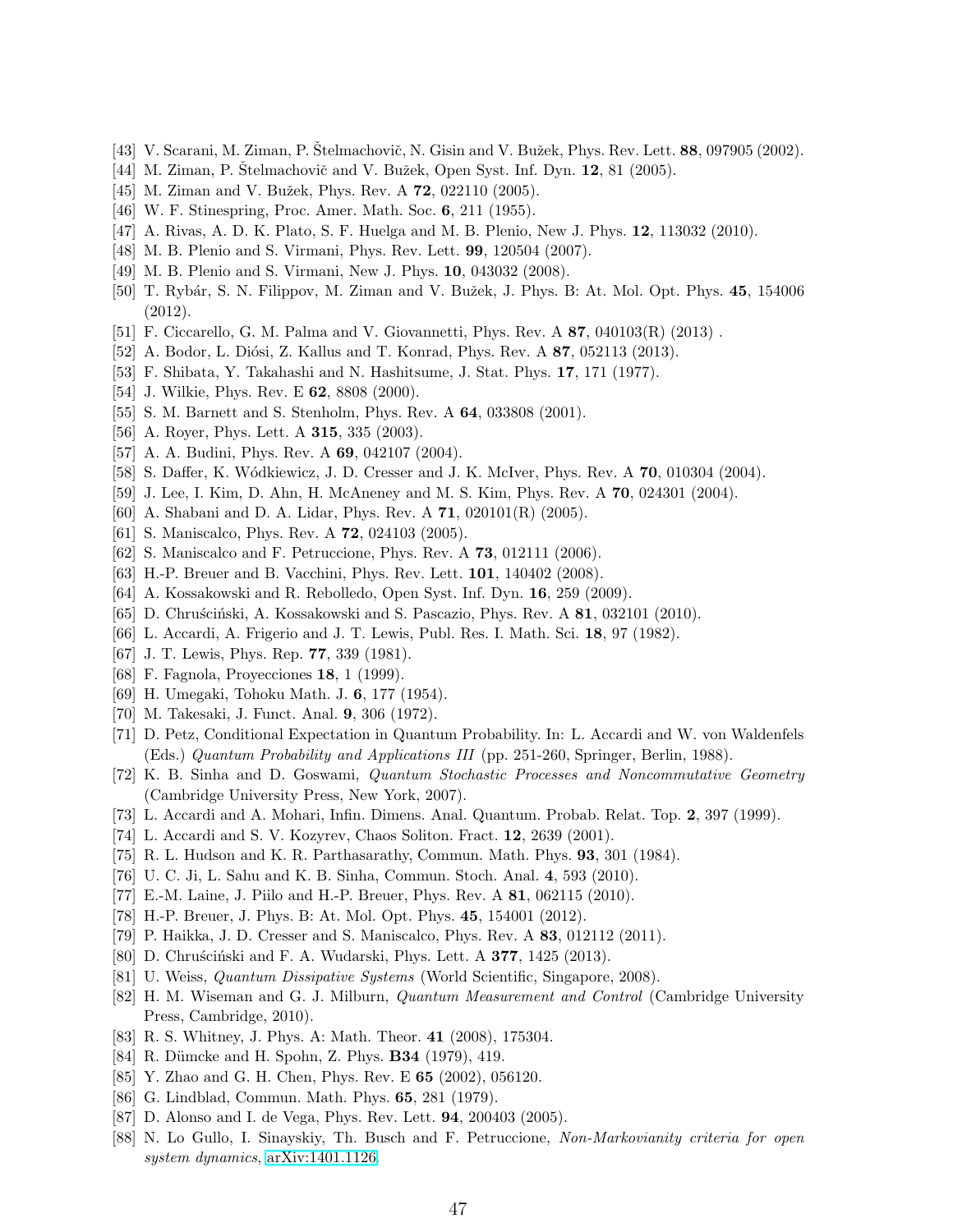- <span id="page-47-30"></span><span id="page-47-0"></span>[89] D. Chruściński and A. Kossakowski, Phys. Rev. Lett.  $104$ , 070406 (2010).
- <span id="page-47-1"></span>[90] D. Chruscinski and A. Kossakowski, General form of quantum evolution, [arXiv:1006.2764.](http://arxiv.org/abs/1006.2764)
- <span id="page-47-2"></span>[91] F. Benatti, R. Floreanini and S. Olivares, Phys. Lett. A 376, 2951 (2012).
- [92] L. Diósi and W. T. Strunz, Phys. Lett. A 235, 569 (1997).
- [93] L. Diósi, N. Gisin and W. Strunz, Phys. Rev. A 58, 1699 (1998).
- <span id="page-47-3"></span>[94] W. T. Strunz, L. Diósi and N. Gisin, Phys. Rev. Lett. **82**, 1801 (1999).
- <span id="page-47-4"></span>[95] P. Gaspard and M. Nagaoka, J. Chem. Phys. 111, 5676 (1999).
- <span id="page-47-5"></span>[96] M. M. Wolf, J. Eisert, T. S. Cubitt and J. I. Cirac, Phys. Rev. Lett. 101, 150402 (2008).
- <span id="page-47-6"></span>[97] M. M. Wolf and D. Perez-Garcia, Phys. Rev. Lett. 102, 190504 (2009).
- <span id="page-47-7"></span>[98] T. S. Cubitt, J. Eisert and M. M. Wolf, Commun. Math. Phys. 310, 383 (2012).
- <span id="page-47-8"></span>[99] T. S. Cubitt, J. Eisert and M. M. Wolf, Phys. Rev. Lett. 108, 120503 (2012).
- <span id="page-47-9"></span>[100] J. Helm, W. T. Strunz, S. Rietzler and L. E. W¨urflinger, Phys. Rev. A 83, 042103 (2011).
- <span id="page-47-10"></span>[101] F. Caruso, V. Giovannetti, C. Lupo and S. Mancini, Quantum channels and memory effects, [arXiv:1207.5435.](http://arxiv.org/abs/1207.5435)
- <span id="page-47-11"></span>[102] R. Lo Franco, B. Bellomo, E. Andersson and G. Compagno, Phys. Rev. A 85, 032318 (2012).
- <span id="page-47-12"></span>[103] A. Pernice, J. Helm and W. T. Strunz, J. Phys. B: At. Mol. Opt. Phys. 45, 154005 (2012).
- <span id="page-47-13"></span>[104] S. Wißmann, A. Karlsson, E.-M. Laine, J. Piilo and H.-P. Breuer, Phys. Rev. A 86, 062108 (2012).
- <span id="page-47-14"></span>[105] B.-H. Liu, S. Wißmann, X.-M. Hu, C. Zhang, Y.-F. Huang, C.-F. Li, G.-C. Guo, A. Karlsson, J. Piilo and H.-P. Breuer, Locality and universality of quantum memory effects, [arXiv:1403.4261.](http://arxiv.org/abs/1403.4261)
- <span id="page-47-15"></span>[106] A. Rivas, S. F. Huelga, and M. B. Plenio, Phys. Rev. Lett. 105, 050403 (2010).
- <span id="page-47-16"></span>[107] S. C. Hou, X. X. Yi, S. X. Yu and C. H. Oh, Phys. Rev. A 83, 062115 (2011).
- [108] R. A. Horn and C. R. Johnson, Topics in Matrix Analysis (Cambridge University Press, Cambridge, 1991).
- <span id="page-47-18"></span><span id="page-47-17"></span>[109] J. R. Magnus and H. Neudecker, Matrix Differential Calculus with Applications in Statistics and Econometrics (Wiley University Press, Chichester, 2007).
- [110] A permutation or commutation matrix (cf. [\[108,](#page-47-16) [109\]](#page-47-17)) is a matrix  $U_P$  with the property that  $U_P(A \otimes B)U_P = B \otimes A$ . They are also called unitary swap matrices in quantum information literature. In order to compute them, we may use the relation  $U_{\rm P}$ vec $(A) = \text{vec}(A^{\rm t})$ . For the case of  $U_{2\leftrightarrow 3}[\mathbf{E}_{(t+\epsilon,t)}\otimes\mathbb{I}]U_{2\leftrightarrow 3}$ , it is tacitly assumed that  $\mathbf{E}_{(t+\epsilon,t)}\otimes\mathbb{I}$  acts in a tensor product of four spaces with the same dimension d,  $\mathcal{H}_1 \otimes \mathcal{H}_2 \otimes \mathcal{H}_3 \otimes \mathcal{H}_4$ . Then  $U_{2 \leftrightarrow 3}$  denotes the permutation matrix interchanging the second and third subspace, i.e.  $U_{2\leftrightarrow 3} = \mathbb{I}_d \otimes U_P \otimes \mathbb{I}_d$ .
- <span id="page-47-20"></span><span id="page-47-19"></span>[111] E. Andersson, J. D. Cresser and M. J. W. Hall, J. Mod. Opt. 54, 1695 (2007).
- <span id="page-47-21"></span>[112] S. C. Hou, X. X. Yi, S. X. Yu and C. H. Oh, Phys. Rev. A **86**, 012101 (2012).
- [113] D. Maldonado-Mundo, P. Öhberg, B. W. Lovett and E. Andersson, Phys. Rev.  $A \, 86, 042107$ (2012).
- <span id="page-47-22"></span>[114] H.-S. Zeng, N. Tang, Y.-P. Zheng and G.-Y. Wang, Phys. Rev. A 84, 032118 (2011).
- [115] H.-S. Zeng, N. Tang, Y.-P. Zheng and T.-T. Xu, Eur. Phys. J. D 66, 255 (2012).
- [116] C. Addis, P. Haikka, S. McEndoo, C. Macchiavello and S. Maniscalco, Phys. Rev. A 87, 052109 (2013).
- <span id="page-47-29"></span>[117] Z.-Y. Xu and S.-Q. Zhu, Chinese Phys. Lett. 31, 020301 (2014).
- [118] Z.-Y. Xu, C. Liu, S. Luo and S. Zhu, Anomalous non-Markovian effect in controllable open quantum systems, [arXiv:1310.1784.](http://arxiv.org/abs/1310.1784)
- <span id="page-47-23"></span>[119] C. Addis, B. Bylicka, D. Chruscinski and S. Maniscalco, What we talk about when we talk about non-Markovianity, [arXiv:1402.4975.](http://arxiv.org/abs/1402.4975)
- <span id="page-47-25"></span><span id="page-47-24"></span>[120] X. Hao, X. Xu and X. Wang, Indivisible quantum evolution of a driven open spin-S system, [arXiv:1208.1546.](http://arxiv.org/abs/1208.1546)
- <span id="page-47-26"></span>[121] T. J. G. Apollaro, C. Di Franco, F. Plastina and M. Paternostro, Phys. Rev. A 83, 032103 (2011).
- <span id="page-47-27"></span>[122] M. Znidarič, C. Pineda and I. García-Mata, Phys. Rev. Lett.  $107$ , 080404 (2011).
- <span id="page-47-28"></span>[123] S. F. Huelga, A. Rivas and M. B. Plenio, Phys. Rev. Lett. 108, 160402 (2012).
- [124] T. J. G. Apollaro, S. Lorenzo, C. Di Franco, F. Plastina and M. Paternostro, Competition between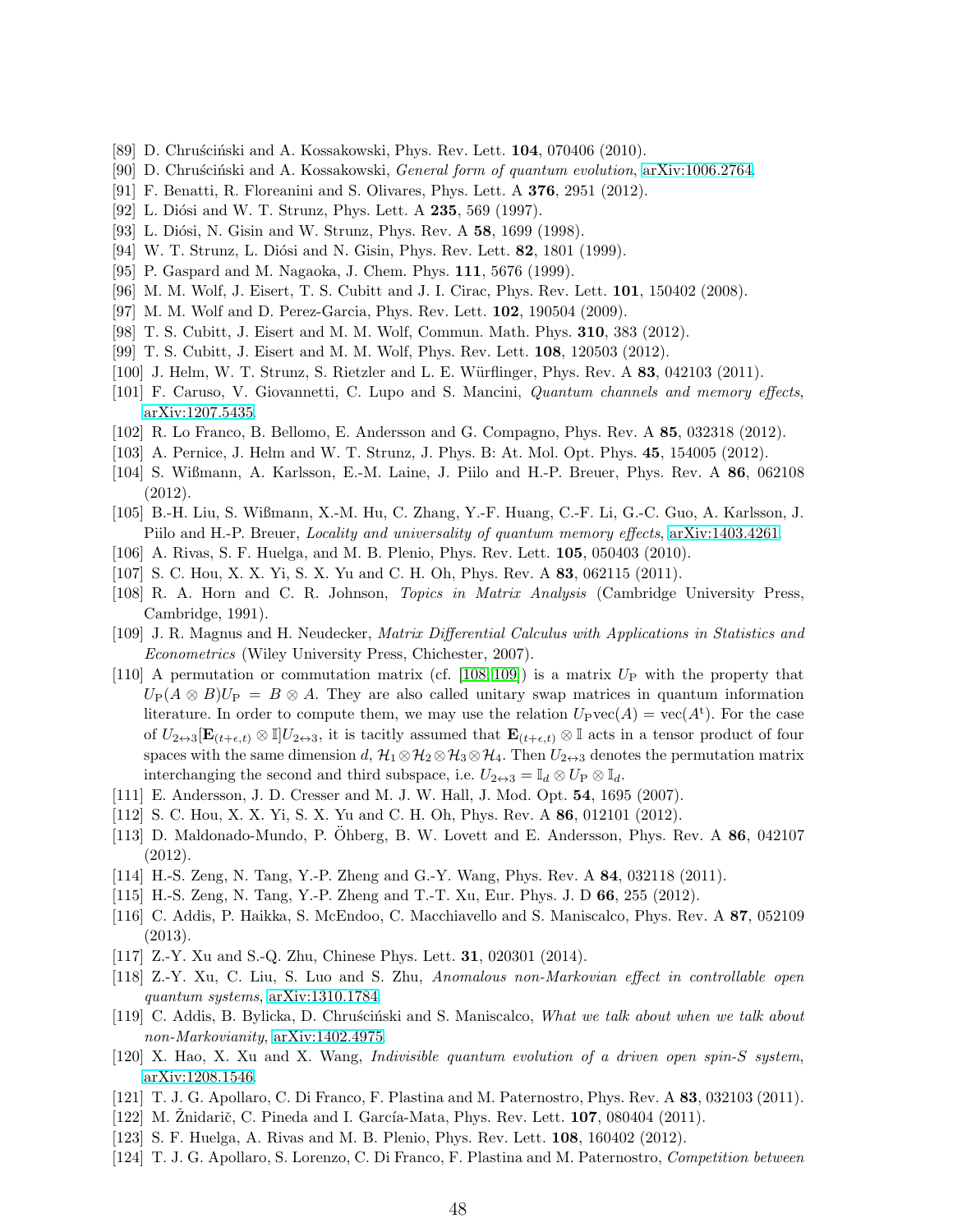memory-keeping and memory-erasing decoherence channels, [arXiv:1311.2045.](http://arxiv.org/abs/1311.2045)

- <span id="page-48-1"></span><span id="page-48-0"></span>[125] F. Brito and T. Werlang, Knob for Markovianity, [arXiv:1404.2502.](http://arxiv.org/abs/1404.2502)
- <span id="page-48-2"></span>[126] M. Mannone, R. Lo Franco and G. Compagno, Phys. Scr. T153, 014047 (2013).
- <span id="page-48-3"></span>[127] A. R. Usha Devi, A. K. Rajagopal, Sudha and R. W. Rendell, J. Quantum Inform. Sci. 2, 47-54 (2012).
- <span id="page-48-4"></span>[128] M. J. W. Hall, J. D. Cresser, L. Li and E. Andersson, Phys. Rev. A 89, 042120 (2014).
- <span id="page-48-5"></span>[129] L.-P. Yang, C. Y. Cai, D. Z. Xu, W.-M. Zhang and C. P. Sun, Phys. Rev. A 87, 012110 (2013).
- <span id="page-48-6"></span>[130] D. Chruściński and S. Maniscalco, Phys. Rev. Lett. 112, 120404 (2014).
- [131] D. Chruściński and A. Kossakowski, Characterizing non-Markovian dynamics. In: P. Kielanowski, S. T. Ali, A. Odzijewicz, M. Schlichenmaier and T. Voronov (Eds.) Geometric Methods in Physics (pp. 285-293, Springer, Basel, 2013).
- <span id="page-48-8"></span><span id="page-48-7"></span>[132] D. Chruściński and A. Kossakowski, Eur. Phys. J. D.  $68$ ,  $7$  (2014).
- [133] Z. Y. Xu, W. L. Yang and M. Feng, Phys. Rev. A 81, 044105 (2010).
- <span id="page-48-24"></span>[134] J.-G. Li, J. Zou and B. Shao, Phys. Rev. A **81**, 062124 (2010).
- [135] J.-G. Li, J. Zou and B. Shao, Phys. Rev. A **82**, 042318 (2010).
- [136] Z. He, J. Zou, L. Li and B. Shao, Phys. Rev. A 83, 012108 (2011).
- [137] P. Haikka, S. McEndoo, G. De Chiara, G. M. Palma and S. Maniscalco, Phys. Rev. A 84,  $031602(R)$  (2011).
- [138] X. Xiao, M.-F. Fang and Y.-L. Li, Phys. Scr. 83, 015013 (2011).
- [139] E.-M. Laine, H.-P. Breuer, J. Piilo, C.-F. Li and G.-C. Guo, Phys. Rev. Lett. 108, 210402 (2012).
- <span id="page-48-21"></span>[140] Y.-P. Zheng, N. Tang, G.-Y. Wang and H.-S. Zeng, Chinese Phys. B 20, 110301 (2011).
- [141] A. G. Dijkstra and Y. Tanimura, Phil. Trans. R. Soc. A **370**, 3658 (2012).
- <span id="page-48-26"></span>[142] Y.-J. Zhang, W. Han, C.-J. Shan and Y.-J. Xia, J. Opt. Soc. Am. B 29, 2060 (2012).
- <span id="page-48-22"></span>[143] J. Li, G. McKeown, F. L. Semião and M. Paternostro, Phys. Rev. A 85, 022116 (2012).
- <span id="page-48-25"></span>[144] C. Uchiyama, Phys. Rev. A **85**, 052104 (2012).
- <span id="page-48-23"></span>[145] A. Rosario, E. Massoni and F. De Zela, J. Phys. B: At. Mol. Opt. Phys. 45, 095501 (2012).
- [146] M. Ban, S. Kitajima and F. Shibata, Int. J. Theor. Phys. 51, 2419 (2012).
- [147] G. Clos and H.-P. Breuer, Phys. Rev. A **86**, 012115 (2012).
- [148] N. Tang, G. Wang, Z. Fan and H. Zeng, J. Quantum Inform. Sci. 3, 27-33 (2013).
- [149] H. Mäkelä, M. Möttönen, Phys. Rev. A 88, 052111 (2013).
- <span id="page-48-28"></span>[150] P. Haikka, S. McEndoo and S. Maniscalco, Phys. Rev. A 87, 012127 (2013).
- [151] A. Thilagam, J. Chem. Phys. **138**, 175102 (2013).
- <span id="page-48-9"></span>[152] S. Wißmann and H.-P. Breuer, Nonlocal quantum memory effects in a correlated multimode field, [arXiv:1310.7722.](http://arxiv.org/abs/1310.7722)
- <span id="page-48-10"></span>[153] Z.-Y. Xu, S. Luo, W. L. Yang, C. Liu and S. Zhu, Phys. Rev. A 89, 012307 (2014).
- <span id="page-48-11"></span>[154] W.-j. Gu and G.-x. Li, Phys. Rev. A 85, 014101 (2012).
- <span id="page-48-12"></span>[155] H. Xiao-Li, S.-C. Hou, L.-C. Wang and X.-X. Yi, Cent. Eur. J. Phys. 10, 947 (2012).
- [156] J. Jeske, J. H. Cole, C. Müller, M. Marthaler and G. Schön, New J. Phys. 14, 023013 (2012).
- <span id="page-48-13"></span>[157] S. Lorenzo, F. Plastina and M. Paternostro, Phys. Rev. A 87, 022317 (2013).
- [158] T. Ma, Y. Chen, T. Chen, S. R. Hedemann and T. Yu, Crossover Between Non-Markovian and Markovian Dynamics Induced by a Hierarchical Environment, [arXiv:1404.5280.](http://arxiv.org/abs/1404.5280)
- <span id="page-48-14"></span>[159] G. B. Lemos and F. Toscano, Phys. Rev. E 84, 016220 (2011).
- <span id="page-48-15"></span>[160] I. García-Mata, C. Pineda and D. Wisniacki, Phys. Rev.  $A \, 86, 022114 \, (2012)$ .
- <span id="page-48-16"></span>[161] I. García-Mata, C. Pineda and D. Wisniacki, J. Phys. A: Math. Theor.  $47$ , 115301 (2014).
- [162] L. Mazzola, E.-M. Laine, H.-P. Breuer, S. Maniscalco and J. Piilo, Phys. Rev. A 81, 062120 (2010).
- <span id="page-48-18"></span><span id="page-48-17"></span>[163] B. Vacchini, Phys. Rev. A 87, 030101(R) (2013).
- <span id="page-48-27"></span>[164] M. Ban, S. Kitajima and F. Shibata, Phys. Rev. A 84, 042115 (2011).
- <span id="page-48-19"></span>[165] M. Jiang and S. Luo, Phys. Rev. A 88, 034101 (2013).
- <span id="page-48-20"></span>[166] C. Benedetti, M. G. A. Paris and S. Maniscalco, Phys. Rev. A 89, 012114 (2014).
- [167] N. Chancellor, C. Petri and S. Haas, Phys. Rev. B 87, 184302 (2013).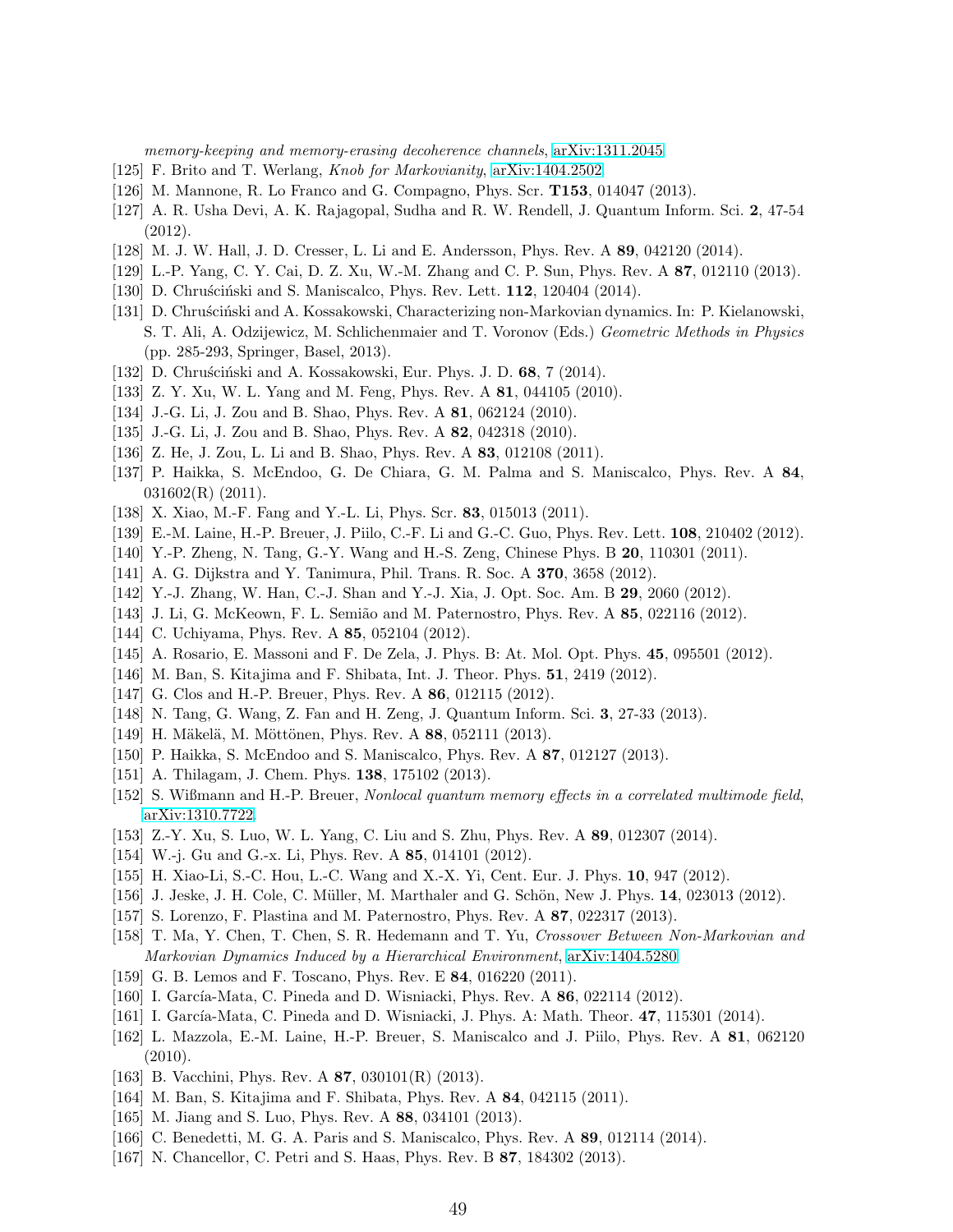- <span id="page-49-1"></span><span id="page-49-0"></span>[168] R. McCloskey and M. Paternostro, Non-Markovianity and System-Environment Correlations in a microscopic collision model, [arXiv:1402.4639.](http://arxiv.org/abs/1402.4639)
- <span id="page-49-2"></span>[169] P. Rebentrost and A. Aspuru-Guzik, J. Chem. Phys. 134, 101103 (2011).
- <span id="page-49-3"></span>[170] A. Kolli, A. Nazir and A. Olaya-Castro, J. Chem. Phys. 135, 154112 (2011).
- [171] B.-H. Liu, L. Li, Y.-F. Huang, C.-F. Li, G.-C. Guo, E.-M. Laine, H.-P. Breuer and J. Piilo, Nature Phys. 7, 931-934 (2011).
- <span id="page-49-4"></span>[172] J.-S. Tang, C.-F. Li, Y.-L. Li, X.-B. Zou, G.-C. Guo, H.-P. Breuer, E.-M. Laine and J. Piilo, EPL 97 10002 (2012).
- <span id="page-49-5"></span>[173] B.-H. Liu, D.-Y. Cao, Y.-F. Huang, C.-F. Li, G.-C. Guo, E.-M. Laine, H.-P. Breuer and J. Piilo, Sci. Rep. 3, 1781 (2013).
- <span id="page-49-6"></span>[174] S. L. Wu, X. L. Huang, L. C. Wang and X. X. Yi, Phys. Rev. A 82, 052111 (2010).
- <span id="page-49-7"></span>[175] P. Haikka, J. Goold, S. McEndoo, F. Plastina and S. Maniscalco, Phys. Rev. A 85, 060101(R) (2012).
- <span id="page-49-8"></span>[176] P. Haikka and S. Maniscalco, Open Syst. Inf. Dyn. 21, 1440005 (2014).
- <span id="page-49-9"></span>[177] H. Yang, H. Miao and Y. Chen, Reveal non-Markovianity of open quantum systems via local operations, [arXiv:1111.6079.](http://arxiv.org/abs/1111.6079)
- <span id="page-49-10"></span>[178] A. Smirne, L. Mazzola, M. Paternostro and B. Vacchini, Phys. Rev. A 87, 052129 (2013).
- [179] E.-M. Laine, J. Piilo and H.-P. Breuer, EPL 92, 60010 (2010).
- [180] A. Smirne, H.-P. Breuer, J. Piilo and B. Vacchini, Phys. Rev. A 82, 062114 (2010).
- [181] C.-Feng Li, J.-S. Tang, Y.-L. Li and G.-C. Guo, Phys. Rev. A 83, 064102 (2011).
- [182] A. Smirne, D. Brivio, S. Cialdi, B. Vacchini and M. G. A. Paris, Phys. Rev. A 84, 032112 (2011).
- [183] C. A. Rodrguez-Rosario, K. Modi, L. Mazzola and A. Aspuru-Guzik, EPL 99, 20010 (2012).
- <span id="page-49-11"></span>[184] J. Dajka and J. Luczka, Rep. Math. Phys. 70, 193 (2012).
- <span id="page-49-12"></span>[185] S. Wissmann, B. Leggio and H.-P. Breuer, Detecting initial system-environment correlations: Performance of various distance measures for quantum states, [arXiv:1306.3248.](http://arxiv.org/abs/1306.3248)
- <span id="page-49-13"></span>[186] J. Liu, X.-M. Lu and X. Wang, Phys. Rev. A 87, 042103 (2013).
- <span id="page-49-14"></span>[187] M. Mannone, Characterization of the degree of Musical non-Markovianity, [arXiv:1306.0229.](http://arxiv.org/abs/1306.0229)
- <span id="page-49-15"></span>[188] A. Uhlmann, Rep. Math. Phys. 9, 273 (1976).
- <span id="page-49-16"></span>[189] R. Jozsa, J. Mod. Opt. 41, 2315 (1994).
- <span id="page-49-17"></span>[190] Note that in [\[14\]](#page-45-11) the fidelity is defined without square  $F(\rho_1, \rho_2) = \max_{|\Psi_1\rangle, |\Psi_2\rangle} |\langle \Psi_1 | \Psi_2 \rangle|$ .
- <span id="page-49-18"></span>[191] L. Molnár, Rep. Math. Phys. 48, 299 (2001).
- [192] R. Vasile, S. Maniscalco, M.G.A. Paris, H.-P. Breuer and J. Piilo, Phys. Rev. A 84, 052118 (2011).
- <span id="page-49-20"></span><span id="page-49-19"></span>[193] M. Hübner, Phys. Lett. A 168, 239 (1992).
- [194] V. Venkataraman, A. D. K. Plato, T. Tufarelli and M. S. Kim, J. Phys. B: At. Mol. Opt. Phys. 47, 015501 (2014).
- <span id="page-49-32"></span><span id="page-49-21"></span>[195] R. Vasile, F. Galve and R. Zambrini, Phys. Rev. A 89, 022109 (2014).
- [196] X. Hao, W. Wu and S. Zhu, Nonunital non-Markovian dynamics induced by a spin bath and interplay of quantum Fisher information, [arXiv:1311.5952.](http://arxiv.org/abs/1311.5952)
- <span id="page-49-22"></span>[197] N. Chancellor, C. Petri, L. Campos Venuti, A. F. J. Levi and S. Haas, Control of Pseudo-Markovian Evolution in Finite Quantum Systems via Feedback, [arXiv:1312.0396.](http://arxiv.org/abs/1312.0396)
- <span id="page-49-24"></span><span id="page-49-23"></span>[198] A. K. Rajagopal, A. R. Usha Devi and R. W. Rendell, Phys. Rev. A 82, 042107 (2010).
- <span id="page-49-25"></span>[199] G. Lindblad, Comm. Math. Phys. 40, 147 (1975).
- <span id="page-49-26"></span>[200] A. Uhlmann, Comm. Math. Phys. 54, 21 (1977).
- <span id="page-49-27"></span>[201] A. Lesniewski and M. B. Ruskai, J. Math. Phys. 40, 5702 (1999).
- <span id="page-49-28"></span>[202] M. Mosonyi and F. Hiai, IEEE T. Inform. Theory **57**, 2474 (2011).
- <span id="page-49-29"></span>[203] S. Furuichi, K. Yanagi and K. Kuriyama, J. Math. Phys. 45, 4868 (2004).
- [204] M. J. Kastoryano, Quantum Markov chain mixing and dissipative engineering, PhD Thesis (University of Copenhagen, 2011).
- <span id="page-49-31"></span><span id="page-49-30"></span>[205] A. R. Usha Devi, A. K. Rajagopal and Sudha, Phys. Rev. A 83, 022109 (2011).
- [206] A. S. Holevo, Probabilistic and Statistical Aspects of Quantum Theory (North-Holland,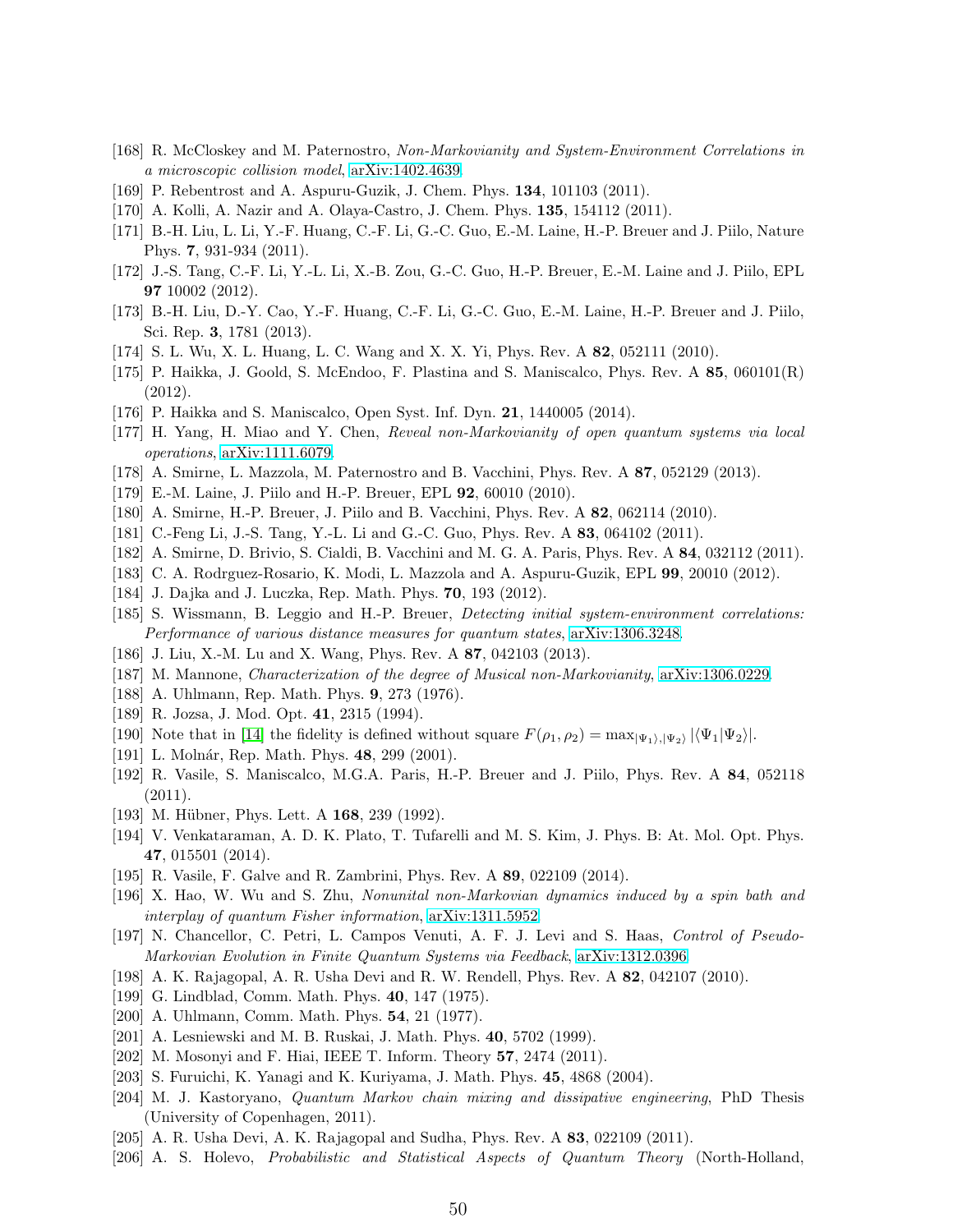Amsterdam, 1982).

- <span id="page-50-1"></span><span id="page-50-0"></span>[207] S. L. Braunstein and C. M. Caves, Phys. Rev. Lett. **72**, 3439 (1994).
- <span id="page-50-2"></span>[208] X.-M. Lu, X. Wang and C. P. Sun, Phys. Rev. A 82, 042103 (2010).
- <span id="page-50-3"></span>[209] X. Hao, N.-H. Tong and S. Zhu, J. Phys. A: Math. Theor. 46, 355302 (2013).
- <span id="page-50-4"></span>[210] B. Bylicka, D. Chruscinski and S. Maniscalco, Non-Markovianity as a Resource for Quantum Technologies, [arXiv:1301.2585.](http://arxiv.org/abs/1301.2585)
- <span id="page-50-5"></span>[211] This is sometimes called quantum data processing inequality, for a proof see [\[14\]](#page-45-11).
- <span id="page-50-6"></span>[212] M. M. Wilde, Quantum Information Theory (Cambridge University Press, Cambridge, 2013).
- <span id="page-50-7"></span>[213] C. Addis, G. Brebner, P. Haikka and S. Maniscalco, Phys. Rev. A 89, 024101 (2014).
- <span id="page-50-8"></span>[214] S. Lorenzo, F. Plastina and M. Paternostro, Phys. Rev. A  $88$ , 020102(R) (2013).
- <span id="page-50-9"></span>[215] F. Plastina, A. Sindona, J. Goold, N. Lo Gullo and S. Lorenzo, Open Syst. Inf. Dyn. 20, 1340005 (2013).
- <span id="page-50-10"></span>[216] T. Tufarelli, M. S. Kim, F. Ciccarello, Non-Markovianity of a quantum emitter in front of a mirror, [arXiv:1312.3920.](http://arxiv.org/abs/1312.3920)
- [217] M. B. Plenio and S. Virmani, Quant. Inf. Comput. 7, 1 (2007).
- [218] V. Vedral, M. B. Plenio, M. A. Rippin and P. L. Knight, Phys. Rev. Lett. 78, 2275 (1997).
- <span id="page-50-11"></span>[219] V. Vedral and M. B. Plenio, Phys. Rev. A 57, 1619 (1998).
- <span id="page-50-12"></span>[220] R. Horodecki, P. Horodecki, M. Horodecki and K. Horodecki, Rev. Mod. Phys. 81, 865 (2009).
- <span id="page-50-13"></span>[221] S. Lorenzo, F. Plastina and M. Paternostro, Phys. Rev. A 84, 032124 (2011).
- <span id="page-50-14"></span>[222] S.-T. Wu, Chin. J. Phys. **50**, 118 (2012).
- <span id="page-50-15"></span>[223] D. Zhou and R. Joynt, Quantum Inf. Process. 11, 571 (2012).
- <span id="page-50-16"></span>[224] A. Chiuri, C. Greganti, L. Mazzola, M. Paternostro and P. Mataloni, Sci. Rep. 2, 968 (2012).
- <span id="page-50-17"></span>[225] L. Henderson and V. Vedral, J. Phys. A: Math. Gen. 34, 6899 (2001).
- [226] F. F. Fanchini, G. Karpat, B. Çakmak, L. K. Castelano, G. H. Aguilar, O. Jiménez Farías, S. P. Walborn, P. H. Souto Ribeiro and M. C. de Oliveira, Non-Markovianity through accessible information, [arXiv:1402.5395.](http://arxiv.org/abs/1402.5395)
- <span id="page-50-19"></span><span id="page-50-18"></span>[227] S. Cialdi, D. Brivio, E. Tesio and M. G. A. Paris, Phys. Rev. A 83, 042308 (2011).
- <span id="page-50-20"></span>[228] S. Luo, S. Fu and H. Song, Phys. Rev. A 86, 044101 (2012).
- <span id="page-50-21"></span>[229] F. F. Fanchini, G. Karpat, L. K. Castelano and D. Z. Rossatto, Phys. Rev. A 88, 012105 (2013).
- <span id="page-50-22"></span>[230] A. D'Arrigo, G. Benenti, R. Lo Franco, G. Falci and E. Paladino, Hidden entanglement, systemenvironment information flow and non-Markovianity, [arXiv:1402.1948.](http://arxiv.org/abs/1402.1948)
- [231] W. H. Zurek, Ann. Phys. (Berlin) 9, 855 (2000).
- <span id="page-50-23"></span>[232] H. Ollivier and W. H. Zurek, Phys. Rev. Lett. 88, 017901 (2001).
- <span id="page-50-24"></span>[233] K. Modi, A. Brodutch, H. Cable, T. Paterek and V. Vedral, Rev. Mod. Phys. 84, 1655 (2012) .
- <span id="page-50-25"></span>[234] A. Streltsov, H. Kampermann and D. Bruß, Phys. Rev. Lett. 107, 170502 (2011).
- <span id="page-50-26"></span>[235] F. Ciccarello and V. Giovannetti, Phys. Rev. A 85, 010102(R) (2012).
- <span id="page-50-27"></span>[236] D. Girolami and G. Adesso, Phys. Rev. Lett. **108**, 150403 (2012).
- [237] S. Alipour, A. Mani and A. T. Rezakhani, Phys. Rev. A 85, 052108 (2012).
- <span id="page-50-28"></span>[238] P. Haikka, T. H. Johnson and S. Maniscalco, Phys. Rev. A 87, 010103(R) (2013).
- [239] Y.-J. Zhang, W. Han, C.-J. Shan and Y.-J. Xia, Quantum correlations dynamics under different non-markovian environmental models, [arXiv:1111.2423.](http://arxiv.org/abs/1111.2423)
- <span id="page-50-29"></span>[240] C. A. Rodríguez-Rosario, K. Modi, A. Kuah, A. Shaji and E. C. G. Sudarshan, J. Phys. A: Math. Theor 41, 205301 (2008).
- [241] A. Shabani and D. A. Lidar, Phys. Rev. Lett. **102**, 100402 (2009).
- [242] C. A. Rodríguez-Rosario, K. Modi and A. Aspuru-Guzik, Phys. Rev. A  $81$ , 012313 (2010)
- [243] A. Brodutch, A. Datta, K. Modi, A. Rivas and C. A. Rodríguez-Rosario, Phys. Rev. A 87, 042301 (2013).
- [244] K. K. Sabapathy, J. S. Ivan, S. Ghosh and R. Simon, Quantum discord plays no distinguished role in characterization of complete positivity: Robustness of the traditional scheme, [arXiv:1304.4857.](http://arxiv.org/abs/1304.4857)
- [245] F. Buscemi, Complete positivity in the presence of initial correlations: necessary and sufficient conditions given in terms of the quantum data-processing inequality, [arXiv:1307.0363.](http://arxiv.org/abs/1307.0363)